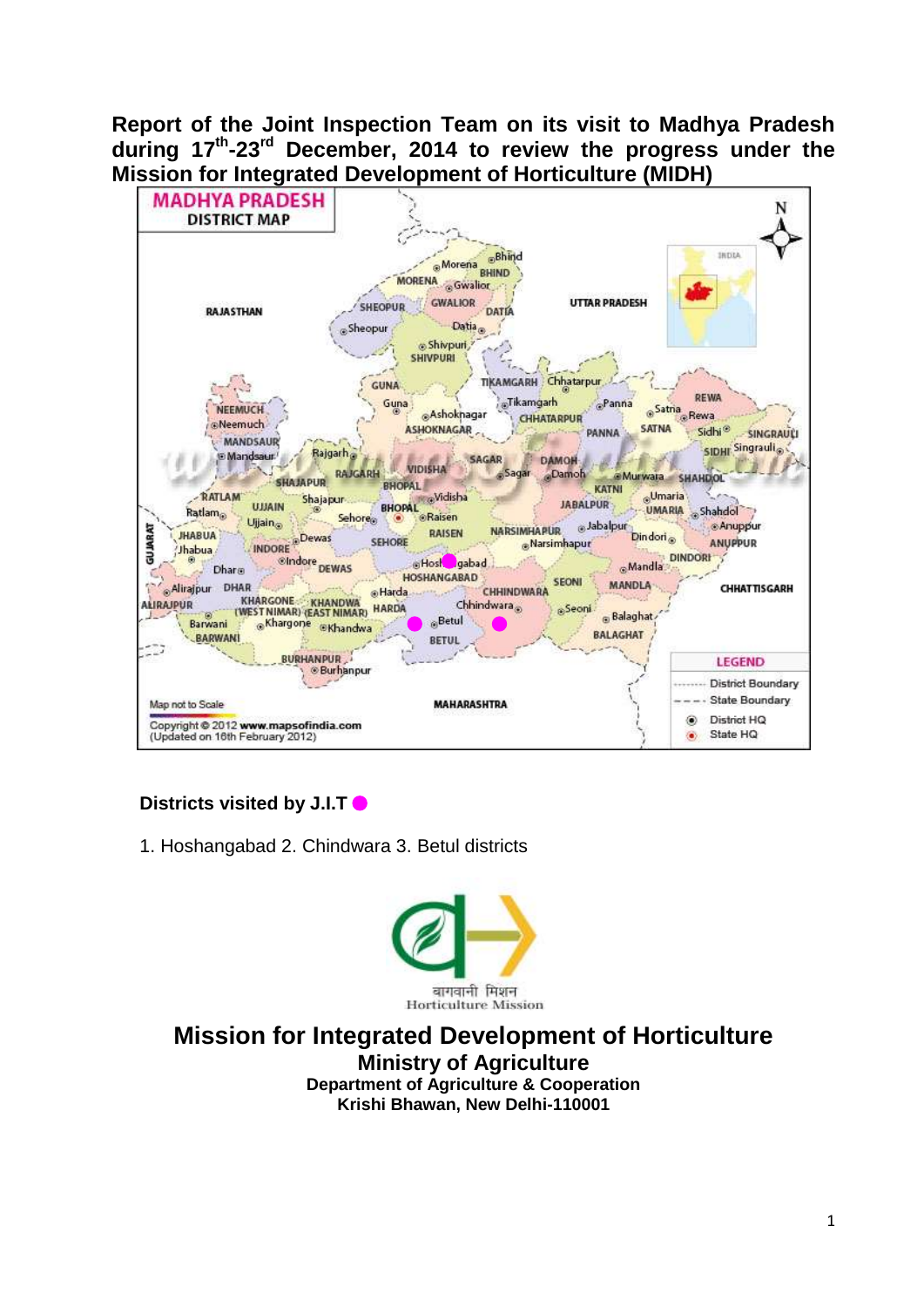## **TABLE OF CONTENTS**

| <b>Item</b>                                  | Page No   |
|----------------------------------------------|-----------|
| Actionable issues & Observations made by JIT | $3 - 4$   |
| <b>INTRODUCTION</b>                          | $5 - 6$   |
| Status of Horticulture in Madhya Pradesh     | $6 - 8$   |
| <b>VISIT OF JIT IN MADHYA PRADESH</b>        |           |
| Visit to Hoshangabad district                | $9 - 25$  |
| Visit to Betul district                      | 26-31     |
| Visit to Chindwara district                  | 32-38     |
| <b>Photographs</b>                           | $39 - 43$ |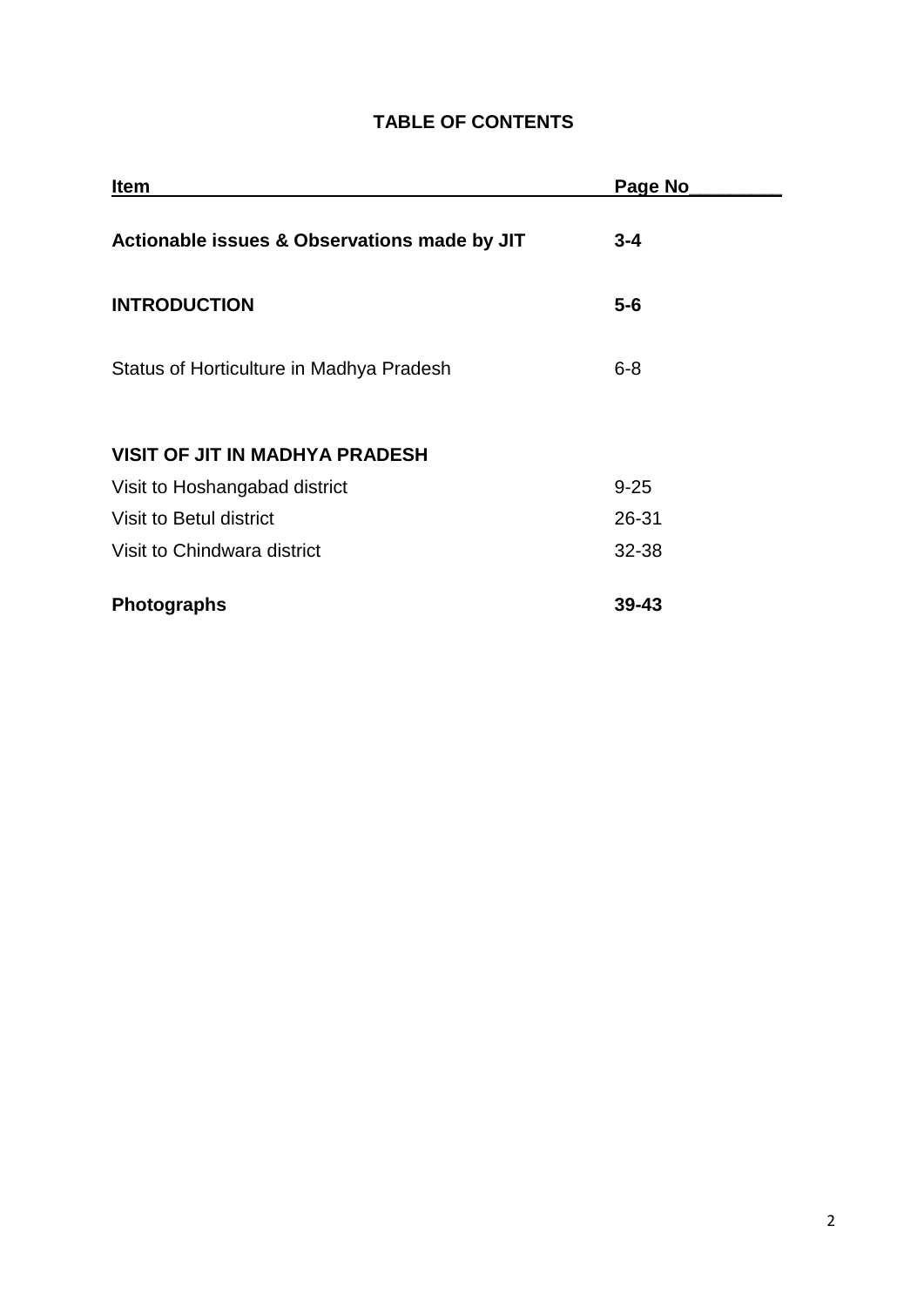## **Actionable Issues**

- There is an overwhelming response for adoption of protected cultivation in the visited districts. Sufficient targets need to be approved with additional allocation of funds.
- State Mission Director may ensure that Tissue culture banana plants to be distributed for plantation under Area Expansion Programme only after DBT accreditation tissue culture laboratories after proper hardening under the supervision of Technical Expert instead of fruit nurseries engaged in doing this work.
- Farmers may be imparted Training in respect of crops to be taken in green house viz. off season high value crops which may fetch them good price.
- There is no activity of pollination support through bee-keeping in the districts: steps need to be initiated in this direction.
- No specific standard design is followed for pack house. The specification / design need to be got approved vis-à-vis a cost and other details before sanctioning the component.
- Steps need to be initiated to accredit more fruit nurseries for ensuring supply of good quality planting material to the farmers.
- Orange mother block planted in open field in TMC, Chindwara, needs to be protected under permanent net cover. Moreover, Phytophthora gummosis noticed in orange under Keshla (Hoshangabad) and Godhani (Betul), needs immediate attention.
- State should arrange to upload the monthly NHM physical and financial progress of the district level on the NHM website.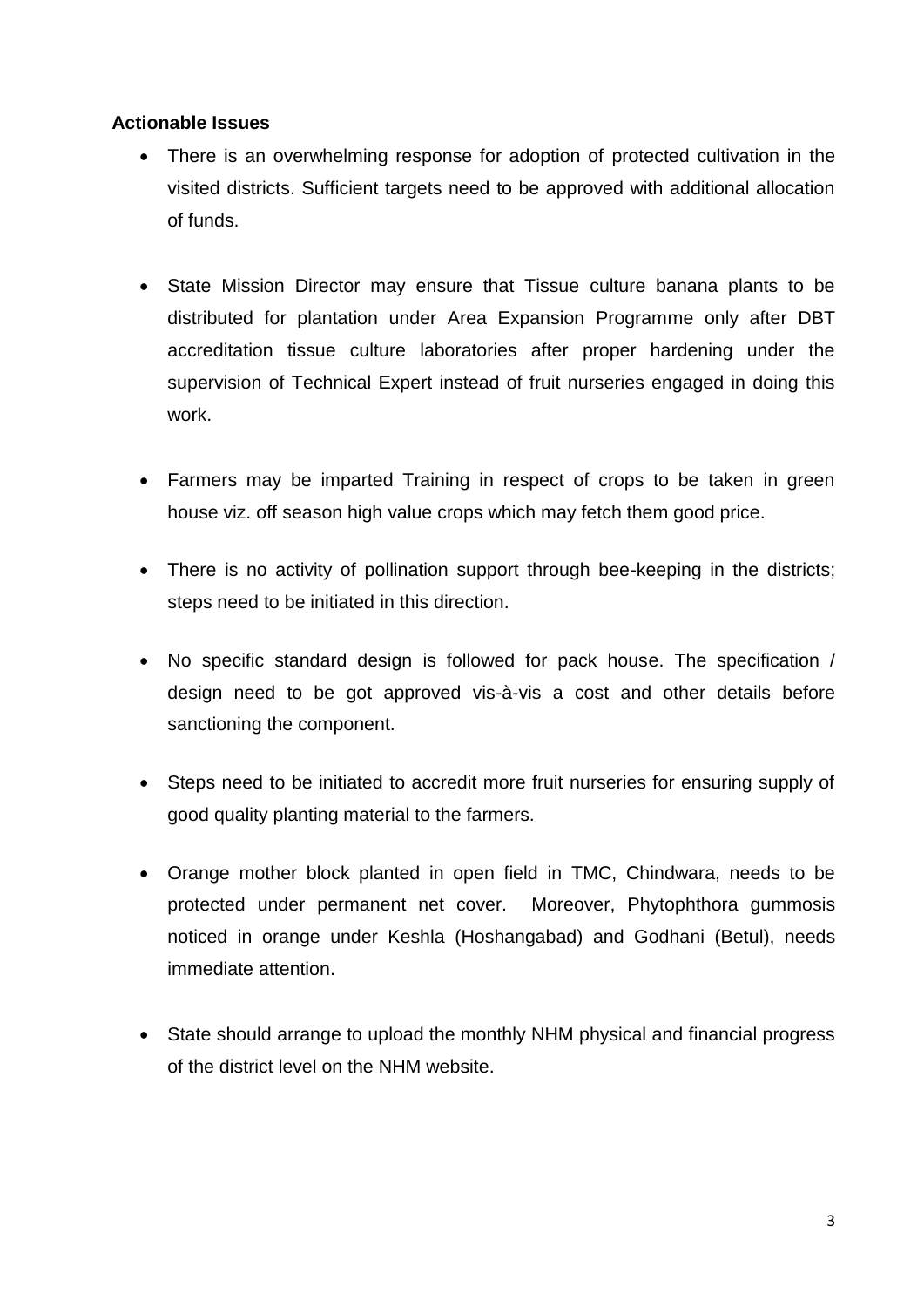## **OBSERVATIONS**

- Farmers in Tribal Area are not willing to contribute their share, wherever required for availing subsidy under various components of MIDH programme.
- Departmental nursery established in the Mehraghat, Hoshangabad is yet to be made fully functional due to lack of infrastructural facilities including technical manpower. However, there is tremendous scope to enhance the production of planting material.
- Nutrient deficiency symptoms mainly yellowing of leaves was noticed in orange growing areas.
- Quality planting material of orange to be procured from Departmental nurseries as well as from TMC Chindwara.
- Model nursery (private) sanctioned under NHM during 2009-10 in Hosnagabad district was found non functional. Nursery Mother blocks are being used for production of fruits.
- Considering the demand of T.C. banana, private player has established Tissue culture lab in Betul with very good infrastructural facilities and accredited by DBT producing about 30-35 lakh plants/ year.
- TMC Chindwara developed 50,000- 60,000 root stock plants of Rangapur lime for budding.
- Farmers of Chindwara felt that water/muskmelon crops should also be included under vegetable seed production.
- Under protected cultivation, leaf-miner, mites and viral problems in cucumber and tomato plantations noticed. Timely control measures are suggested to avoid further spread.
- The farmers need to be trained on the grass root level knowledge of cultural practice like removal of water shoots, proper training and pruning of the plants of the initial stage of crop growth and proper insect / pests regulation during the initial growth period.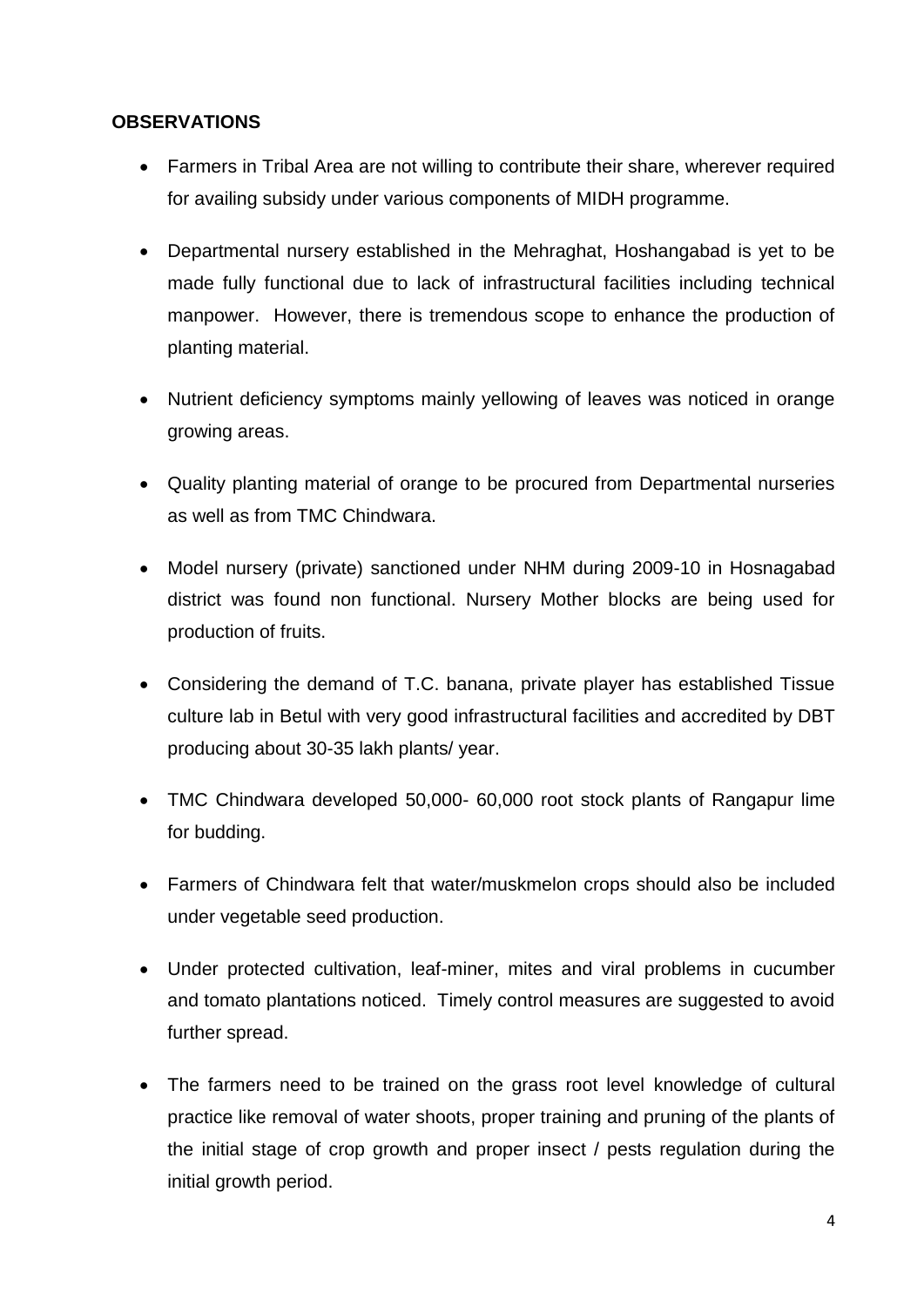## **Report of the Joint Inspection Team on its visit to Madhya Pradesh during 17th -23rd December, 2014 to review the progress under the Mission for Integrated Development of Horticulture (MIDH)**

The Joint Inspection Team (JIT) comprising Dr. Om Prakash, Chief Consultant, National Horticulture Mission, visited Madhya Pradesh during 17-23<sup>rd</sup> December, 2014 to review the progress under the Mission for Integrated Development of Horticulture (MIDH) in the State. Shri S. S Khan, Deputy Director (Hort.), Hoshangabad joined the Team and coordinated the visits of Hoshangabad, Chindwara and Betul districts.

#### **Introduction**

Landlocked in the central part of the country, it is bounded by the states of Rajasthan to the northwest, Uttar Pradesh to the north, Chhattisgarh to the east and Maharashtra to the south, and Gujarat to the west.

Madhya Pradesh is the second largest state and ranks seventh in population. The State is primarily an agriculture State. About 73% population of the state is rural, which is directly or indirectly depends on agriculture. Thus Agriculture Sector is the main Stay of the State economy. The Agriculture and allied services contributes about 44% share in state economy and 78% of its working force is directly engaged in Agriculture. Thus Agriculture sector forms the backbone of MP economy.

Madhya Pradesh is having a geographical area of 30.75 million Ha.es, which is divided into 45 districts of the state and 9 revenue divisions. The state has 313 development blocks which are the units for development activities. The forests occupies in the States 8.49 million Ha.es which is 27.2 % of the Geographical area of the state where as the cultivated area is about 49 %. The major perennial rivers of the State namely Mahi, Narmada, Tapti, Chambal, Betwa, Sone, Wainganga, Ken., and Pench Originate in Madhya Pradesh and flow to the seven bordering states

Madhya Pradesh has a topography that is crossed from north to south by plains separated by upland areas. The state has three main seasons: winter (November through February), summer (March through May), and the monsoon season (June through September). During the winter average temperatures range from 10° to 27° C (50 $\degree$  to 81 $\degree$  F). Summers are hot, with an average temperature of 29 $\degree$  C (85 $\degree$  F) and a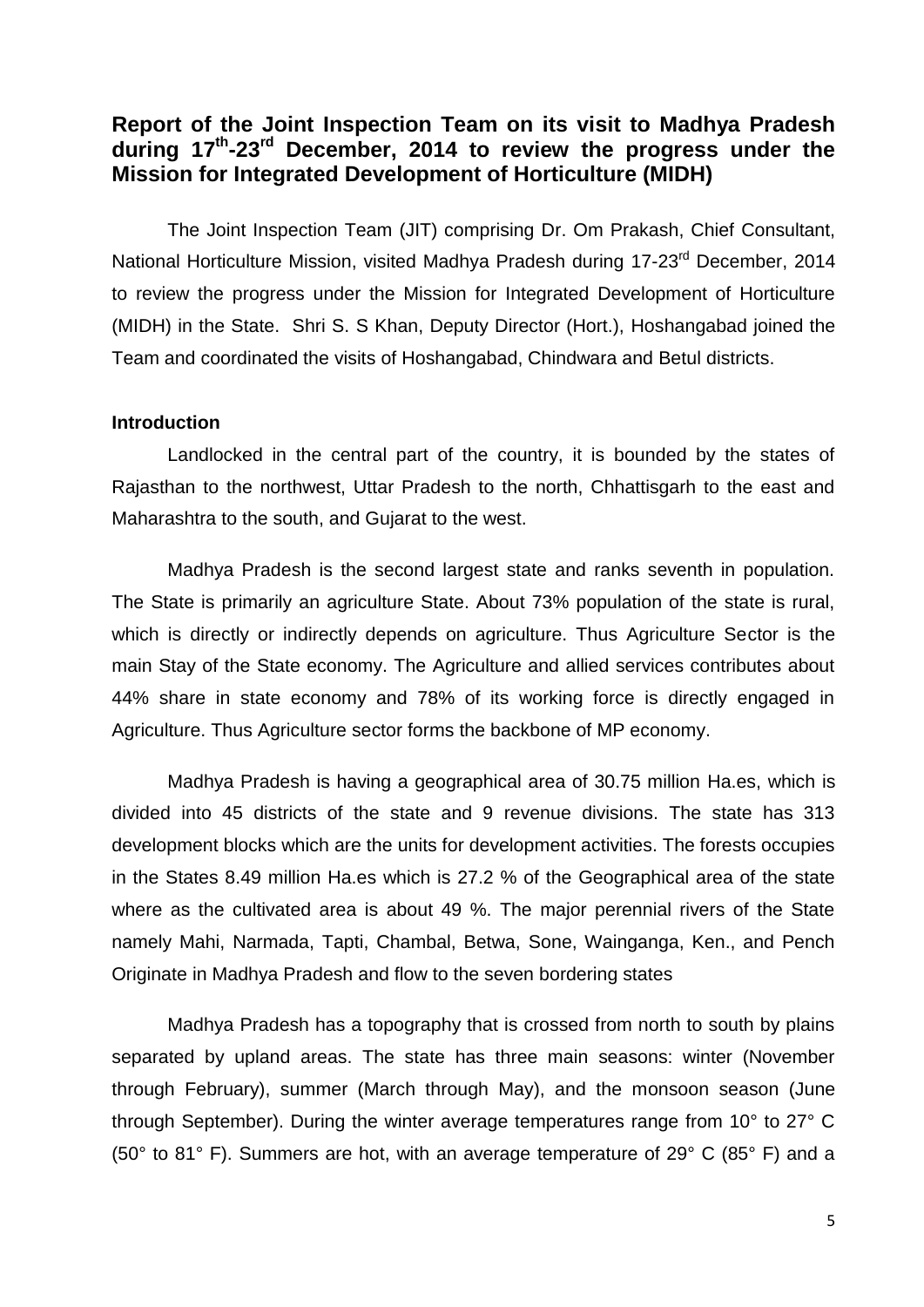high temperature that at times reaches 48° C (118° F). During the monsoon season temperatures average 19° to 30° C (66° to 86°). Madhya Pradesh receives as average annual rainfall of about 1200 mm (nearly 50 in), of which 90 percent falls during the monsoon season. The capital of the state is Bhopal.

#### **Economy and Infrastructure**

Agriculture is the basis of Madhya Pradesh economy. Less than half of the land area is cultivable, however, and its distribution is quite uneven because of variations in topography, rainfall, and soils. The main cultivated areas are found in the Chambal valley, the Malwa Plateau and the Rewa Plateau. The Narmada valley, covered with river-borne alluvium, is another fertile area.

The most important crops are rice, wheat, sorghum (jowar), corn (maize), pulses (legumes such as peas, beans, or lentils), and peanuts (groundnuts). Rice is grown principally in the east, where there is more rainfall, while in western Madhya Pradesh wheat and sorghum are more important. The state is the largest soybean producer in India. Other crops include linseed, sesame, sugarcane, and cotton, as well as inferior millets, which are grown in hilly areas. The state is a large producer of opium (in the western district of Mandasor, near Rajasthan) and marijuana (in the southwestern district of Khandwa [East Nimar]). Madhya Pradesh is rich in minerals, though these resources have not yet been fully exploited. There are large reserves of coal and important deposits of iron ore, manganese ore, bauxite, limestone, dolomite, copper, fireclay, and china clay. Diamond reserves at Panna are of particular interest.

#### **Status of National Horticulture Mission in Madhya Pradesh**

#### **Main highlights of Horticulture in the State**

- Madhya Pradesh is the leader in production of quava and accounts for 25.0% of the total production of Guava in the country.
- Madhya Pradesh is the second largest citrus producing state and accounts for 11.8% of the total production in the country.
- State is the second largest onion producing state and accounting for 16.0% of total production of onion in the country.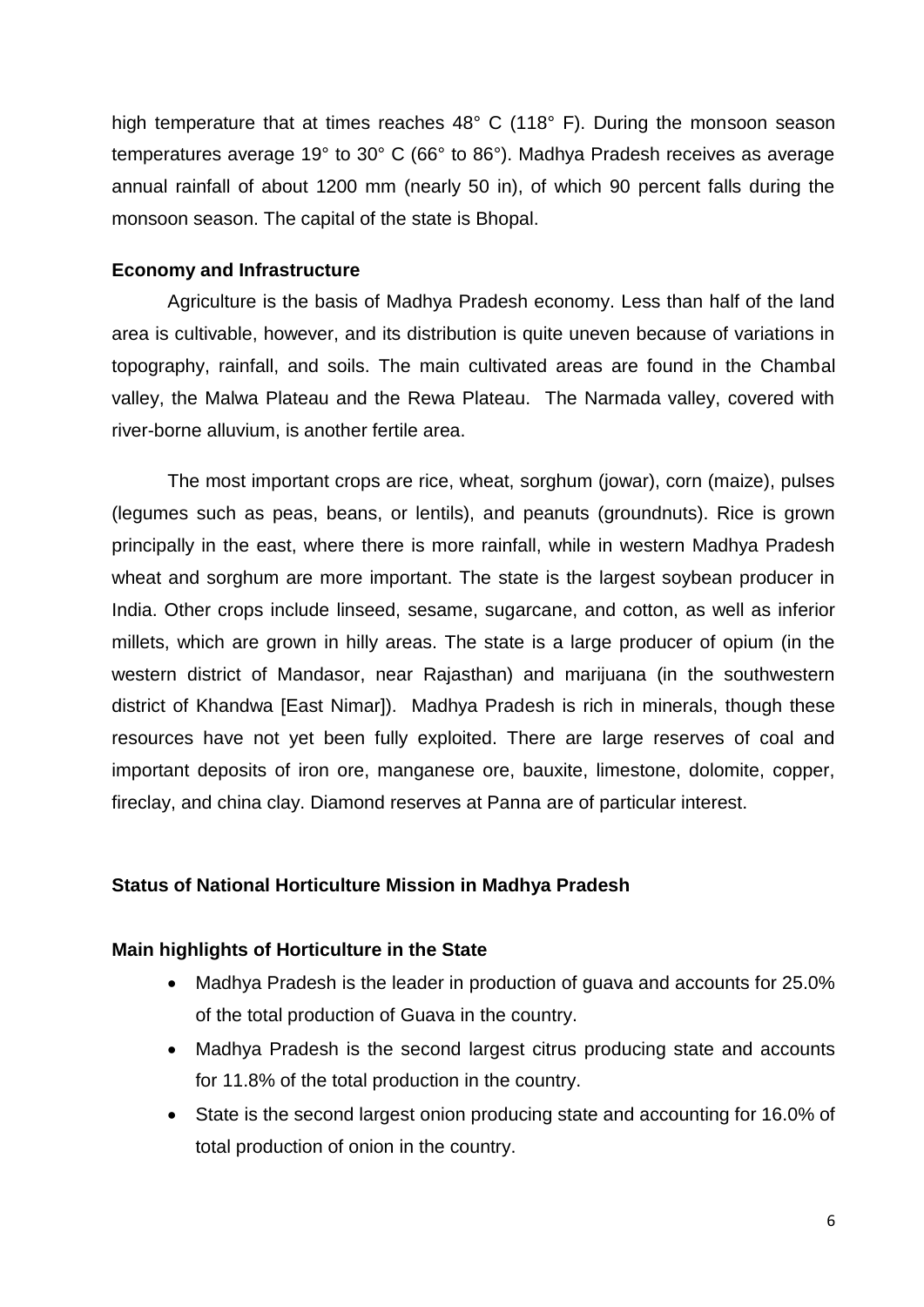- Madhya Pradesh is the second largest producer of peas and accounts for 13.3% of total production of peas in the country.
- Madhya Pradesh is the third largest producer of cauliflower and accounts for 10.0% of the total production of cauliflower in the country.
- Madhya Pradesh is the third largest tomato producing State and accounts for 10.1% of total production of tomato in the country.

#### **NHM Scheme**

The Centrally Sponsored Scheme of National Horticulture Mission (NHM) is being implemented in 39 districts of Madhya Pradesh since 2005-06.

The programme in the State of Madhya Pradesh is being implemented by the State Horticulture Development Society through District Mission Committees involving farmers, Societies, Grower Associations, SHGs, State institutions etc. The programme is being implemented in 34 districts with cluster approach. The district covered under the programme includes Betul, Bhopal, Hoshangabad, Sagar, Jabalpur, Ujjain, Jhabua, Dewas, Indore, Chhindwara, Mandsaur, Shajapur, Badwani, Ratlam, Burhanpur, Dhar, Khargone , Khandwa, Mandla ,Dindori, Chhatarpur, Harda , Rewa , Gwalior, Rajgarh, Neemach , Satna, Guna, Sehore, Sidhi, Alirajpur, Singroli, Ashoknagar, Damoh, Panna, Tikamgarh, Datia, Raisen and Vidisha.

The crops identified under the programme include Mango, Orange, Aonla, Guava, Ber, Custard Apple, Banana, Garlic, Coriander, Chillies and Flowers.

Major activities taken up in the programme are production and distribution of planting material, vegetable seed production, area expansion, rejuvenation of old and senile orchards, creation of community water resources, protected cultivation, IPM/INM, organic farming, pollination support through bee keeping, Technology Dissemination, development of post harvest management & marketing infrastructure and human resource development.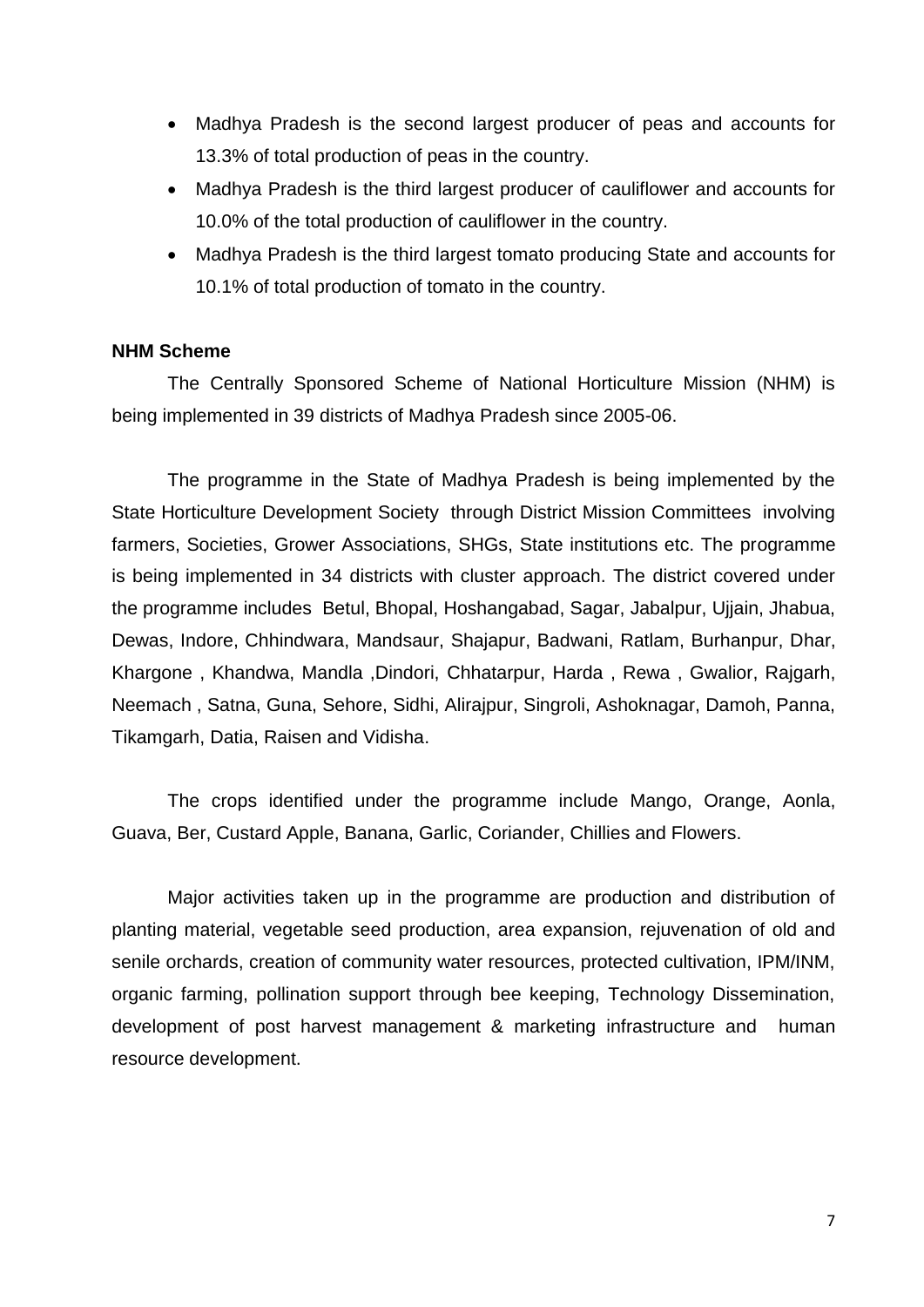## **Progress till 2013-14**

Salient physical progress till 2013-14 is as follows:-

- An additional area of 1.39 lakh ha of identified horticulture crops are covered.
- 180 nurseries have been established for production of quality planting materials.
- An area of 17056 ha. has been covered under rejuvenation of old and senile orchards.
- Organic farming has been adopted in an area of 10407 ha for promotion of organic cultivation of horticultural crops.
- IPM practices have been adopted in an area of 35977 ha.
- 5 IPM/INM infrastructure facilities such as Leaf tissue analysis labs, disease forecasting units have been created.
- An area of 7574 ha has been covered under Protected Cultivation.
- 866 community water structures have been created.
- Under the component of Post Harvest Management, 1170 units including pack houses, cold storage units, refrigerated vans, primary/ mobile processing units, ripening chambers, pre cooling units attach to cold storages and mobile pre cooling units) have been established.
- 18 market infrastructures have been set up.

An amount of Rs. 358.23 crore was released to the State till 2012-13 against which an expenditure of Rs. 356.69 crore has been reported.

#### **Progress during 2013-14**

An allocation of Rs. 95.00 crore has been approved including GOI share of Rs.80.75 crore for Annual Action Plan 2013-14. Funds to the tune of Rs. 75.00 crore has been released during the financial year, out of which, an expenditure of Rs. 49.17 crore has been reported.

#### **Programme for 2014-15**

- NHM activities have been subsumed under Mission for Integrated Development of Horticulture (MIDH) during XII Plan (w.e.f. 2014-15).
- An outlay of Rs. 105.00 crore including GOI share of Rs. 89.25 crore has been approved for the State to implement activities of NHM during 2014-15.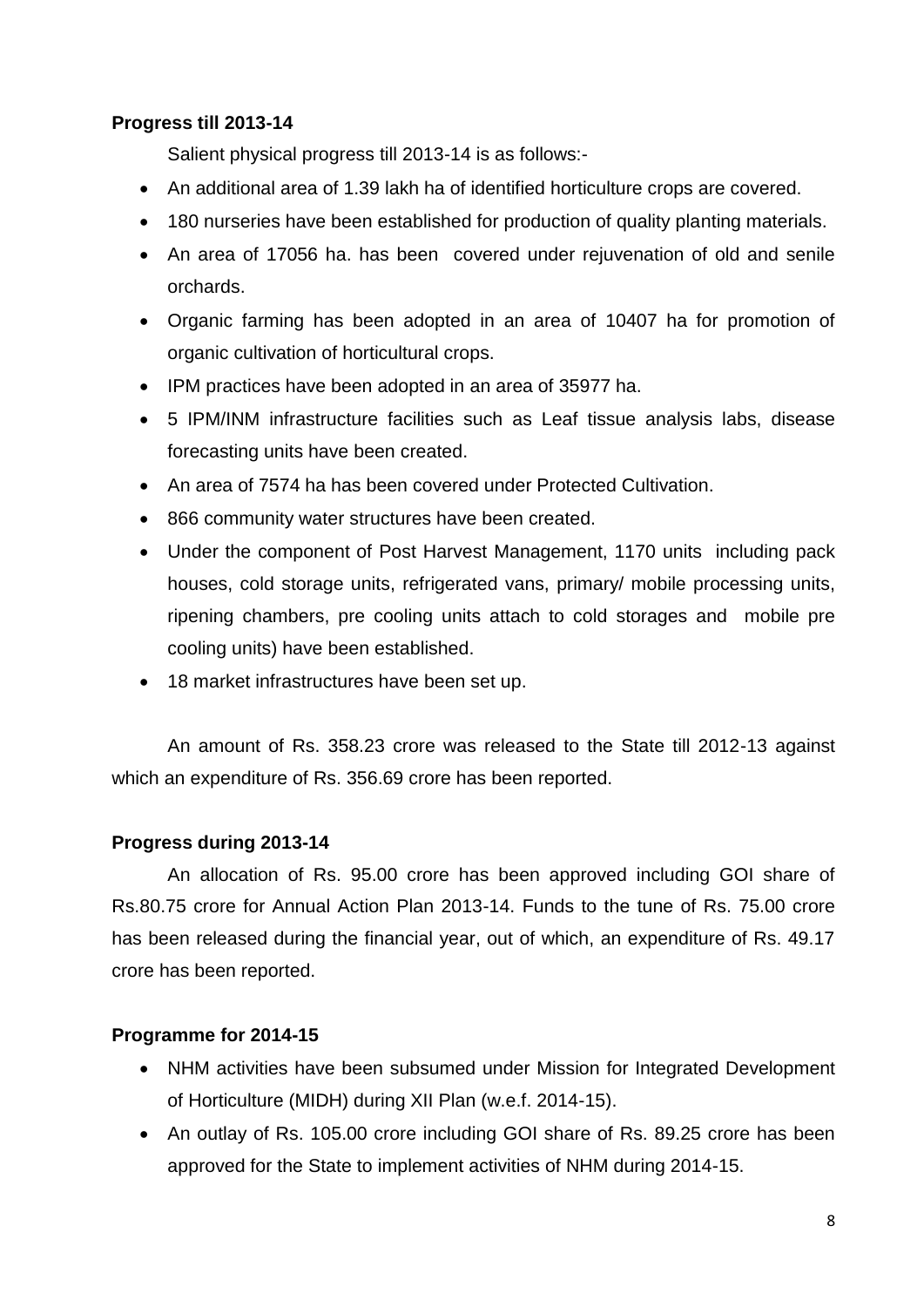#### **HOSHANGABAD DISTRICT**

#### **Location**

Hoshangabad district lies in the central Narmada Valley and on the northern fringe of the Satpura Plateau. It lies between the parallels of 22 degree 15 minute and 22 degree 44 minute east. In shape, it is an irregular strip elongated along the southern banks of Narmda river. Its greatest length from south-east to north-east is 160 kms.

**River/lake**: In Hoshangabad district, there are two main rivers namely the Narmada and the Tawa., which join each other at the village Bandra Bhan. In the spot, a holy mela also organise on the occassion of Kartik purnima. Other small rivers are the Dudhi and the Denwa.A very big lake is also at Pachmarhi, which is one of the main tourist place of the district and it is open for boating for all tourists.

**Boundaries:** Northern boundary of the district is river Narmada. Across this the district of Raisen and Sehore lies. The district of Betul lies in the south, where as the Harda district faces with the western and south-western boundaries and Narsingpur and Chhindwara districts, close to the north-eastern and south-eastern sides of the district respectively.

**Climate:** The climate of Hoshangabad district is normal. All the seasons come in the district. An average height from the sea level is 331 mts.and avearge rain fall is 134 cms. The average maximum and minimum temperatures are 32 deg.C and 19 deg.C respectively. Overall, the climate of the district is neither more hot nor more cool except the winter season of the Pachmarhi.

**Approach road/ rail**: Hoshangabad is freely connected by road and rail from the state capital, Bhopal and it is about 70 kms. away from it. It is connected by rail with all major cities of the state. One of its tehsil namely Itarsi is linked with all major cities of the country due to main railway junction of the central railway, which is 18 kms. far away from the district head-quarter. From Itarsi, you can also move to Pachmarhi by road, which is one of the most popular tourist spot of the district.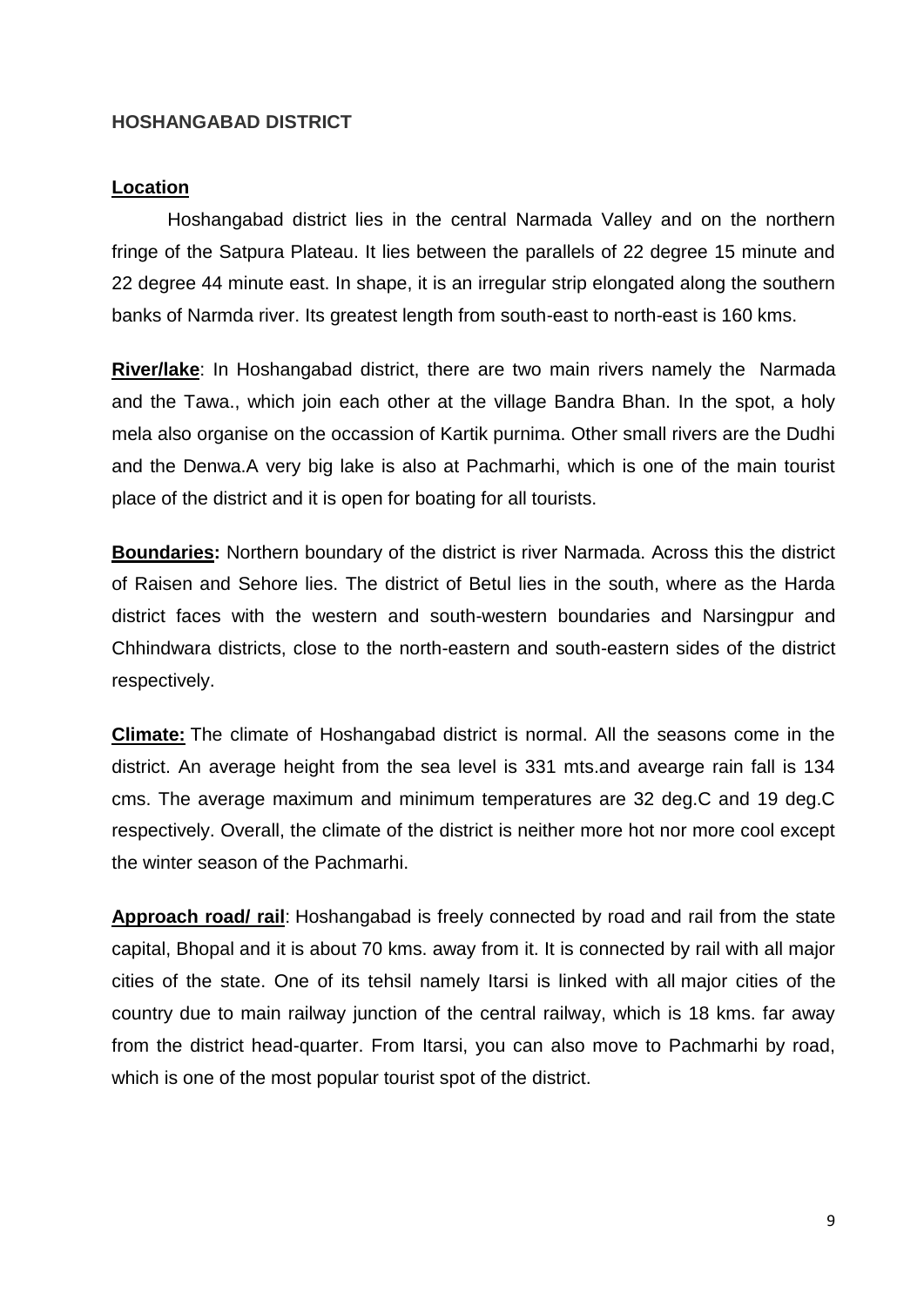# **District profile**

# **At a Glance**

| Geography & Climate                   |                                   |
|---------------------------------------|-----------------------------------|
| 1. Latitude                           | 21° 53" to 22° 59"                |
| 2. Longitude                          | 76° 47" to 78° 44"                |
| 3. Height from Sea Level              | 331 mts.                          |
| 4. Average Rainfall                   | 1343.6 mm.                        |
| 5. Temperature (Avg Max)<br>(Avg Min) | $32^{\circ}$ C to 19 $^{\circ}$ C |
| Area & Population                     |                                   |
| 6. Geographical Area                  | 5408.23 sq.km.                    |
| 7. Forest Area                        | 2229.74 sq.km.                    |
| 8. Total Populated Villages           | 923 Nos.                          |
| 9. Tehsils                            | 8 Nos.                            |
| 10. Blocks                            | 7 Nos.                            |
| 11. Total Gram Panchayats             | 428 Nos.                          |
| 12. Total Zanpad Panchayats           | 7 Nos.                            |
| 13. No.of Urban Areas                 | <b>11 Nos.</b>                    |
| 14. Total Municipals                  | 4 Nos.                            |
| 15. Total Populations                 | 12,40,975 Nos.                    |
| 16. Total Rural Population            | 8,51,126 Nos.                     |
| 17. Total Urban Population            | 3,89,849 Nos.                     |
| 18. Total Males                       | 6,48,970 Nos.                     |
| 19. Total Females                     | 5,92,005 Nos.                     |
| <b>Commercial Banks</b>               |                                   |
| 20. Total Nationalized Banks          | 94 Nos.                           |
| 21. Total Co-operative Banks          | 13 Nos.                           |
| 22. Land Development Banks            | 8 Nos.                            |
| 23. Post/Sub-Post Offices             | 175 Nos.                          |
| 24. Telephone Connections             | 12561 Nos.                        |
| Agriculture                           |                                   |
| 25. Net Sown Area                     | 291785 hect.                      |
| 26. Double Cropped Area               | 179557 hect.                      |
| 27. Net Irrigated Area                | 227795 hect.                      |
| Education                             |                                   |
| 28. Primary Schools                   | 960 Nos.                          |
| 29. Middle Schools                    | 207 Nos.                          |
| 30. Senior Secondary Schools          | 69 Nos.                           |
| 31. Colleges                          | 11 Nos.                           |
| 32. Enrolled Studenets in Colleges    | 10221 Nos.                        |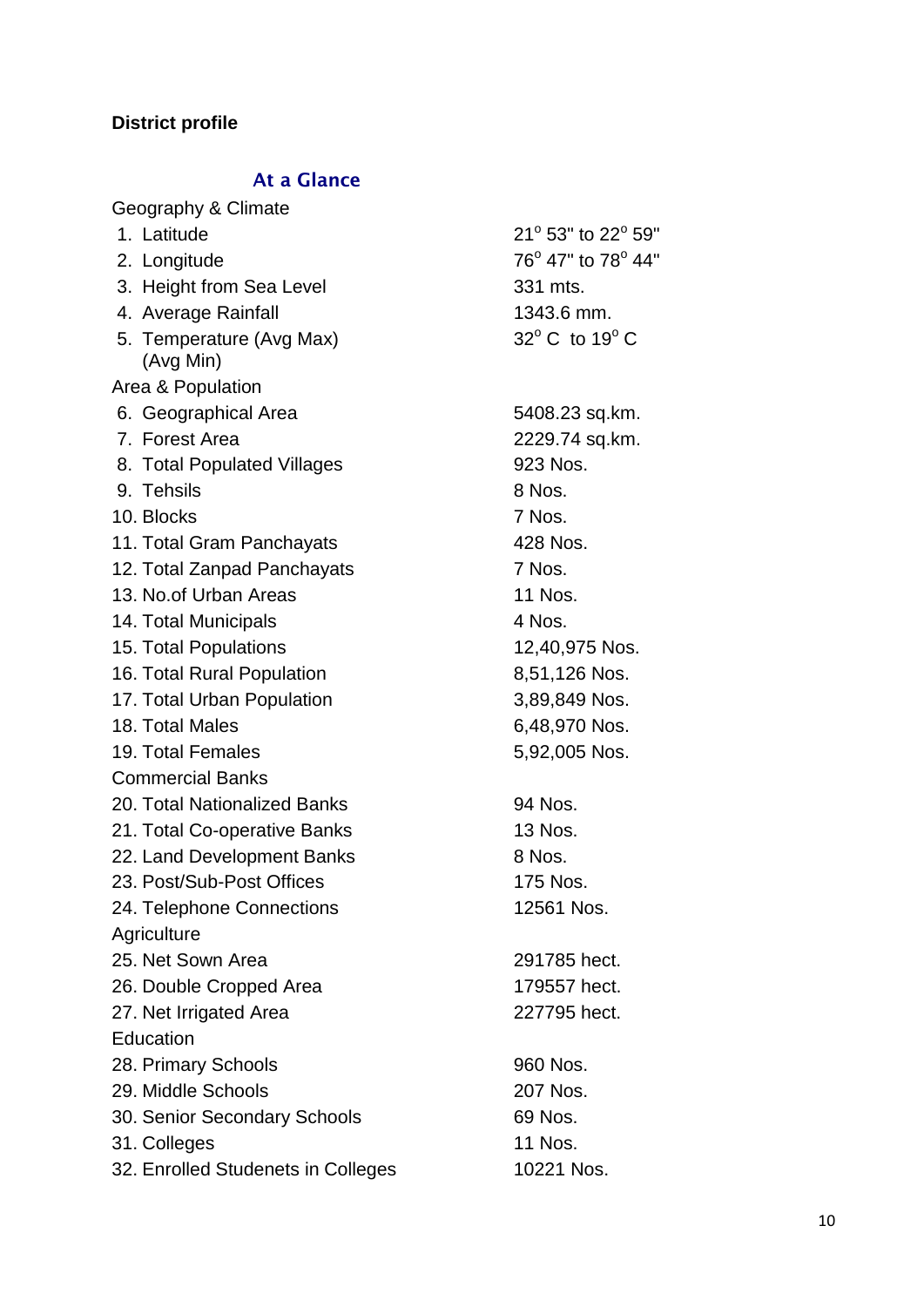| 33. Technical College (Polytechnic)       | 01 No.   |
|-------------------------------------------|----------|
| 34. I.T.I.                                | 02 Nos.  |
| <b>Public Health &amp; Family Welfare</b> |          |
| 35. Health Centres                        | 17 Nos.  |
| 36. Sub-Health Centres                    | 150 Nos. |
| 37. Ayurvedic Hospitals                   | 39 Nos.  |
| 38. Homeopathic Dispensaries              | 6 Nos.   |
| 39. Community Health Centres              | 3 Nos.   |
| Literacy (as per Census-2001)             |          |
| 40. Total (Literates : 6, 35, 839)        | 76.5 %   |
| 41. Male (Literates : 3,88,376)           | 85.2 %   |
| 42. Female(Literates: 2,47,463)           | 67.0%    |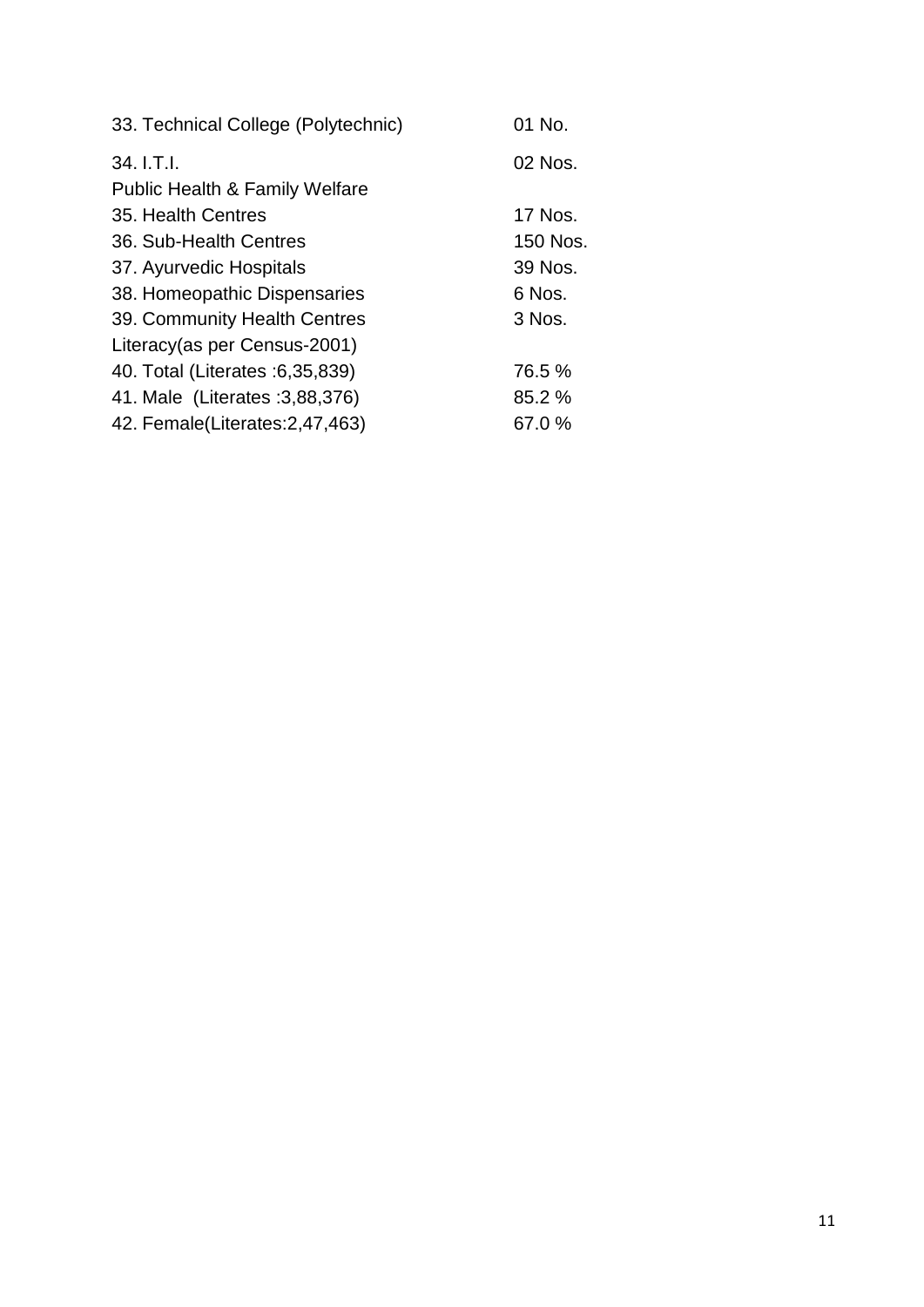## **Statement Showing Phy. & Finn. Target & Achievement during Month April & Progressive Achievement up to the end of month 12 Dec. 2014 Distt. Hoshangabad**

| S.<br>No.      | <b>Name of Component</b>                                                                 | Unit<br>Descri-<br>Rate<br>of<br>ption |                |                | <b>Target 2014-15</b> | <b>Achievement During Month</b> |                 |                                                   |                 |       |           |          | Achievement up to the end of Month |             |             |                               |       |              |
|----------------|------------------------------------------------------------------------------------------|----------------------------------------|----------------|----------------|-----------------------|---------------------------------|-----------------|---------------------------------------------------|-----------------|-------|-----------|----------|------------------------------------|-------------|-------------|-------------------------------|-------|--------------|
|                |                                                                                          |                                        |                | Assist.        | Phy.                  | Fin.                            | Phy.<br>$2014-$ | <b>Financial Against the Year</b><br><b>TOTAL</b> |                 |       |           |          | Phy.<br>2014-                      |             |             | <b>Financial Against Year</b> |       | <b>TOTAL</b> |
|                |                                                                                          |                                        |                |                |                       |                                 | 15              | $11-$<br>12                                       | $12-$<br>13     | 13-14 | $14 - 15$ | $(8+11)$ | 15                                 | $11-$<br>12 | $12-$<br>13 | 13-14                         | 14-15 | $(14+17)$    |
| $\mathbf{1}$   | $\overline{2}$                                                                           | 3                                      | $\overline{4}$ | $\overline{5}$ | 6                     | $\overline{7}$                  | 8               | 9                                                 | 10 <sup>°</sup> | 11    | 12        | 13       | 14                                 | 15          | 16          | 17                            | 18    | 19           |
| $\mathbf{1}$   | <b>Production of Planting Material</b>                                                   |                                        |                |                |                       |                                 |                 |                                                   |                 |       |           |          |                                    |             |             |                               |       | 0.00         |
|                | <b>Public Sector:</b>                                                                    |                                        |                |                |                       |                                 |                 |                                                   |                 |       |           |          |                                    |             |             |                               |       | 0.00         |
|                | <b>Upgrading nursery infrastructure to</b><br>meet accreditation norms                   | No.                                    |                | 10.00          | 1                     | 10.00                           |                 |                                                   |                 |       |           |          |                                    |             |             |                               | 4.594 | 4.594        |
|                | <b>Model Nursery (Small)</b>                                                             | $\overline{No}$ .                      |                | 0.00           |                       |                                 |                 |                                                   |                 |       |           |          |                                    |             |             |                               |       | 0.00         |
|                | <b>Tissue Culture Lab</b>                                                                | No.                                    |                | 0.00           |                       |                                 |                 |                                                   |                 |       |           |          |                                    |             |             |                               |       | 0.00         |
|                | <b>Private Sector</b>                                                                    |                                        |                |                |                       |                                 |                 |                                                   |                 |       |           |          |                                    |             |             |                               |       | 0.00         |
|                | <b>Model Nursery (Big)</b>                                                               | No.                                    |                | 12.50          |                       |                                 |                 |                                                   |                 |       |           |          |                                    |             |             |                               |       | 0.00         |
|                | <b>Model Nursery (Small)</b>                                                             | No.                                    |                | 3.125          |                       |                                 |                 |                                                   |                 |       |           |          |                                    |             |             |                               |       | 0.00         |
| $\overline{2}$ | <b>Vegetable Seed Production:</b>                                                        |                                        |                |                |                       |                                 |                 |                                                   |                 |       |           |          |                                    |             |             |                               |       | 0.00         |
|                | i) Public Sector                                                                         | Ha.                                    |                | 0.50           |                       |                                 |                 |                                                   |                 |       |           | 0.000    |                                    |             |             |                               |       | 0.000        |
|                | ii) Private Sector                                                                       | Ha.                                    |                | 0.25           |                       |                                 |                 |                                                   |                 |       |           | 0.000    |                                    |             |             |                               |       | 0.000        |
|                | iii) Vegetable Seed Infrastructure                                                       | No.                                    |                | 0.00           |                       |                                 |                 |                                                   |                 |       |           | 0.000    |                                    |             |             |                               |       | 0.00         |
| 3(A)           | <b>Establishment of New Gardens:</b>                                                     |                                        |                |                |                       |                                 |                 |                                                   |                 |       |           | 0.000    |                                    |             |             |                               |       | 0.00         |
|                | <b>I.)</b> Banana (TC)                                                                   |                                        |                |                |                       |                                 |                 |                                                   |                 |       |           |          |                                    |             |             |                               |       |              |
|                | a) Integrated package with drip<br>irrigation                                            | Ha.                                    |                | 0.900          | 25.000                | 22.50                           |                 |                                                   |                 |       |           |          |                                    |             |             |                               |       |              |
|                | b) Without integration                                                                   | Ha.                                    |                | 0.375          | 40.000                | 15.00                           |                 |                                                   |                 |       |           |          |                                    |             |             |                               |       |              |
|                | c) Maintenance                                                                           | Ha.                                    |                | 0.104          | 50.000                | 5.20                            |                 |                                                   |                 |       |           |          |                                    |             |             |                               |       |              |
|                | II) Ultra high density (Meadow<br>orchard)                                               |                                        |                |                |                       |                                 |                 |                                                   |                 |       |           |          |                                    |             |             |                               |       |              |
|                | a) with drip irrigation (Guava)                                                          | Ha.                                    |                | 0.480          | 2.500                 | 1.20                            |                 |                                                   |                 |       |           |          | 1.000                              |             |             |                               |       |              |
|                | III) High density planting (mango,<br>guava, litchi, pomegranate, apple,<br>citrus etc.) |                                        |                |                |                       |                                 |                 |                                                   |                 |       |           |          |                                    |             |             |                               |       |              |
|                | a) Integrated package with drip<br>irrigation-Mango                                      | Ha.                                    | Plantation     | 0.360          | 15.000                | 5.40                            |                 |                                                   |                 |       |           |          | 7.000                              |             |             |                               |       |              |
|                | b) Without integration-Mango                                                             | Ha.                                    | Mant. $(1)$    | 0.080          | 5.000                 | 0.40                            |                 |                                                   |                 |       |           |          |                                    |             |             |                               |       |              |
|                |                                                                                          |                                        | Mant. $(2)$    | 0.080          | 3.000                 | 0.240                           |                 |                                                   |                 |       |           |          |                                    |             |             |                               |       |              |
|                | a) Integrated package with drip<br>irrigation-Guava                                      | Ha.                                    | Plantation     | 0.360          | 10.000                | 3.60                            |                 |                                                   |                 |       |           |          | 8.000                              |             |             |                               |       |              |
|                | b) Without integration- Guava                                                            | Ha.                                    | Mant. $(1)$    | 0.080          | 10.000                | 0.80                            |                 |                                                   |                 |       |           |          |                                    |             |             |                               |       |              |
|                |                                                                                          |                                        | Mant. $(2)$    | 0.080          | 1.000                 | 0.08                            |                 |                                                   |                 |       |           |          |                                    |             |             |                               |       |              |

#### **Letters No. 90 Date 04.09.10**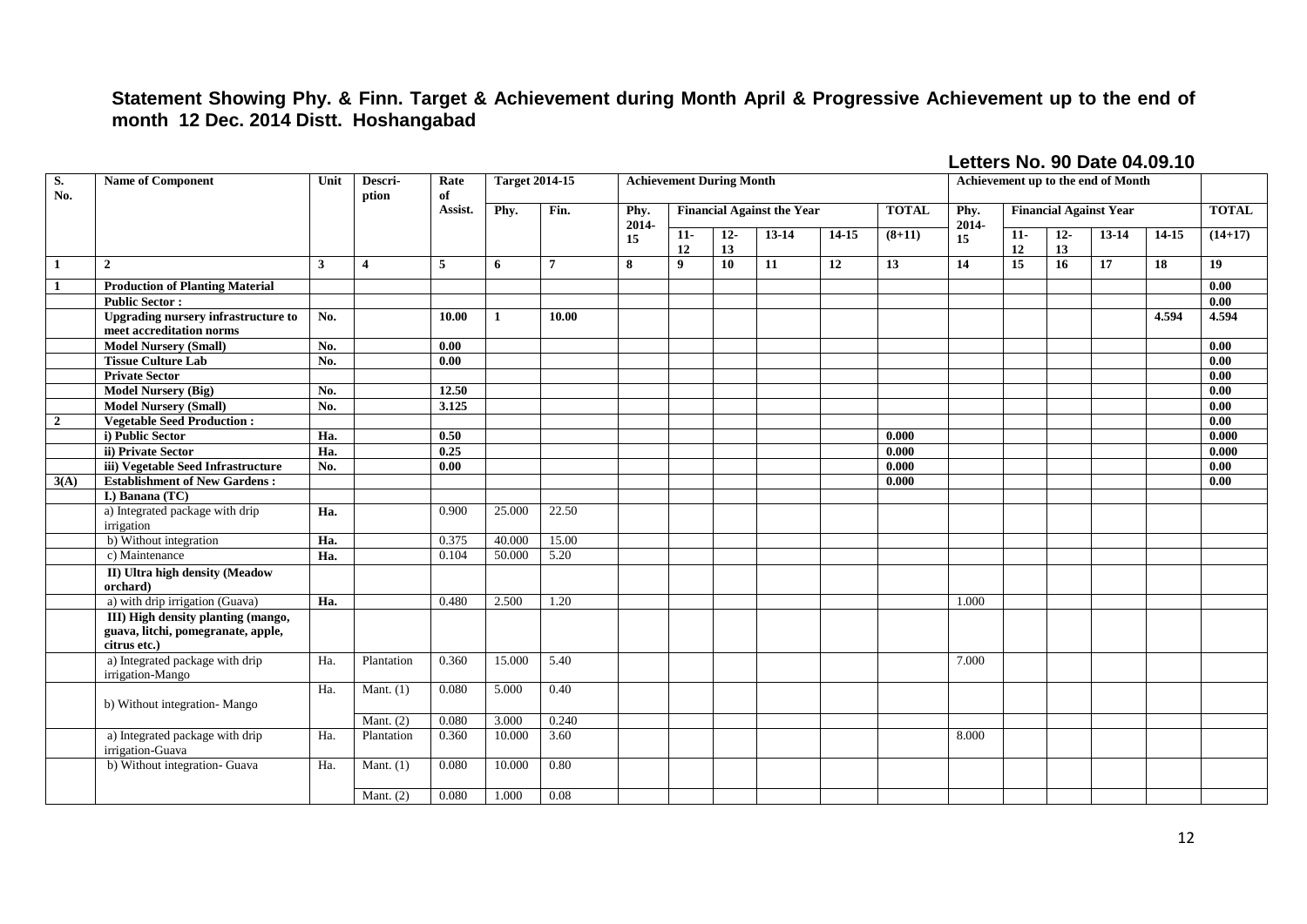|                         | <b>IV)Fruit Crops other than cost</b>                             |     |             |                    |        |                   |  |       |              |        |  |        |       |                   |
|-------------------------|-------------------------------------------------------------------|-----|-------------|--------------------|--------|-------------------|--|-------|--------------|--------|--|--------|-------|-------------------|
|                         | intensive crops using normal spacing                              |     |             |                    |        |                   |  |       |              |        |  |        |       |                   |
|                         | <b>Mango</b>                                                      |     |             |                    |        |                   |  |       |              |        |  |        |       |                   |
|                         | a) Without integration                                            | Ha. | Mant. $(1)$ | 0.033              | 10.000 | 0.33              |  |       |              |        |  |        |       |                   |
|                         | Guava                                                             |     |             |                    |        |                   |  |       |              |        |  |        |       |                   |
|                         | a) Without integration                                            | Ha. | Plantation  | 0.180              | 25.000 | 4.50              |  |       |              | 25.000 |  |        |       |                   |
|                         | Orange                                                            |     |             |                    |        |                   |  |       |              |        |  |        |       |                   |
|                         | a) Integrated package with drip<br>irrigation                     | Ha. | Plantation  | 0.240              | 25.000 | 6.00              |  |       |              | 25.000 |  |        |       |                   |
|                         | b) Without integration                                            | Ha. | Plantation  | 0.180              | 50.000 | 9.00              |  |       |              | 50.000 |  |        |       |                   |
|                         |                                                                   |     | Mant. $(1)$ | 0.050              | 50.000 | 2.50              |  |       |              |        |  |        |       |                   |
|                         | II- Vegetable (for Maximum area of<br>2 he. Per beneficiary       |     |             |                    |        |                   |  |       |              |        |  |        |       |                   |
|                         |                                                                   | Ha. | S&M Far.    | 0.400              | 5.000  | 2.000             |  |       |              | 5.000  |  |        | 2.000 | 2.00              |
|                         | i) Cut flowers                                                    | Ha. | Other Far.  | 0.250              | 8.000  | 2.000             |  |       |              | 8.000  |  |        | 1.998 | 1.998             |
|                         |                                                                   | Ha. | S&M Far.    | 0.600              | 4.000  | 2.400             |  |       |              | 4.000  |  |        | 2.400 | 2.400             |
|                         | ii) Bulbulous flowers                                             | Ha. | Other Far.  | 0.375              | 5.000  | 1.875             |  |       |              | 5.000  |  |        | 1.875 | 1.875             |
|                         |                                                                   | Ha. | S&M Far.    | 0.160              | 10.000 | 1.600             |  |       |              | 10.000 |  |        | 1.600 | 1.60              |
|                         | iii) Losse flower                                                 | Ha. | Other Far.  | 0.100              | 10.000 | 1.000             |  |       |              | 10.000 |  |        | 1.000 | 1.00              |
|                         | V. Spice (for a maximum of 2 he.                                  |     |             |                    |        |                   |  |       |              |        |  |        |       | $\overline{0.00}$ |
|                         | Per beneficiary)                                                  |     |             |                    |        |                   |  |       |              |        |  |        |       |                   |
|                         | a) Chilli                                                         | Ha. |             | 0.120              | 40.000 | $\overline{4.80}$ |  |       |              | 40.000 |  |        | 4.800 | $\overline{4.80}$ |
| $\overline{\mathbf{4}}$ | <b>Protection Cultivation</b>                                     |     |             |                    |        |                   |  |       |              |        |  |        |       |                   |
|                         | 1. Green House structure                                          |     |             |                    |        |                   |  |       | $\bf{0}$     |        |  |        |       |                   |
|                         | Trubler structure                                                 | Ha. |             | 44.50              | 0.300  | 13.35             |  |       | $\bf{0}$     |        |  |        |       |                   |
|                         |                                                                   |     |             | 42.20              | 1.000  | 42.20             |  |       |              | 0.400  |  |        |       |                   |
|                         | 2. Poli House                                                     |     |             |                    |        |                   |  |       | $\mathbf{0}$ |        |  |        |       |                   |
|                         | <b>Plastic Mulching</b>                                           | Ha. |             | 0.10               |        |                   |  |       | $\theta$     |        |  |        |       | 0.00              |
|                         | <b>Trubler</b> structure                                          | Ha. |             | 46.75              |        |                   |  |       | $\theta$     |        |  | 46.750 |       | 46.750            |
|                         | 3.Sed Net House                                                   |     |             |                    |        |                   |  |       | $\theta$     |        |  |        |       |                   |
|                         | a)Trubler structure                                               | Ha. |             | 35.50              | 0.400  | 14.20             |  |       | $\mathbf{0}$ |        |  |        |       |                   |
|                         | b)Wooden Structure                                                | Ha. |             | 24.60              | 0.500  | 12.30             |  |       |              |        |  |        |       |                   |
|                         |                                                                   |     |             |                    |        |                   |  |       |              |        |  |        |       |                   |
|                         | 4Cost of planting material of high                                | Ha. |             | 7.00               | 0.500  | 3.50              |  |       | $\mathbf{0}$ |        |  |        |       |                   |
|                         | value vegetables grown in poly house                              |     |             |                    |        |                   |  |       |              |        |  |        |       |                   |
|                         | 5 Cost of planting material $\&$                                  | Ha. |             | $\overline{21.30}$ | 0.500  | 10.65             |  |       | $\mathbf{0}$ |        |  |        |       |                   |
|                         | cultivation of Rose under poly                                    |     |             |                    |        |                   |  |       |              |        |  |        |       |                   |
|                         | house/shade net house                                             |     |             |                    |        |                   |  |       |              |        |  |        |       |                   |
|                         | <b>6. Plastic Mulching</b>                                        | Ha. |             | 0.16               | 25.000 | 4.00              |  |       | $\mathbf{0}$ | 1.000  |  |        |       |                   |
|                         | <b>TOTAL</b>                                                      |     |             |                    | 28.200 | 100.20            |  | 0.000 | $\bf{0}$     |        |  | 46.750 | 0.000 | 46.750            |
| 5                       |                                                                   |     |             |                    |        |                   |  |       |              |        |  |        |       |                   |
|                         | <b>Horticulture Mechanization</b>                                 |     |             |                    |        |                   |  |       |              |        |  |        |       |                   |
|                         |                                                                   | No. |             | 0.175              |        |                   |  |       |              |        |  |        |       | 0.00              |
|                         | 1. Power Apreted Maseen/Tul<br>Inuliiding power sa and Production |     |             |                    |        |                   |  |       |              |        |  |        |       |                   |
|                         | 2. Power Machine (upto 20 BHP)<br>with Rotoveter Inuvmant         | No. |             | 0.600              |        |                   |  |       |              |        |  |        |       | 0.00              |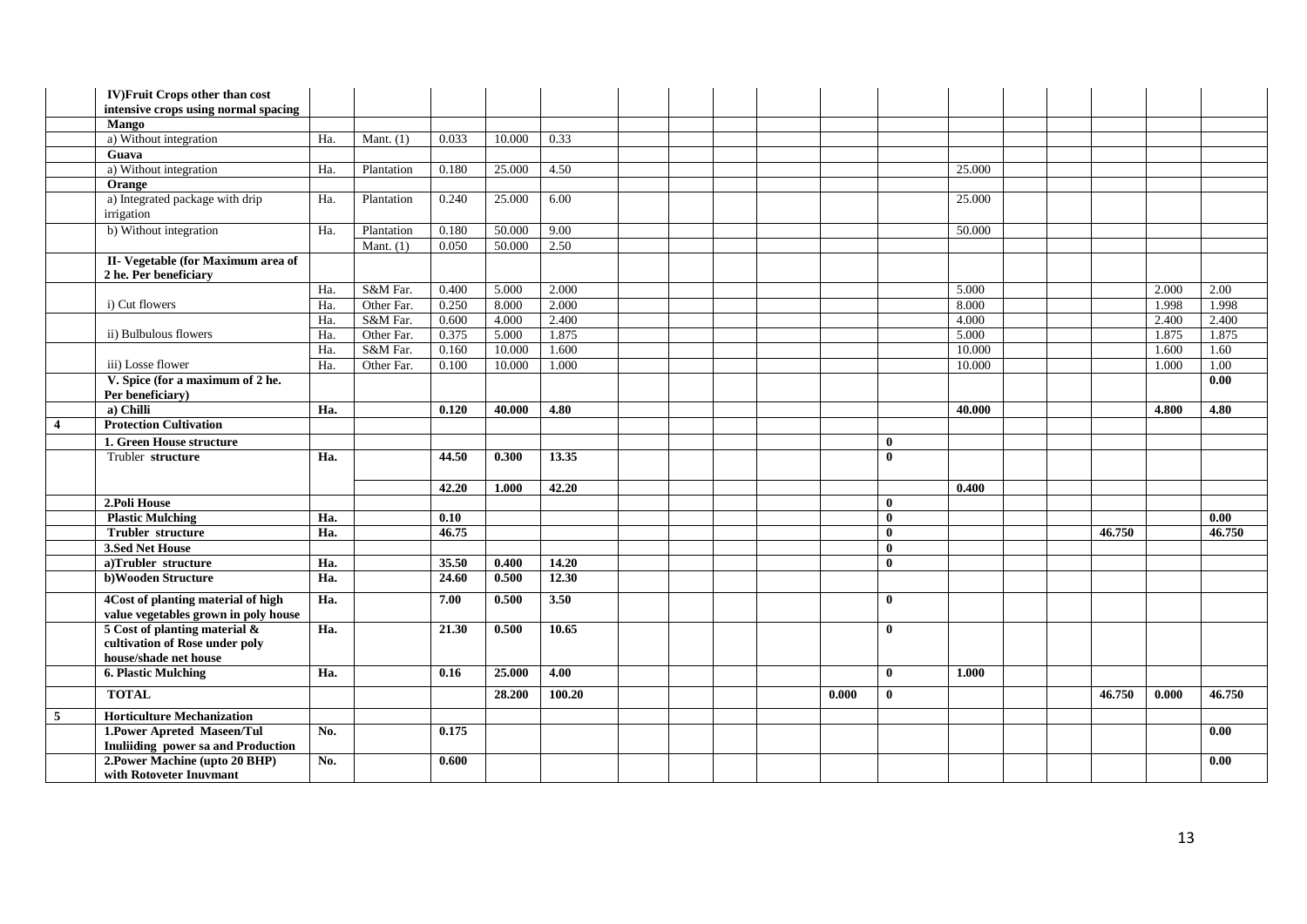|                | 3. Power Machines (upto 20 BHP)<br>including small farm tractor with<br>rotavator/ equipments | No.  | 0.750 | 5                | 3.750             |              |              |  |       |              |              |      |              |        |        | 0.00   |
|----------------|-----------------------------------------------------------------------------------------------|------|-------|------------------|-------------------|--------------|--------------|--|-------|--------------|--------------|------|--------------|--------|--------|--------|
|                | <b>TOTAL</b>                                                                                  |      |       | 5                | 3.750             |              |              |  |       |              | $\mathbf{0}$ |      |              |        | 0.000  | 0.000  |
| 6              | <b>Integrated Post Harvest</b>                                                                |      |       |                  |                   |              |              |  |       |              |              |      |              |        |        |        |
|                | <b>Management</b>                                                                             |      |       |                  |                   |              |              |  |       |              |              |      |              |        |        |        |
|                | <b>1. Pack House on From collocation</b>                                                      | No.  | 2.00  | $\mathbf{3}$     | 6.00              |              |              |  |       |              | 3            |      |              | 6.000  | 2.000  | 8.00   |
|                | and Storage Unit                                                                              |      |       |                  |                   |              |              |  |       |              |              |      |              |        |        |        |
|                | 2.Lo-cost Onion Storage Structure                                                             | No.  | 0.88  | 10               | 8.75              |              |              |  |       | $\bf{0}$     | 3            |      |              | 1.000  |        | 1.00   |
|                | 25 M. Tan                                                                                     |      |       |                  |                   |              |              |  |       |              |              |      |              |        |        |        |
|                | <b>TOTAL</b>                                                                                  |      |       | 13               | 14.750            |              |              |  | 0.000 | $\bf{0}$     | 6            |      |              | 7.000  | 2.000  | 9,000  |
| $\overline{7}$ | <b>Promotion of INM/IPM</b>                                                                   | Ha.  | 0.01  | $\overline{100}$ | $\overline{1.20}$ |              |              |  |       | $\mathbf{0}$ | 100          |      |              |        | 1.000  | 1.000  |
| 8              | <b>Organic Farming</b>                                                                        |      |       |                  |                   |              |              |  |       | $\mathbf{0}$ |              |      |              |        |        | 0.000  |
|                | iii) Vermi Compost Units/organic input<br>production) Bricks                                  | Nos. | 0.50  | 2                | 1.00              |              |              |  |       |              |              |      |              | 0.300  |        | 0.300  |
| 9              | <b>Creation of Water Storage</b>                                                              | Nos. | 0.60  |                  |                   |              |              |  |       |              |              |      |              |        |        | 0.000  |
|                | Water harvesting system for                                                                   |      |       |                  |                   |              |              |  |       |              |              |      |              |        |        | 0.000  |
|                | individuals for storage of water in                                                           |      |       |                  |                   |              |              |  |       |              |              |      |              |        |        |        |
|                | 20m X 20X 3m ponds/well @ Rs.                                                                 |      |       |                  |                   |              |              |  |       |              |              |      |              |        |        |        |
|                | 100/- cum                                                                                     |      |       |                  |                   |              |              |  |       |              |              |      |              |        |        |        |
| 10             | <b>Human Resource Development</b><br>(HRD)                                                    |      |       |                  |                   |              |              |  |       |              |              |      |              |        |        | 0.000  |
|                | iii) Training of farmers                                                                      |      |       |                  |                   |              |              |  |       |              |              |      |              |        |        | 0.000  |
|                | a) Within the State (3 days training)                                                         | No   | 0.015 | 415              | 6.225             |              |              |  |       |              | 250          |      |              | 0.145  | 4.458  | 4.603  |
|                | b) Exposure visit of farmers                                                                  |      |       |                  |                   |              |              |  |       |              |              |      |              |        |        |        |
|                | Training & Visit outside the State                                                            |      |       |                  |                   |              |              |  |       |              |              |      |              | 0.356  |        | 0.356  |
|                | v) Training/study tour of technical                                                           |      |       |                  |                   |              |              |  |       |              |              |      |              |        |        | 0.000  |
|                | staff/field functionaries                                                                     |      |       |                  |                   |              |              |  |       |              |              |      |              |        |        |        |
|                | a) Within the State (3 days training)                                                         | No   | 0.009 | 8                | 0.072             |              |              |  |       |              |              |      |              |        |        | 0.000  |
|                | b) Study tour to progressive States/                                                          | No   | 0.040 | 5                | 0.200             |              |              |  |       |              |              |      |              |        |        | 0.000  |
|                | units (group of minimum 5                                                                     |      |       |                  |                   |              |              |  |       |              |              |      |              |        |        |        |
|                | participants)                                                                                 | No   |       |                  |                   |              |              |  |       |              |              |      |              |        |        | 0.000  |
| 11<br>12       | <b>Formers training</b><br><b>Mission Management</b>                                          |      |       |                  |                   |              |              |  |       |              |              |      |              |        |        | 0.000  |
|                | i) District Mela                                                                              |      |       |                  |                   |              |              |  |       |              |              |      |              | 1.943  |        | 1.943  |
|                | ii) Mission Management                                                                        |      |       | $\bf{0}$         |                   | $\mathbf{0}$ | $\mathbf{0}$ |  |       | $\bf{0}$     |              |      |              |        | 0.394  | 0.394  |
|                | ii).Information dissemination through publicity, printed                                      |      | 0.400 | 1                | 0.40              | $\mathbf{0}$ | $\mathbf{0}$ |  |       | $\mathbf{0}$ |              |      |              |        |        | 0.000  |
|                | literature etc and local advertisements                                                       |      |       |                  |                   |              |              |  |       |              |              |      |              |        |        |        |
|                | <b>Grand Total</b>                                                                            |      |       |                  | 224.822           |              |              |  | 0.000 | $\bf{0}$     |              | 0.00 | 0.00         | 56.494 | 28.119 | 84.613 |
|                |                                                                                               |      |       |                  |                   |              |              |  |       |              |              | 0    | $\mathbf{0}$ |        |        |        |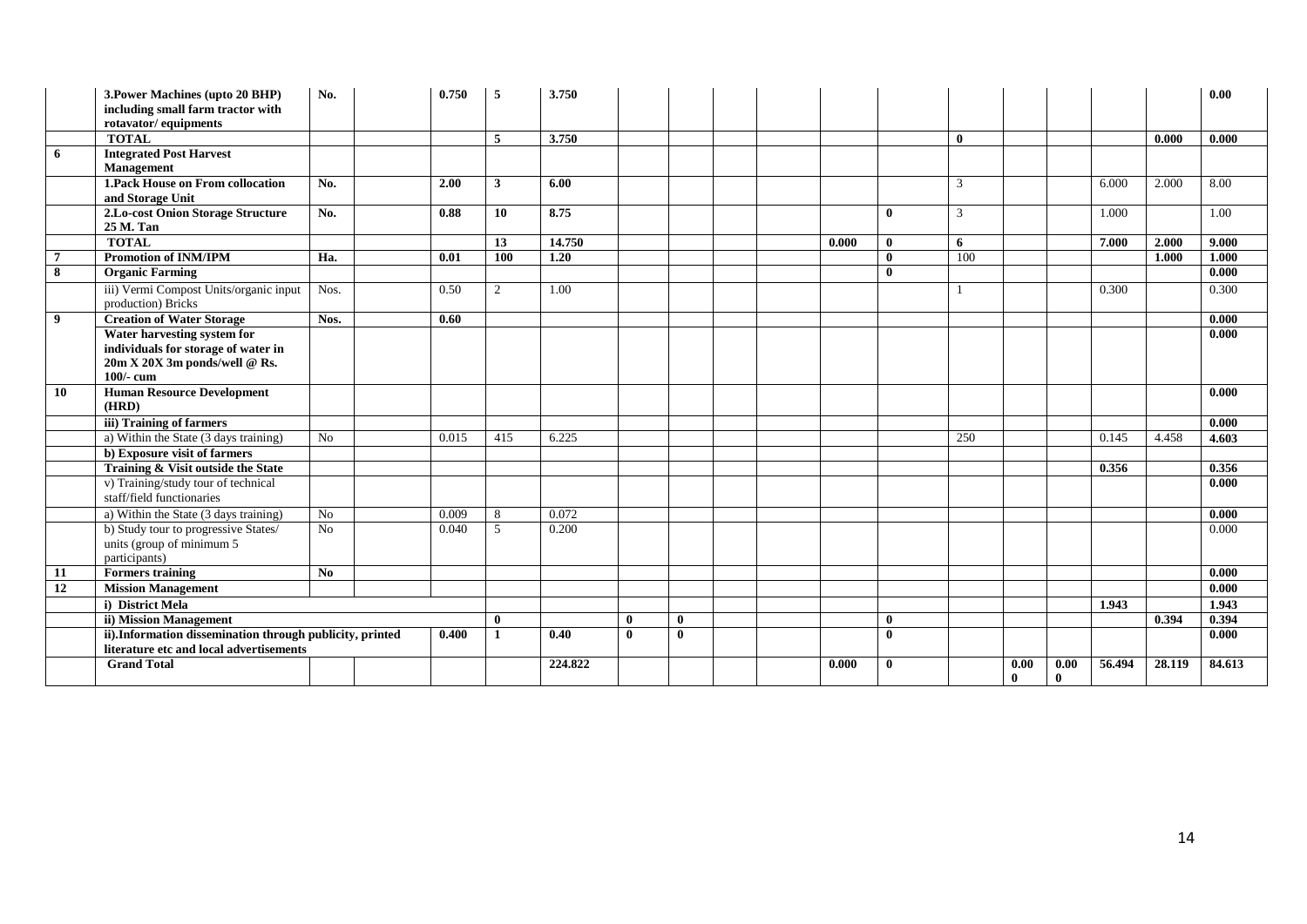|                |                  |      | .                 |                     |
|----------------|------------------|------|-------------------|---------------------|
| SI.<br>No.     | Name of crop     | Area | <b>Production</b> | <b>Productivity</b> |
| 1              | Mango            | 1559 | 6                 | 9354.000            |
| $\overline{2}$ | Guava            | 1029 | 20                | 20580.000           |
| 3              | Aonla            | 200  | 9                 | 1800.000            |
| 4              | Orange           | 815  | 15                | 12225.000           |
| 5              | <b>Citrus</b>    | 759  | 20                | 15180.000           |
| 6              | Sweet orange     | 95   | 11                | 1045.000            |
| $\overline{7}$ | <b>Banana</b>    | 65   | 35                | 2275.000            |
| 8              | Pomegranate      | 15   | 8                 | 120.000             |
| 9              | Papaya           | 146  | 48                | 7008.000            |
| 10             | Muskmelon        | 116  | 10                | 1160.000            |
| 11             | Watermelone      | 124  | 12                | 1488.000            |
| 12             | <b>Ber</b>       | 408  | 10                | 4080.000            |
| 13             | <b>Jackfruit</b> | 257  | 11                | 2827.000            |
| 14             | Other fruits     | 234  | 9                 | 2106.000            |
|                | Total            | 5822 | 224               |                     |

## **Area production and productivity of Horticultural crops**

| SI.<br>No. | Name of crop        | Area  | <b>Production</b> | <b>Productivity</b> |
|------------|---------------------|-------|-------------------|---------------------|
|            | <b>Vegetables</b>   |       |                   |                     |
|            | Potato              | 442   | 22                | 9724.000            |
| 2          | Sweet potato        | 152   | 18                | 2736.000            |
| 3          | Onion               | 802   | 25                | 20050.000           |
| 4          | Tomato              | 2021  | 25                | 50525.000           |
| 5          | <b>Bhindi</b>       | 2518  | 12                | 30216.000           |
| 6          | <b>Brinjal</b>      | 1864  | 20                | 37280.000           |
| 7          | Cauliflower         | 624   | 15                | 9360.000            |
| 8          | Cabbage             | 417   | 20                | 8340.000            |
| 9          | Taro                | 92    | 11                | 1012.000            |
| 10         | Green pea           | 938   | 8                 | 7504.000            |
| 11         | Bottle gourd        | 945   | 15                | 14175.000           |
| 12         | <b>Bitter gourd</b> | 599   | 12 <sup>2</sup>   | 7188.000            |
| 13         | Other vegetables    | 2868  | $12 \overline{ }$ | 34416.000           |
|            | <b>Total</b>        | 14282 | 215               |                     |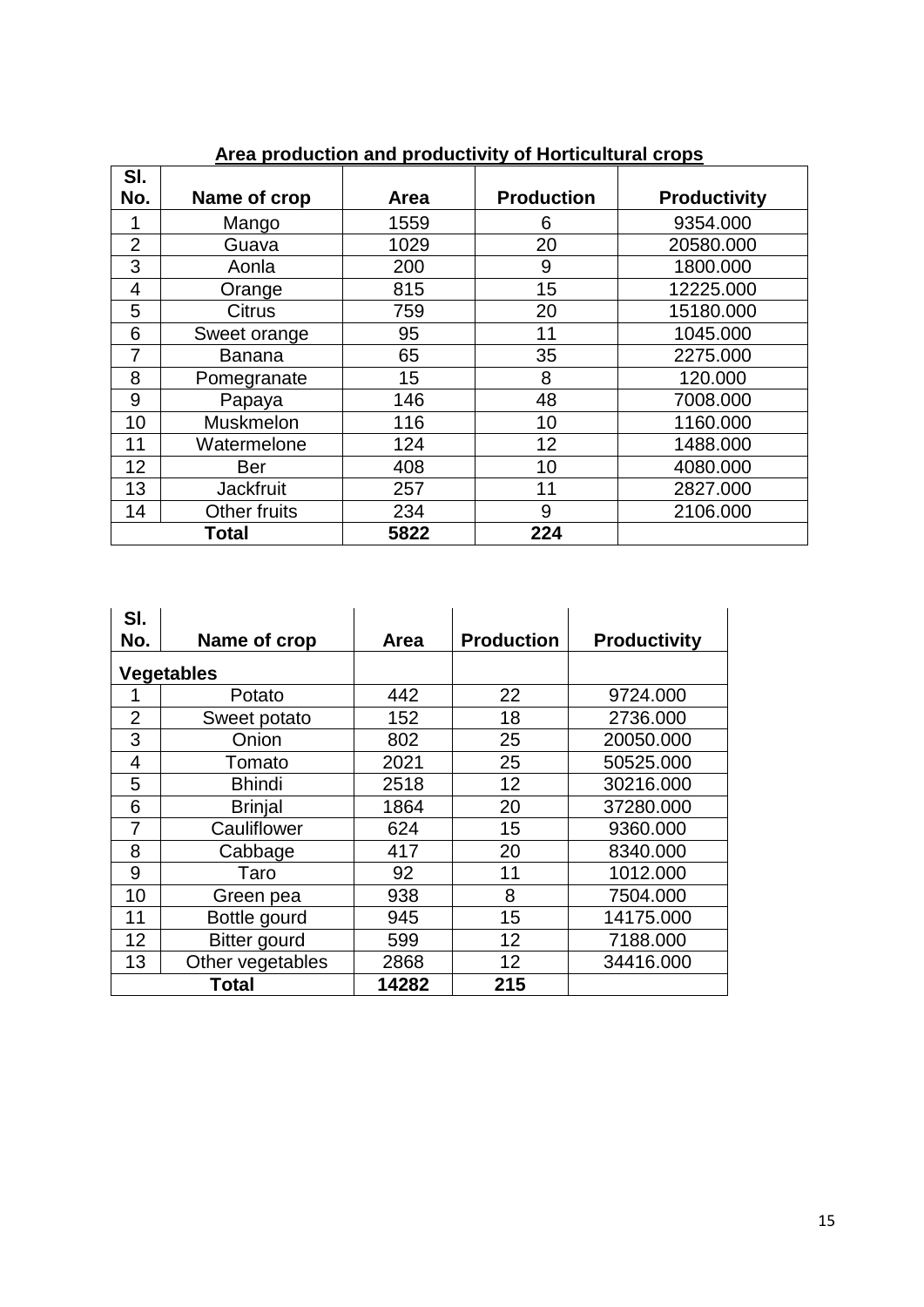| SI.            |               |      |                   |                     |
|----------------|---------------|------|-------------------|---------------------|
| No.            | Name of crop  | Area | <b>Production</b> | <b>Productivity</b> |
| <b>Spices</b>  |               |      |                   |                     |
|                | Chili         | 1203 | 9                 | 10827.000           |
| $\overline{2}$ | Ginger        | 138  | 15                | 2070.000            |
| 3              | Garlic        | 564  | 10                | 5640.000            |
| 4              | Turmeric      | 63   | 20                | 1260.000            |
| 5              | Coriander     | 1260 | 10                | 12600.000           |
| 6              | Methi         | 195  | 5                 | 975.000             |
| 7              | Onion seed    | 55   | 5                 | 275.000             |
| 8              | <b>Others</b> | 254  |                   | 254.000             |
|                | <b>Total</b>  | 3732 | 75                |                     |

| SI.<br>No. | Name of crop            | <b>Area</b>    | <b>Production</b> | <b>Productivity</b> |
|------------|-------------------------|----------------|-------------------|---------------------|
|            |                         |                |                   |                     |
|            | <b>Medicinal plants</b> |                |                   |                     |
|            | Ashwagandha             | 5              | 0.5               | 2.500               |
| 2          | Safed musli-            |                | 0.5               | 0.500               |
| 3          | Paan                    | 5              | 10                | 50.000              |
| 4          | Chandsur                |                | 0.5               | 0.500               |
| 5          | Tulsi                   | 13             | 0.5               | 6.500               |
| 6          | Kalmegh                 | $\overline{2}$ | 0.5               | 1.000               |
|            | <b>Others</b>           | 4              | 0.5               | 2.000               |
|            | Total                   | 31             | 13                |                     |

| SI.<br>No.     | Name of crop       | Area  | <b>Production</b> | <b>Productivity</b> |
|----------------|--------------------|-------|-------------------|---------------------|
| <b>Flower</b>  |                    |       |                   |                     |
|                | Marigold-          | 145   | 9                 | 1305.000            |
| $\overline{2}$ | Rose               | 77    | 10                | 770.000             |
| 3              | Sawati             | 55    | 10                | 550.000             |
| 4              | Gladia             | 17    | 10                | 170.000             |
| 5              | Nauranga           | 38    | 10                | 380.000             |
| 6              | Rajnigandha        | 4     | 5                 | 20.000              |
| 7              | Gladious           | 21    | 10                | 210.000             |
| 8              | <b>Others</b>      | 69    | 10                | 690.000             |
|                | <b>Total</b>       | 426   | 74                |                     |
|                | <b>Grand total</b> | 24293 | 601               |                     |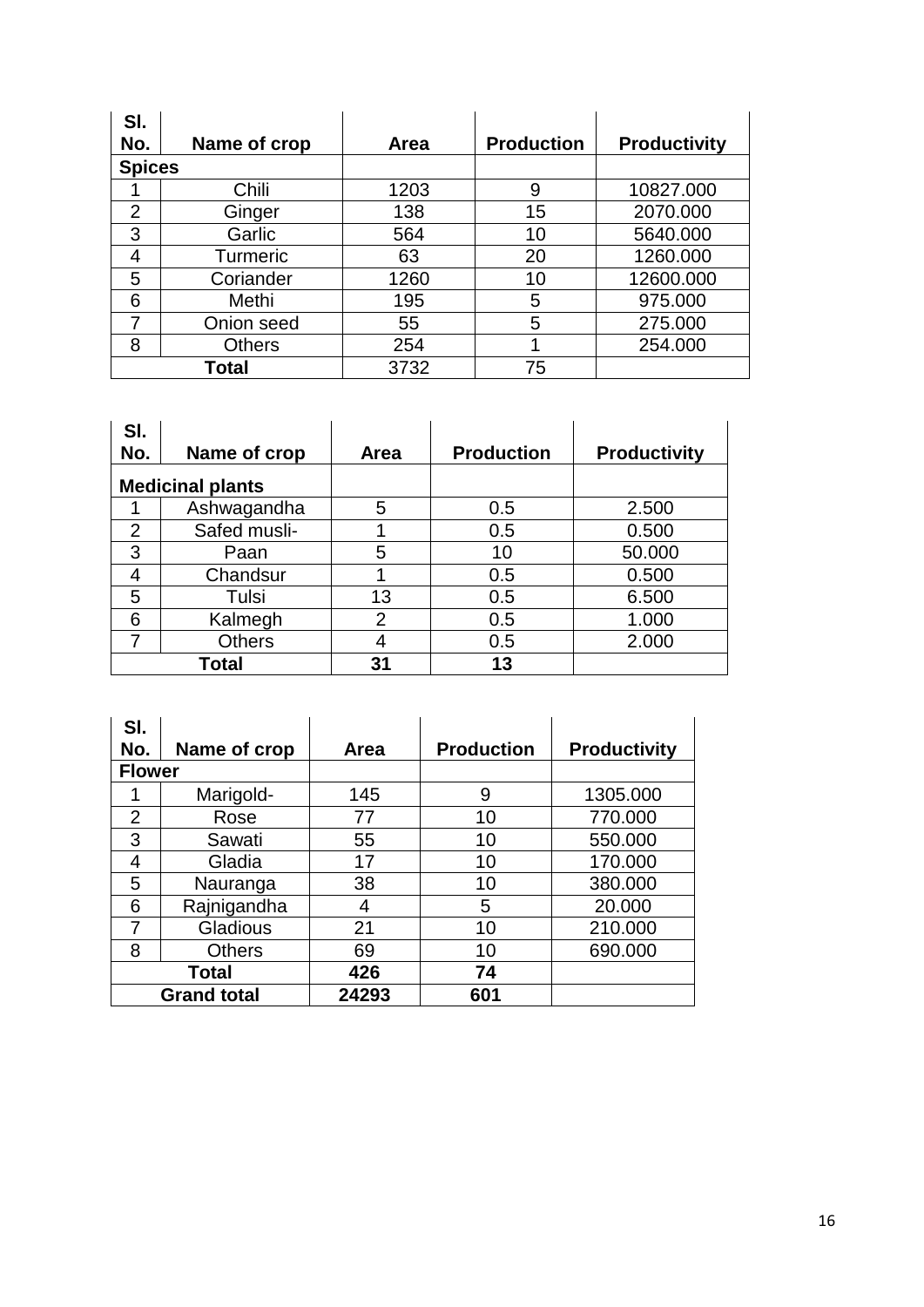# **Micro irrigation project**

| Year    |                  |               | <b>Available</b> | <b>Physical</b> | <b>Financial</b><br><b>Achievement</b> | <b>Total</b> |         |  |
|---------|------------------|---------------|------------------|-----------------|----------------------------------------|--------------|---------|--|
|         | <b>Component</b> | <b>Target</b> | Amount           | achievement     | <b>GOI</b>                             | <b>State</b> |         |  |
|         |                  |               |                  |                 | share                                  | share        |         |  |
| 1       | $\mathbf{2}$     | 3             | 4                | 5               | 6                                      |              | 8       |  |
| 2012&13 | <b>Drip</b>      |               |                  | 98.600          | 1021027                                | 1760360      | 2781387 |  |
|         | Sprinkler        |               |                  | 74.500          |                                        |              |         |  |
|         | <b>Total</b>     |               |                  | 173.100         | 1021027                                | 1760360      | 2781387 |  |
| 2013&14 | <b>Drip</b>      | 522.000       |                  | 72.050          | 3284513                                | 1784043      | 5068556 |  |
|         | Sprinkler        | 0.000         |                  | 0.000           |                                        |              |         |  |
|         | Total            |               |                  | 72.050          | 3284513                                | 1784043      | 5068556 |  |
| 2014&15 | <b>Drip</b>      | 404.000       | 109.296          | 72.800          | 2929700                                | 1815300      |         |  |
|         | Sprinkler        | 220.000       |                  | 0.000           |                                        |              | 4745000 |  |
|         | <b>Total</b>     | 624.000       | 109.296          | 72.800          | 2929700                                | 1815300      | 4745000 |  |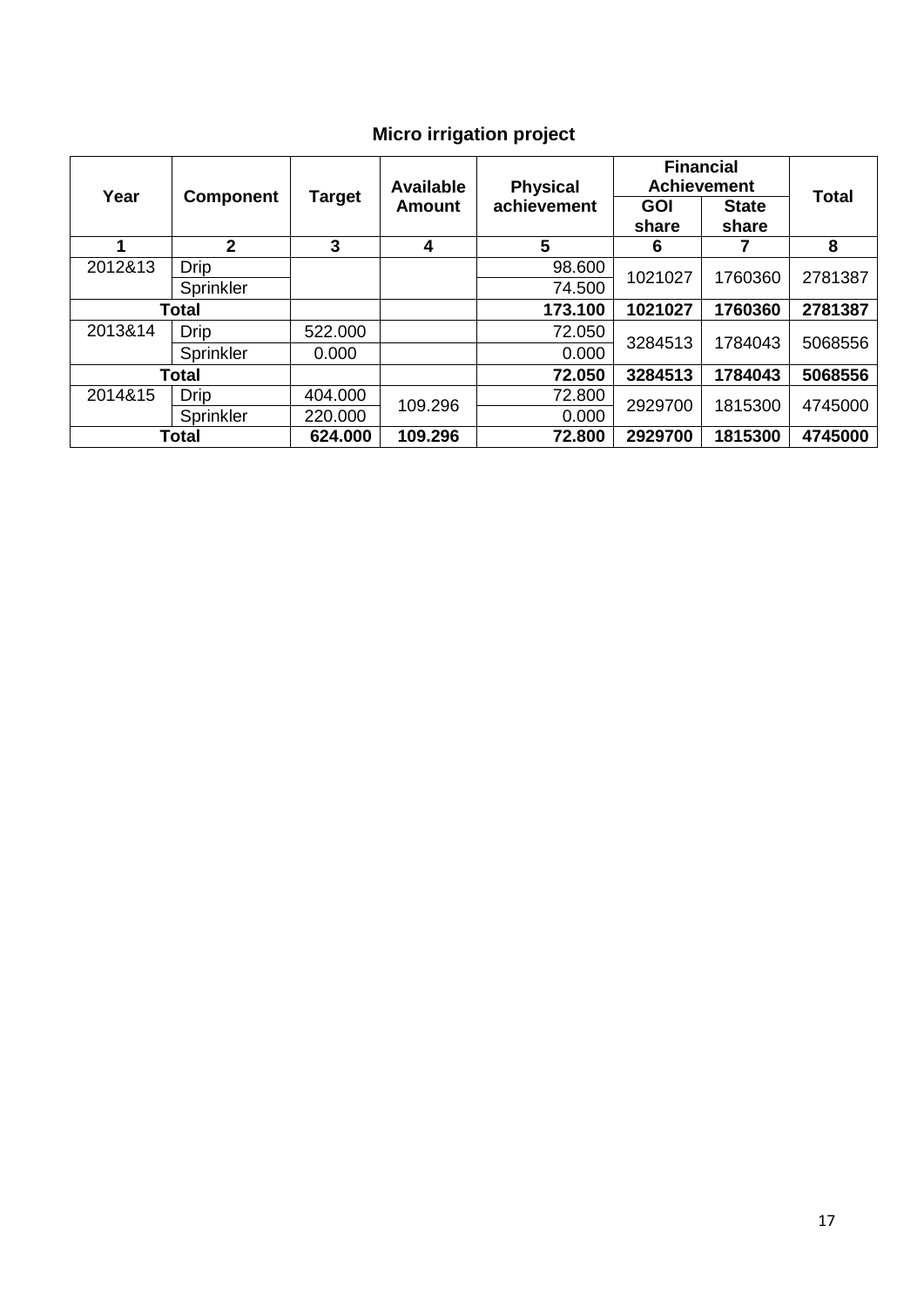## **Statement Showing Phy. & Finn. Target & Achievement during Month April & Progressive Achievement up to the end of month March. 2014 Distt. Hoshangabad**

#### **Letters No. 90 Date 04.09.10 (Rs. In Lakh)**

|                |                                                  |                |       |                         |              | <b>Target 2013-14</b> |                |             |                                   |              | <b>Achievement During Month</b> |                  |               |         | Achievement up to the end of Month |                               |        |                   |
|----------------|--------------------------------------------------|----------------|-------|-------------------------|--------------|-----------------------|----------------|-------------|-----------------------------------|--------------|---------------------------------|------------------|---------------|---------|------------------------------------|-------------------------------|--------|-------------------|
| S.<br>No.      | <b>Name of Component</b>                         |                | Unit  | Rate of<br>Assist.      | Phv.         |                       | Phy.<br>2012   |             | <b>Financial Against the Year</b> |              |                                 | <b>TOTA</b><br>L | Phy.<br>2013- |         |                                    | <b>Financial Against Year</b> |        | <b>TOTA</b><br>L  |
|                |                                                  |                |       |                         |              | Fin.                  | $-13$          | $10-$<br>11 | $11-$<br>12                       | $12 -$<br>13 | 13-14                           | $(8+11)$         | 14            | $10-11$ | $11 - 12$                          | $12 - 13$                     | 13-14  | $(14+1)$<br>7)    |
| 1              |                                                  | $\overline{2}$ | 3     | $\overline{\mathbf{4}}$ | 5            | 6                     | $\overline{7}$ | 8           | 9                                 | <b>10</b>    | 11                              | 12               | 13            | 14      | 15                                 | 16                            | 17     | 18                |
| -1             | <b>Production of</b><br><b>Planting Material</b> |                |       |                         |              |                       |                |             |                                   |              |                                 |                  |               |         |                                    |                               |        | 0.00              |
|                | a) Public Sector:                                |                |       |                         |              |                       |                |             |                                   |              |                                 |                  |               |         |                                    |                               |        | 0.00              |
|                | i) Model Nursery (Big)                           |                | No.   | 0.00                    | 0            | 0.00                  |                |             |                                   |              |                                 |                  |               |         |                                    |                               |        | 0.00              |
|                | ii) Model Nursery (Small)                        |                | No.   | 0.00                    | $\mathbf{0}$ | $\overline{0.00}$     |                |             |                                   |              |                                 |                  |               |         |                                    |                               |        | 0.00              |
|                | iii)Tissue Culture Lab                           |                | No.   | 0.00                    | $\mathbf{0}$ | 0.00                  |                |             |                                   |              |                                 |                  |               |         |                                    |                               |        | 0.00              |
|                | b) Private Sector                                |                |       |                         |              |                       |                |             |                                   |              |                                 |                  |               |         |                                    |                               |        | 0.00              |
|                | i) Model Nursery (Big)                           |                | No.   | 12.50                   |              |                       |                |             |                                   |              |                                 |                  |               | 5.000   |                                    |                               |        | 5.00              |
|                | ii) Model Nursery (Small)                        |                | No.   | 3.125                   |              |                       |                |             |                                   |              |                                 |                  |               |         |                                    |                               |        | 0.00              |
| $\overline{2}$ | <b>Vegetable Seed Production:</b>                |                |       |                         |              |                       |                |             |                                   |              |                                 |                  |               |         |                                    |                               |        | 0.00              |
|                | i) Public Sector                                 |                | Hect. | 0.50                    | 18           | 8.000                 |                |             |                                   |              | 4.332                           | 4.332            | 18.000        |         |                                    | 0.349                         | 6.832  | 7.181             |
|                | ii) Private Sector                               |                | Hect. | 0.25                    | 5            | 1,250                 |                |             |                                   |              | 0.894                           | 0.894            | 5,000         |         |                                    | 0.555                         | 0.894  | 1.449             |
|                | iii) Vegetable Seed Infrastructure               |                | No.   | 0.00                    | 0            | 0.000                 |                |             |                                   |              |                                 | 0.000            |               |         |                                    |                               |        | 0.00              |
| 3(A)           | <b>Establishment of New Gardens:</b>             |                |       |                         |              |                       |                |             |                                   |              |                                 | 0.000            |               |         |                                    |                               |        | 0.00              |
|                | a) Perennials                                    |                |       |                         |              |                       |                |             |                                   |              |                                 | 0.000            |               |         |                                    |                               |        | 0.00              |
|                | i) Mango (Ist Year)                              |                | Hect. | 0.099                   | 10           | 0.99                  |                |             |                                   |              | 0.990                           | 0.990            | 10.000        |         |                                    |                               | 0.99   | $\overline{0.99}$ |
|                | ii) Orange (Ist Year)                            |                | Hect. | 0.159                   | 50           | 7.95                  |                |             |                                   |              | 4.892                           | 4.892            | 50.000        |         |                                    |                               | 7.950  | 7.950             |
|                | iii) Guava (Ist Year)                            |                | Hect. | 0.0988                  |              |                       |                |             |                                   |              |                                 | 0.000            |               |         |                                    |                               |        | 0.000             |
|                | iv) Aonla (Ist Year)                             |                | Hect. | 0.000                   | $\mathbf{0}$ | 0.00                  |                |             |                                   |              |                                 | 0.000            |               |         |                                    |                               |        | 0.00              |
|                | iv) Ber (Ist Year)                               |                | Hect. | 0.000                   | $\mathbf{0}$ | 0.00                  |                |             |                                   |              |                                 | 0.000            |               |         |                                    |                               |        | 0.00              |
|                | v) Custard apple (Ist Year)                      |                | Hect. | 0.000                   | 0            | $\overline{0.00}$     |                |             |                                   |              |                                 | 0.000            |               |         |                                    |                               |        | 0.00              |
|                | vi) Guava (Ist Year)                             |                | Hect. | 0.000                   | $\mathbf{0}$ | $\overline{0.00}$     |                |             |                                   |              |                                 | 0.000            |               |         |                                    |                               |        | 0.00              |
|                | vii) Pomegranate (1st Year)                      |                | Hect. | 0.000                   | $\mathbf{0}$ | 0.00                  |                |             |                                   |              |                                 | 0.000            |               |         |                                    |                               |        | 0.00              |
|                | <b>TOTAL</b>                                     |                |       |                         | 60           | 8.940                 |                |             |                                   |              | 11.108                          | 5.882            | 60.000        | 5.00    | 0.00                               | 0.904                         | 16.666 | 22.570            |
| II(B)          | Maintenance of Garden                            |                |       |                         |              |                       |                |             |                                   |              |                                 |                  |               |         |                                    |                               |        |                   |
|                | i) Mango (IInd year)                             |                | Hect. | 0.033                   |              |                       |                |             |                                   |              |                                 |                  |               |         |                                    |                               |        | 0.00              |
|                | ii) Orange (IInd year)                           |                | Hect. | 0.053                   | 41           | 2.17                  |                |             |                                   |              | 1.987                           | 1.987            | 37.500        |         |                                    |                               | 1.987  | 1.987             |
|                | iii) Aonla (IInd year)                           |                | Hect. | 0.045                   |              | 0.00                  |                |             |                                   |              |                                 | 0.000            |               |         |                                    |                               |        | 0.00              |
|                | iv) Guava (IInd year)                            |                | Hect. | 0.033                   | 11           | 0.36                  |                |             |                                   |              | 0.264                           | 0.264            | 8.000         |         |                                    |                               | 0.264  | 0.264             |
|                | <b>TOTAL</b>                                     |                |       |                         | 52           | 2.53                  |                |             |                                   |              | 2.251                           | 2.251            | 45.500        |         |                                    |                               | 2.251  | 2.251             |
|                | i) Mango (III rd year)                           |                | Hect. | 0.0675                  |              |                       |                |             |                                   |              |                                 |                  |               |         |                                    |                               |        | 0.00              |
|                | ii) Orange (IIIrd year)                          |                | Hect. | 0.0675                  |              |                       |                |             |                                   |              |                                 |                  |               |         |                                    |                               |        | 0.00              |
|                | iii) Aonla (III rd vear)                         |                | Hect. | 0.0675                  |              |                       |                |             |                                   |              |                                 |                  |               |         |                                    |                               |        | 0.00              |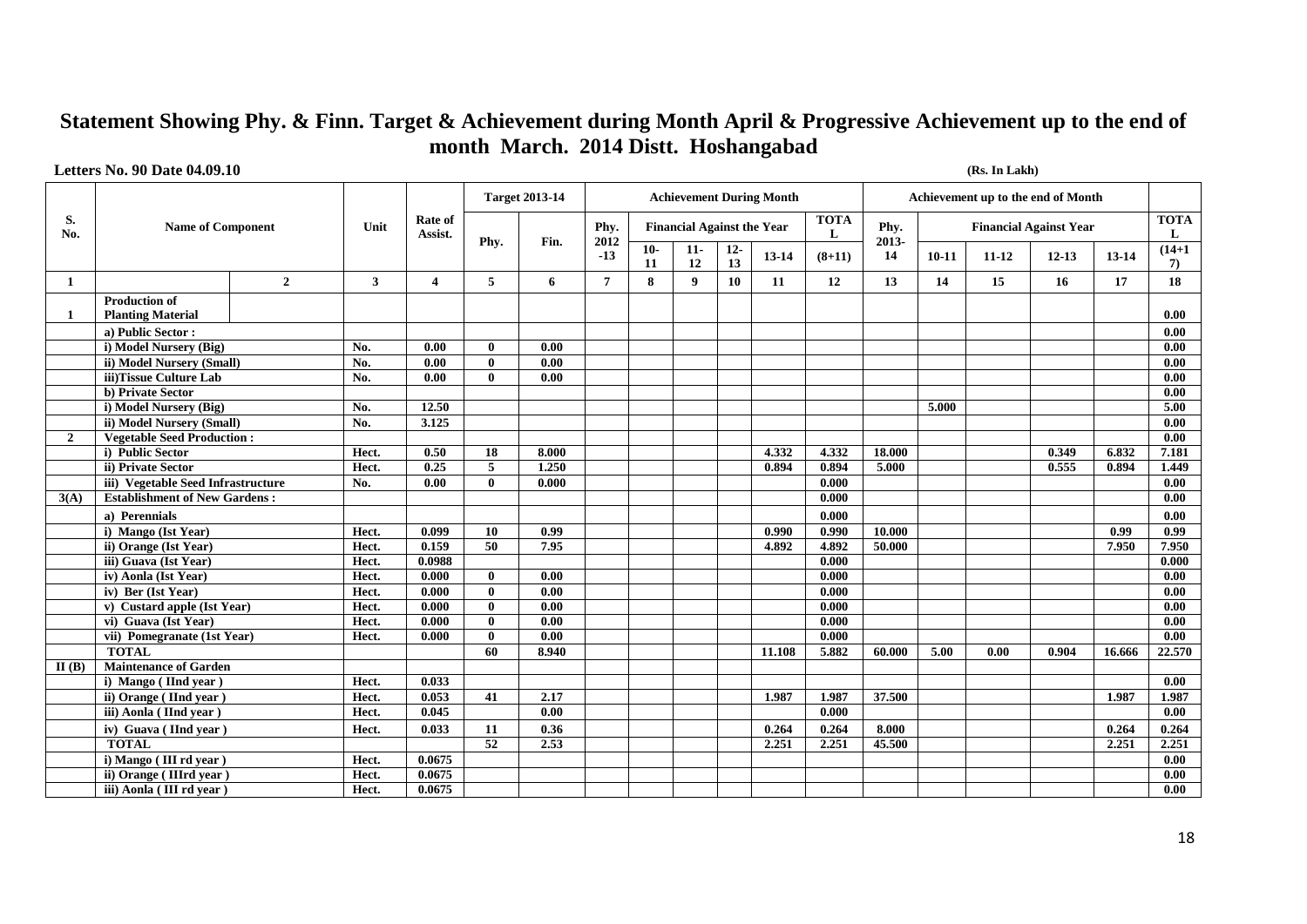|                         | iv) Ber (III rd year)                       | Hect. |        |                 |        |              |              |              |              |        |        |              |       |       |        | 0.00   |
|-------------------------|---------------------------------------------|-------|--------|-----------------|--------|--------------|--------------|--------------|--------------|--------|--------|--------------|-------|-------|--------|--------|
|                         | v) Guava (IIIrd vear)                       | Hect. | 0.0675 |                 |        |              |              |              |              |        |        |              |       |       |        | 0.00   |
|                         | <b>TOTAL</b>                                |       |        | 0               | 0.00   |              |              |              |              |        |        | 0.000        |       |       | 0.000  | 0.000  |
|                         | b) Non Perennials- Banana Tissue culture    |       |        |                 |        |              |              |              |              | 15.600 | 15.600 |              |       |       |        |        |
|                         | $i)$ (1st Year)                             | Hect. | 0.312  | 50              | 15.60  |              |              |              |              |        |        | 50.000       |       |       | 15.600 | 15.60  |
|                         | ii) (2nd Year)                              | Hect. | 0.000  | $\mathbf{0}$    | 0.00   |              |              |              |              |        |        |              |       |       |        | 0.00   |
|                         | iii) (3rd Year)                             | Hect. | 0.000  | $\bf{0}$        | 0.00   |              |              |              |              |        |        |              |       |       |        | 0.00   |
|                         | <b>TOTAL</b>                                |       |        | $\overline{50}$ | 15.60  |              |              |              |              | 15.600 | 15.600 |              |       |       | 15.600 | 15.600 |
| $\overline{\mathbf{4}}$ | <b>Flower's</b>                             |       |        |                 |        |              |              |              |              |        |        |              |       |       |        |        |
|                         | a) Cut Flower (Small & Marginal)            | Hect. | 0.35   | $\bf{0}$        | 0.00   |              |              |              |              |        |        |              |       |       |        | 0.00   |
|                         | b) Bulbous Flower (Small & Marginal)        | Hect. | 0.45   | $\mathbf{0}$    | 0.00   |              |              |              |              |        |        |              |       |       |        | 0.00   |
|                         | c) Loose Flower                             | Hect. | 0.12   | $\overline{25}$ | 3.00   |              |              |              |              | 3.000  | 3.000  | 25.000       |       |       | 3.000  | 3.00   |
|                         | <b>TOTAL</b>                                |       |        | $\overline{25}$ | 3.00   |              |              |              |              | 3.000  | 3.000  | 25.000       |       |       | 3.000  | 3.000  |
| 5                       | <b>Spices</b>                               |       |        |                 |        |              |              |              |              |        |        |              |       |       |        |        |
|                         | a) Chilli                                   | Hect. | 0.125  | 50              | 6.25   |              |              |              |              | 4.272  | 4.272  | 34.000       | 1.890 |       | 4.272  | 6.162  |
|                         | b) Garlic                                   | Hect. |        | 20              | 2.50   |              |              |              |              |        |        |              |       |       |        |        |
|                         | c) Coriander                                | Hect. |        |                 |        |              |              |              |              |        |        |              |       |       |        |        |
|                         | <b>TOTAL</b>                                |       |        | 70              | 8.75   | $\mathbf{0}$ | $\mathbf{0}$ | $\mathbf{0}$ | $\mathbf{0}$ | 4.272  | 4.272  | 34.000       | 1.890 |       | 4.272  | 6.162  |
| 6                       | <b>Haiden Citi Plantation</b>               |       |        |                 |        |              |              |              |              |        |        |              |       |       |        |        |
|                         | 1. Mengo 2.5 x 2.5 M                        | Hect. | 0.2400 | 5               | 1.20   |              |              |              |              | 1.20   | 1.200  | 5.000        |       |       | 1.20   | 1.20   |
|                         | 2. Guava 3x3 M                              | Hect. | 0.2400 | $\overline{10}$ | 2.40   |              |              |              |              | 0.317  | 0.317  | 6.250        |       |       | 1.50   | 1.500  |
|                         | <b>TOTAL</b>                                |       |        | 15.000          | 3.60   |              |              |              |              | 1.517  | 1.517  | 11.250       |       |       | 2.70   | 2.700  |
| 6                       | <b>Haiden Citi Plantion Maintenance</b>     |       |        |                 |        |              |              |              |              |        |        |              |       |       |        |        |
|                         | 1. Mango 2.5 x 2.5 M (II year)              | Hect. | 0.8000 | $\mathbf{3}$    | 0.24   |              |              |              |              | 0.24   | 0.240  | 3.000        |       |       | 0.240  | 0.24   |
|                         | 2. Guava 3x3 M                              | Hect. | 0.2400 | $\mathbf{1}$    | 0.08   |              |              |              |              | 0.04   | 0.040  | 0.500        |       |       | 0.040  | 0.04   |
|                         | <b>TOTAL</b>                                |       |        | 4.000           | 0.32   |              |              |              |              | 0.28   | 0.28   | 3,000        |       |       | 0.280  | 0.280  |
| 7                       | <b>Protection Cultivation</b>               |       |        |                 |        |              |              |              |              |        |        |              |       |       |        |        |
|                         | 1. Green House structure                    |       |        |                 |        |              |              |              |              |        | 0.000  |              |       |       |        |        |
|                         | <b>Trubler structure</b>                    | Hect. | 73.36  | 0.000           | 0.00   |              |              |              |              |        | 0.000  |              |       |       |        |        |
|                         | 2. Poli House                               |       |        |                 |        |              |              |              |              |        | 0.000  |              |       |       |        |        |
|                         | <b>Plastic Mulching</b>                     | Hect. | 0.10   |                 |        |              |              |              |              |        | 0.000  |              |       | 0.100 |        | 0.10   |
|                         | Trubler structure                           | Hect. | 46.75  | 2.000           | 93.50  |              |              |              |              | 23.375 | 23.375 | 1.400        |       |       | 23.375 | 23.375 |
|                         | 3. Seed Net House                           |       |        |                 |        |              |              |              |              |        | 0.000  |              |       |       |        |        |
|                         | <b>Trubler</b> structure                    | Hect. | 30.00  | 1.000           | 30.00  |              |              |              |              |        | 0.000  |              |       |       |        |        |
|                         | 4. Cost of Planting Material of Haeli Value | Hect. | 5.25   | 0.500           | 2.63   |              |              |              |              |        |        |              |       |       |        |        |
|                         | <b>Vegetable Growing in poli House</b>      |       |        |                 |        |              |              |              |              |        | 0.000  |              |       |       |        |        |
|                         | 5. Cost of Planting Material of Flower      | Hect. | 25.00  | 1.000           | 25.00  |              |              |              |              |        |        |              |       |       |        |        |
|                         | <b>Growing in poli House</b>                |       |        |                 |        |              |              |              |              |        | 0.000  |              |       |       |        |        |
|                         | <b>TOTAL</b>                                |       |        | 4.500           | 151.13 |              |              |              |              | 23.375 | 23.375 |              |       | 0.100 | 23.375 | 23.475 |
| 8                       | <b>Horticulture Mechanization</b>           |       |        |                 |        |              |              |              |              |        |        |              |       |       |        |        |
|                         | 1 Power Operated Machines /Tul Inuliiding   | No.   | 0.175  |                 |        |              |              |              |              |        |        |              |       |       |        |        |
|                         | power sa and Production                     |       |        |                 |        |              |              |              |              |        |        |              |       |       |        | 0.00   |
|                         | 2. Power Machine (upto 20 BHP) with         | No.   | 0.600  |                 |        |              |              |              |              |        |        |              |       |       |        |        |
|                         | <b>Rotoveter Inuvmant</b>                   |       |        |                 |        |              |              |              |              |        |        |              |       |       |        | 0.00   |
|                         | 3. Power Machine about 20 BHP with          | No.   | 1.500  | $\mathbf{0}$    | 0.000  |              |              |              |              |        |        |              |       |       |        |        |
|                         | <b>Rotoveter Inuvmant</b>                   |       |        |                 |        |              |              |              |              |        |        |              |       |       |        | 0.00   |
|                         | <b>TOTAL</b>                                |       |        | $\mathbf{0}$    | 0.000  |              |              |              |              |        |        | $\mathbf{0}$ |       |       | 0.000  | 0.000  |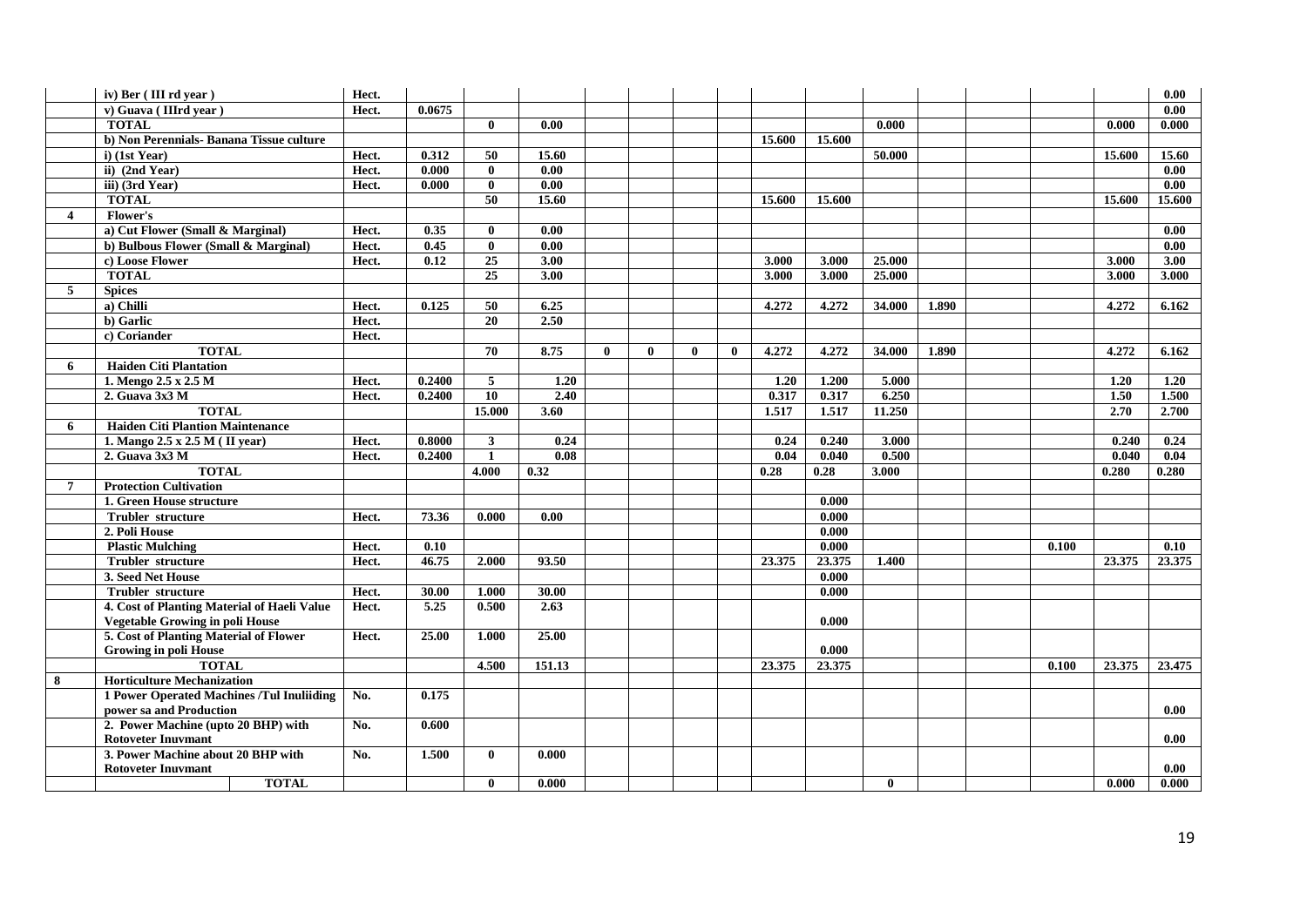| 9            | <b>Integrated Post Harvest Management</b>                                                                     |                                    |      |                 |              |              |      |                      |  |                |       |       |  |       |       |                   |
|--------------|---------------------------------------------------------------------------------------------------------------|------------------------------------|------|-----------------|--------------|--------------|------|----------------------|--|----------------|-------|-------|--|-------|-------|-------------------|
|              | 1. Pack House on From collocation and<br><b>Storage Unit</b>                                                  |                                    | No.  | 1.50            | 10           | 15.00        |      |                      |  |                |       | 9     |  | 4.500 |       | 4.50              |
|              | 2. Lo-cost Onion Storage Structure 25 M.<br>Tan                                                               |                                    | No.  | 0.50            | 5            | 2.50         |      |                      |  | 1.000          | 1.000 | 5     |  | 0.500 | 1.000 | 1.50              |
|              | <b>TOTAL</b>                                                                                                  |                                    |      |                 | 15           | 17.500       |      |                      |  | 1.000          | 1.000 | 14    |  | 5.000 | 1.000 | 6.000             |
| 10           | <b>Promotion of INM/IPM</b>                                                                                   |                                    |      |                 | 500          | 5.00         |      |                      |  | 4.902          | 4.902 | 500   |  |       | 4.902 | 4.902             |
| 11           | <b>Creation of Water Storage</b>                                                                              |                                    | Nos. | 0.60            | 10           | 6.00         |      |                      |  |                |       |       |  |       |       |                   |
| (a)          | Water harvesting system for individuals for<br>storage of water in 20m X 20X 3m<br>ponds/well @ Rs. 100/- cum |                                    |      |                 |              |              |      |                      |  |                |       |       |  |       |       |                   |
| 12           | <b>Post Harvest Management</b>                                                                                |                                    |      |                 |              |              |      |                      |  |                |       |       |  |       |       |                   |
|              |                                                                                                               |                                    |      |                 |              |              |      | 0.00                 |  |                |       |       |  |       |       |                   |
|              | i) Pack House                                                                                                 |                                    | Nos. |                 | $\bf{0}$     |              | 0.00 | $\mathbf{0}$         |  |                |       |       |  |       |       |                   |
|              |                                                                                                               |                                    |      |                 |              |              |      | 0.00                 |  |                |       |       |  |       |       |                   |
|              | $\mathbf{ii}$                                                                                                 | <b>Refrigerated Van</b>            | Nos. |                 | $\mathbf{0}$ |              | 0.00 | $\mathbf{0}$         |  |                |       |       |  |       |       |                   |
|              |                                                                                                               |                                    |      |                 | $\bf{0}$     |              | 0.00 | $0.00\,$             |  |                |       |       |  |       |       |                   |
|              | iii)                                                                                                          | <b>Rural Market</b>                | Nos. |                 |              |              |      | $\bf{0}$             |  |                |       |       |  |       |       |                   |
|              | iv)                                                                                                           | <b>Cold Storage</b>                | Nos. |                 | $\mathbf{0}$ | 0.000        | 0.00 | 0.00<br>$\mathbf{0}$ |  |                |       |       |  |       |       |                   |
|              | $\mathbf{v}$                                                                                                  | <b>Terminal Market</b>             | Nos. |                 | $\mathbf{0}$ | 0.000        | 0.00 | 0.00<br>$\mathbf{0}$ |  |                |       |       |  |       |       |                   |
|              | $\mathbf{vi})$                                                                                                | <b>Whole Sale</b><br><b>Market</b> | Nos. |                 | $\mathbf{0}$ | 0.000        | 0.00 | 0.00<br>$\bf{0}$     |  |                |       |       |  |       |       |                   |
|              | $\bf{e}$                                                                                                      | Grading &<br><b>Waxing Plant</b>   | Nos. |                 | $\bf{0}$     | 0.000        | 0.00 | 0.00<br>$\mathbf{0}$ |  |                |       |       |  |       |       |                   |
|              |                                                                                                               | Mobile processng                   |      |                 |              |              |      | 0.00                 |  |                |       |       |  |       |       |                   |
|              | d)                                                                                                            | unit                               | Nos. |                 | $\mathbf{0}$ | 0.000        | 0.00 | $\mathbf{0}$         |  |                |       |       |  |       |       |                   |
|              |                                                                                                               | <b>Furts Grading</b>               |      |                 |              |              |      | 0.00                 |  |                |       |       |  |       |       |                   |
|              | $\bf e)$                                                                                                      | Unit                               | Nos. |                 | $\mathbf{0}$ | 0.000        | 0.00 | $\mathbf{0}$         |  |                |       |       |  |       |       |                   |
|              |                                                                                                               |                                    |      |                 |              |              |      | 0.00                 |  |                |       |       |  |       |       |                   |
| 13           | Varmi Compost                                                                                                 |                                    | Nos. |                 | 10           | 3.000        | 0.00 | $\bf{0}$             |  |                |       | 2.000 |  | 0.300 |       | 0.300             |
| 14           | <b>HRD</b>                                                                                                    |                                    |      |                 |              |              |      |                      |  |                |       |       |  |       |       |                   |
| $\mathbf{d}$ | <b>Gardener Training Center (One Training</b>                                                                 |                                    | Nos. |                 |              |              |      | 0.00                 |  |                |       |       |  |       |       |                   |
|              | <b>Session</b> )                                                                                              |                                    |      |                 |              |              | 0.00 | $\mathbf{0}$         |  |                |       |       |  |       |       |                   |
| $\bf c)$     | <b>Training of Farmers (including</b>                                                                         |                                    |      |                 |              |              |      |                      |  |                |       |       |  |       |       |                   |
|              | Transportation                                                                                                |                                    |      |                 |              |              |      |                      |  |                |       |       |  |       |       |                   |
|              | a) Within the District                                                                                        |                                    | Nos. | 0.008           |              |              |      |                      |  |                |       |       |  | 0.073 |       | 0.073             |
|              | b) Training within the State                                                                                  |                                    | Nos. | 0.0225<br>0.030 | 50<br>30     | 1.13<br>0.90 |      |                      |  | 0.000<br>0.000 | 0.000 |       |  |       | 0.905 | 0.905             |
| $\mathbf{d}$ | c) Training & Visit outside the State                                                                         |                                    | Nos. |                 |              |              |      |                      |  |                | 0.000 |       |  | 0.300 | 0.87  | 1.17              |
|              | <b>Exposure visit of farmers</b>                                                                              |                                    |      |                 |              |              |      |                      |  |                |       |       |  |       |       |                   |
|              |                                                                                                               |                                    | Nos. | 0.0075          |              |              |      |                      |  |                |       |       |  |       |       | $\overline{0.00}$ |
|              | a) Within the District<br>b) Training within the State                                                        |                                    | Nos. | 0.018           | 96           | 1,73         |      |                      |  |                |       |       |  |       | 1.385 | 1.385             |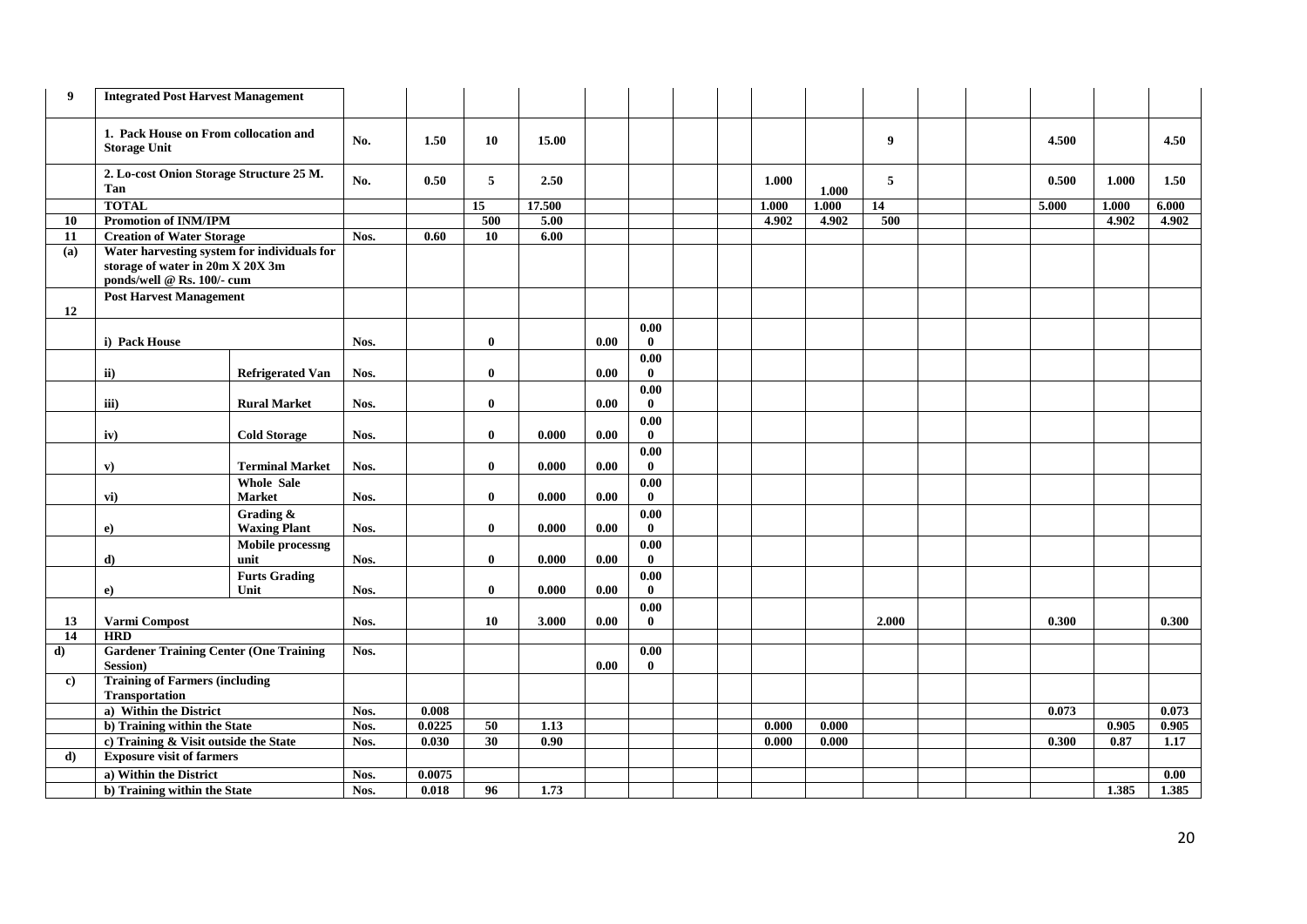|    | c) Training & Visit outside the State            |                           | Nos. | 0.036 | 50           | 1.80    |      |              |  | $\mathbf{0}$ | 0.000  |       |       | 0.360 | 1.440  | 1.800  |
|----|--------------------------------------------------|---------------------------|------|-------|--------------|---------|------|--------------|--|--------------|--------|-------|-------|-------|--------|--------|
|    | d) Gardener Training Center (One                 |                           | Nos. |       |              |         |      |              |  |              |        |       |       |       |        |        |
|    | <b>Training Session)</b>                         |                           |      |       |              |         |      |              |  |              |        |       |       |       |        | 0.00   |
|    | f) Mass Communication Events                     |                           |      |       |              |         |      |              |  |              |        |       |       |       |        |        |
| 15 | Training/study tour technical staff/field        |                           | Nos. |       | 5            | 0.1625  | 0.00 | $\mathbf{0}$ |  |              |        |       |       |       |        |        |
|    | functionaries. Study tour to progressive         |                           |      |       |              |         |      |              |  |              |        |       |       |       |        |        |
|    | States/ Units (group of minimum 5                |                           |      |       |              |         |      |              |  |              |        |       |       |       |        |        |
| 16 | participants)<br><b>Technology Dissemination</b> |                           | Nos. |       | $\mathbf{0}$ | 0.00    | 0.00 | $\mathbf{0}$ |  |              |        |       |       |       |        |        |
| 17 | <b>Additional Proposal</b>                       |                           |      |       |              |         |      |              |  |              |        |       |       |       |        |        |
|    | i) Farmer Training Camps                         |                           |      |       | $\mathbf{0}$ | 0.000   | 0.00 | $\mathbf{0}$ |  |              |        |       |       |       |        |        |
|    | a)                                               | <b>One Day</b>            | Nos. |       | $\bf{0}$     | 0.000   | 0.00 | $\mathbf{0}$ |  |              |        |       |       |       |        |        |
|    | $\mathbf{b}$                                     | <b>Two Day</b>            | Nos. |       | $\mathbf{0}$ | 0.000   | 0.00 | $\bf{0}$     |  |              |        |       |       |       |        |        |
|    |                                                  | <b>Officer/Staff</b>      |      |       |              |         |      |              |  |              |        |       |       |       |        |        |
|    |                                                  | <b>Traning (under</b>     |      |       |              |         |      |              |  |              |        |       |       |       |        |        |
|    | $\mathbf{c}$                                     | HRD)                      | Nos. |       | $\bf{0}$     | 0.000   | 0.00 | $\mathbf{0}$ |  |              |        |       |       |       |        |        |
|    |                                                  | <b>Zero Energy Cool</b>   |      |       |              |         |      |              |  |              |        |       |       |       |        |        |
|    | d)                                               | <b>Chamber</b>            | Nos. |       | $\mathbf{0}$ | 0.000   | 0.00 | $\mathbf{0}$ |  |              |        |       |       |       |        |        |
|    | $\bf e)$                                         | <b>Onion Storage</b>      | Nos. |       | $\bf{0}$     | 0.000   | 0.00 | $\mathbf{0}$ |  |              |        |       |       |       |        |        |
|    |                                                  | <b>TOTAL</b>              |      |       | 0.0          | 0.0     | 0.0  | $\mathbf{0}$ |  | 0.000        | 0.000  |       |       | 1.033 | 9.50   | 10.54  |
| 18 | <b>Mission Management</b>                        |                           |      |       |              |         |      |              |  |              |        |       |       |       |        |        |
|    | $\mathbf{i}$                                     |                           |      |       |              |         |      |              |  |              |        |       |       |       |        |        |
|    |                                                  | <b>District Mela</b>      |      |       | 1            | 2.000   |      |              |  |              |        |       |       | 1.320 |        | 1.32   |
|    | ii)                                              |                           |      |       |              |         |      | 0.00         |  |              |        |       |       |       |        |        |
|    |                                                  | <b>Mission Management</b> |      |       | $\bf{0}$     |         | 0.00 | $\mathbf{0}$ |  | 0.128        | 0.128  |       |       |       | 0.218  | 0.218  |
|    |                                                  | <b>Grand Total</b>        |      |       |              | 242.338 |      |              |  | 67.433       | 67.433 | 6.890 | 0.000 | 8.357 | 78.864 | 94.111 |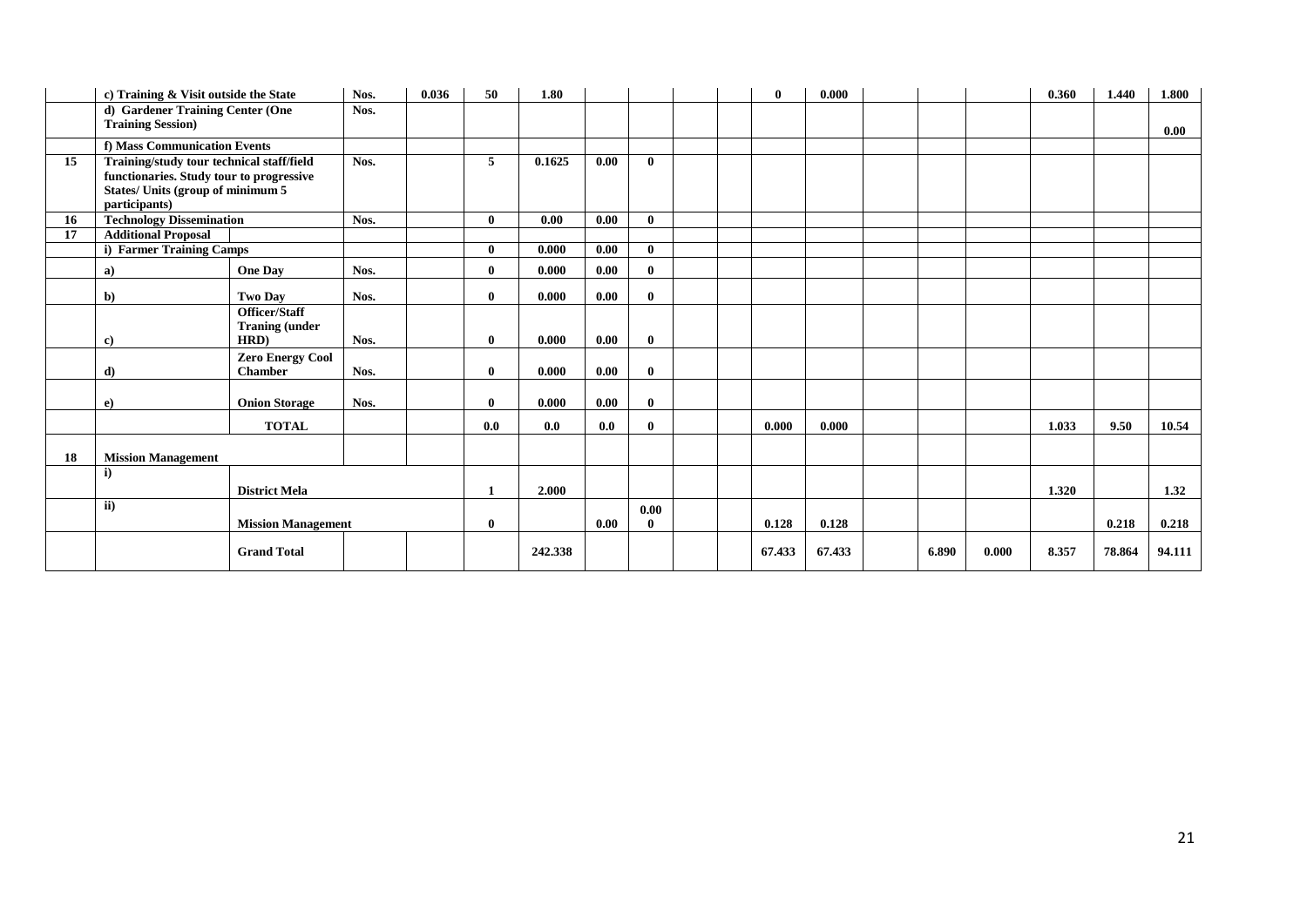## **JIT visited Hoshangabad District**

| $\overline{\mathsf{s}}$ .<br>No. | <b>Name</b><br>of<br>the<br><b>Beneficiary</b> | <b>Address</b>                           | Crop<br><b>Component</b>                                                    | Year<br><b>of</b><br><b>Plantation /</b> | Area<br>in<br>Ha./ Unit                  | <b>Total</b><br>unit | <b>Survival</b><br>as<br><b>on</b> | <b>Remark</b>                                                                                                                                                                                                                    |
|----------------------------------|------------------------------------------------|------------------------------------------|-----------------------------------------------------------------------------|------------------------------------------|------------------------------------------|----------------------|------------------------------------|----------------------------------------------------------------------------------------------------------------------------------------------------------------------------------------------------------------------------------|
|                                  |                                                |                                          |                                                                             | <b>Start</b>                             |                                          | planted              | date<br>/status                    |                                                                                                                                                                                                                                  |
| 1.                               | AnsUl Malviya                                  | Khapariya,<br>Hoshangabad                | Cucumber in<br>house<br>poly<br>Rizwan<br>(var.<br>multi<br>star)<br>Tomato | $2013 - 14$                              | 4000<br>sqm.<br>(2000x2)<br>4000<br>sqm) | 2 Nos                |                                    | Total expenditure Rs. 18.70<br>lakh.<br>Heavy incidence of leaf miner<br>$\bullet$<br>Virus and mites noticed.<br>$\bullet$<br>Advised to spray pesticides to<br>control pests.<br>Advised to fallow crop rotation.<br>$\bullet$ |
| 2.                               | O.P. Agrawal                                   | Banapura,<br>Hoshangabad                 | Poly<br>house<br>(Tomato)                                                   | 2013-14                                  | 4000<br>Sq.m.                            |                      |                                    | Good crop harvested.<br>$\bullet$<br>Total cost of construction is<br>$\bullet$<br>18.70 lakh.<br>Problem of leaf miner, mites<br>and viral.                                                                                     |
| 3.                               | Rajeev Malviya                                 | <b>Barakhad</b><br>Khurd,<br>Hoshangabad | Poly<br>house<br>(Cucumber)                                                 | 2013-14                                  | 2000<br>Sq.m.                            |                      |                                    | • Same problem observed as<br>stated above.<br>Rs. 9.35 lakh total cost of poly<br>house                                                                                                                                         |
| 4.                               | Pawan Chaudhuri                                | Jamani Keshla<br>block<br>Hoshangabad    | Banana (G 9)                                                                | 2014-15                                  | 1.0                                      | 3700<br><b>Nos</b>   |                                    | • Banana G 9 planted but size<br>was very small.<br>• Subsidy amount is yet to be<br>given.                                                                                                                                      |
| 5.                               | Ashwani<br>Kumar<br>Dubl                       | Jamani, Keshla,<br>block<br>Hoshangabad  | <b>AEP</b><br>of<br>&<br>Banana<br>orange                                   | 2014-15                                  | 1.00                                     |                      |                                    | Keshla block has about 50 ha<br>$\bullet$<br>banana cultivation and<br>G 9 cultivar is preferred.<br>$\bullet$<br>Gummosis die back disease is<br>$\bullet$<br>noticed in orange orchard.                                        |
| 6.                               | Arbind<br>Vinod<br>Chaudhuri                   | Jamani, Keshla,<br>Hoshangabad           | <b>AEP</b><br><sub>of</sub><br>orange                                       | 2014-15                                  | 1.5<br>1.0                               |                      |                                    | is<br>• Canopy<br>management<br>needed in newly established<br>orchard.<br>Water<br>stagnation<br>to<br>be<br>removed.                                                                                                           |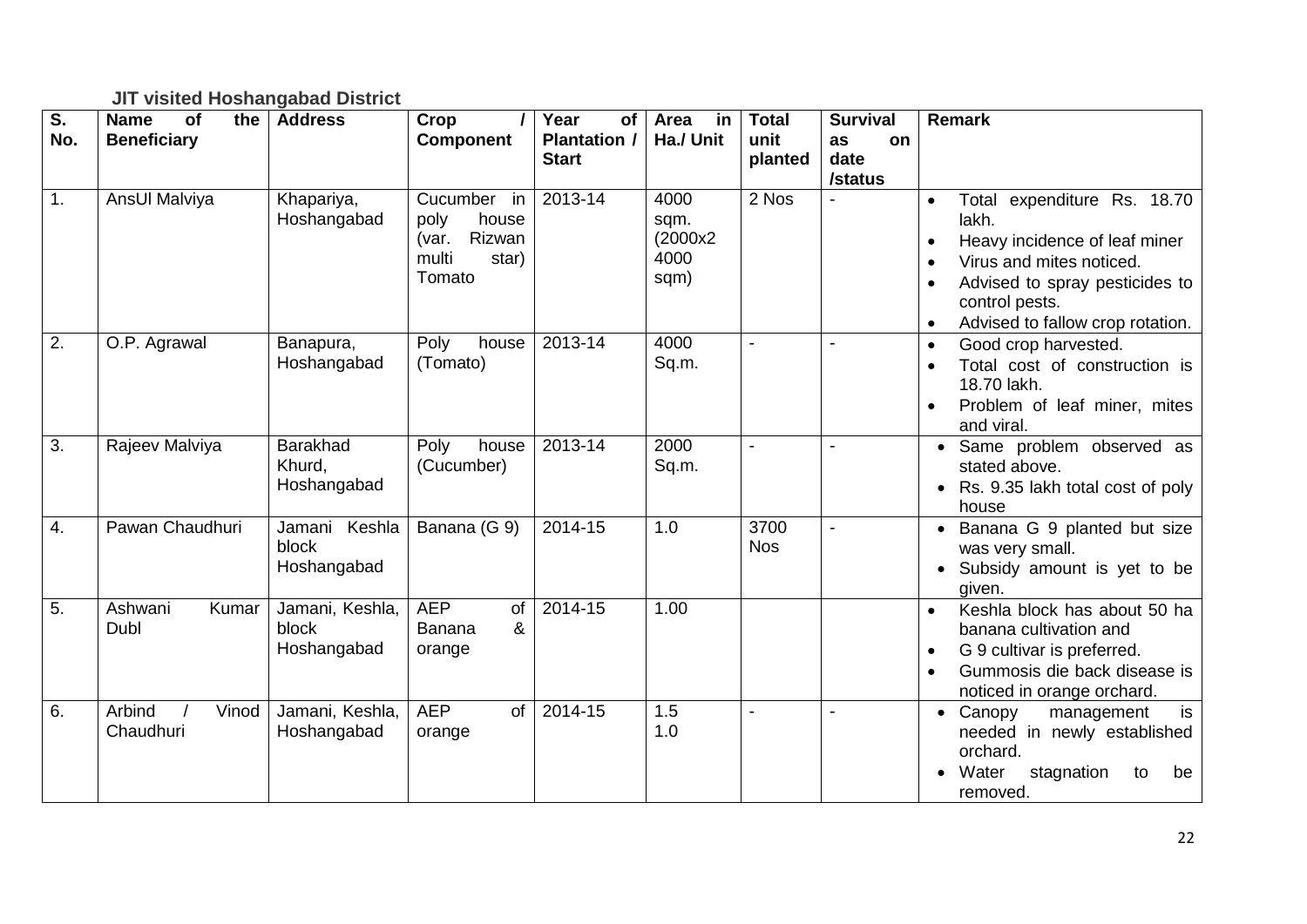| $\overline{7}$ . | Ashis Joseph                          | Keshla<br>Hoshangabad                            | Rose (open)                                   | 2014-15     | 0.5           |                | 496           | Die back noticed<br>$\bullet$<br>Cleaning is required.<br>$\bullet$                                                                                                                                                                                                                  |
|------------------|---------------------------------------|--------------------------------------------------|-----------------------------------------------|-------------|---------------|----------------|---------------|--------------------------------------------------------------------------------------------------------------------------------------------------------------------------------------------------------------------------------------------------------------------------------------|
| 8.               | Paras Ram / Bholu                     | Keshla<br>Hoshangabad                            | Gladiolus<br>(Open)                           | 2014-15     | 0.250         |                | 6000<br>bulbs | Growing well.<br>$\bullet$                                                                                                                                                                                                                                                           |
| 9.               | Kamlesh / Kishori                     | Keshla,<br>Hosangaba                             | Marigold<br>(open) (Seed<br>given)            | $2014 - 15$ | 0.500         |                |               | • Good Growth.<br>• Advised for bee keeping as<br>pollination support.                                                                                                                                                                                                               |
| 10.              | Singh<br>&<br>Anil<br>Neelesh (2 Nos) | Keshla,<br>Hoshangabad                           | Orange                                        | 2014-15     | 2.0           | $\blacksquare$ |               | • Staking need to be done.<br>• Growth is good.<br>• Avoid flood irrigation.                                                                                                                                                                                                         |
| 11.              | <b>Kausal Kishore</b>                 | Raipur,<br>Hoshangabad                           | AEP (Guava)<br>and vegetable<br>as inter crop | 2013-14     | 1.0           |                | 280           | • Growing well.<br>• Canopy<br>needs<br>be<br>to<br>maintained.                                                                                                                                                                                                                      |
| 12.              | <b>Kausal Kishore</b>                 | Raipur,<br>Hoshangabad                           | Pack<br>house<br>$(20x30 \text{ feet})$       | 2013-14     | 20x30<br>feet | $\blacksquare$ |               | • Subsidy 1.5 lac availed by the<br>grower.<br>• Tin shade is used for roof<br>which is not recommended.                                                                                                                                                                             |
| 13.              | Nikunj,<br>Sanjay<br>Govt. Nursery    | Mehra<br>Ghat,<br>Road,<br>Itarsi<br>Hoshangabad | Nursery                                       | 2002-03     | 4.0           |                |               | · Total 15000 grafted plant of<br>mango prepared.<br>• Location of nursery is good.<br>It has a very good potential to<br>produce more than 1 lakh<br>plants, due to sufficient water<br>in Tawa River<br>infrastructures<br>More<br>are<br>needed to develop as a Model<br>Nursery. |
| 14.              | Deepak Masih                          | Saheli, Keshla,<br>Hoshangabad                   | AEP, mango,<br>(Dushehari<br>Amrapali)        | 2014-15     | 1.45          |                |               | • Subsidy yet to be given to<br>beneficiary.<br>Staking is required.<br>Infected plants to be treated<br>with pesticide as suggested.                                                                                                                                                |
| 15.              | Kamesh Rajpoot                        | Khogra, Raiyat,<br>Keshla,<br>Hoshangabad        | <b>AEP</b><br>of<br>&<br>mango<br>orange      | 2009-10     | 1.0           |                |               | • Gummosis, stem cracking and<br>termite problems noticed due<br>to sandy soil.                                                                                                                                                                                                      |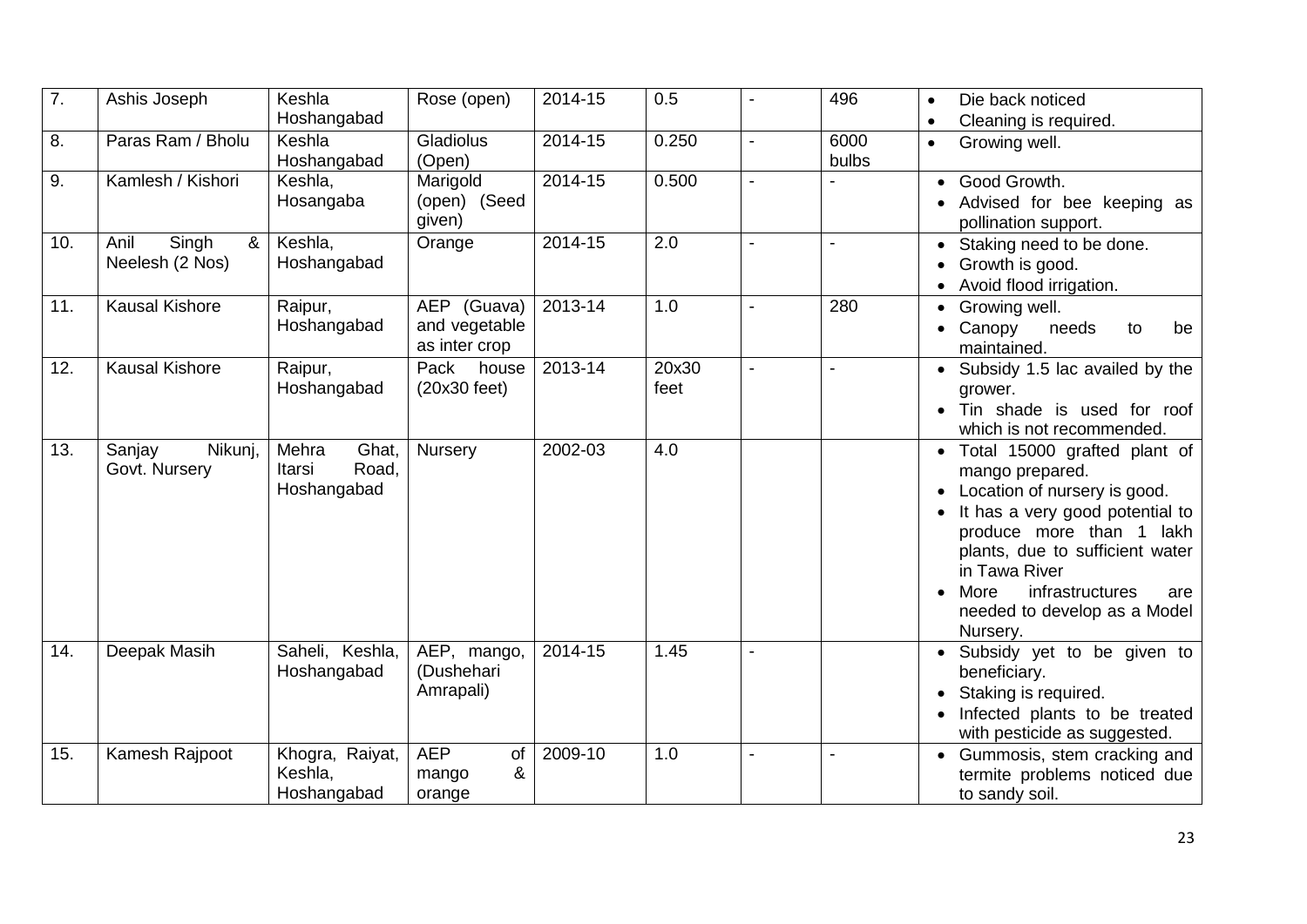|     |           |                       |                                                                             |         |      |  | • Yellowing symptom in leaves<br>noticed.<br>• Advised to spray<br>miner<br>elements like Boron zinc.<br>• Subsidy availed.     |
|-----|-----------|-----------------------|-----------------------------------------------------------------------------|---------|------|--|---------------------------------------------------------------------------------------------------------------------------------|
| 16. | Kapil Rai | Keshla,<br>Hosnagabad | Nursery,<br>mango-300,<br>Orange-300,<br>S.<br>orange-<br>300,<br>Lime- 100 | 2009-10 | 4.00 |  | is converted into<br>Nursery<br>orchard and very<br>good<br>produce fruits crops is taken.<br>• No plant for sale is available. |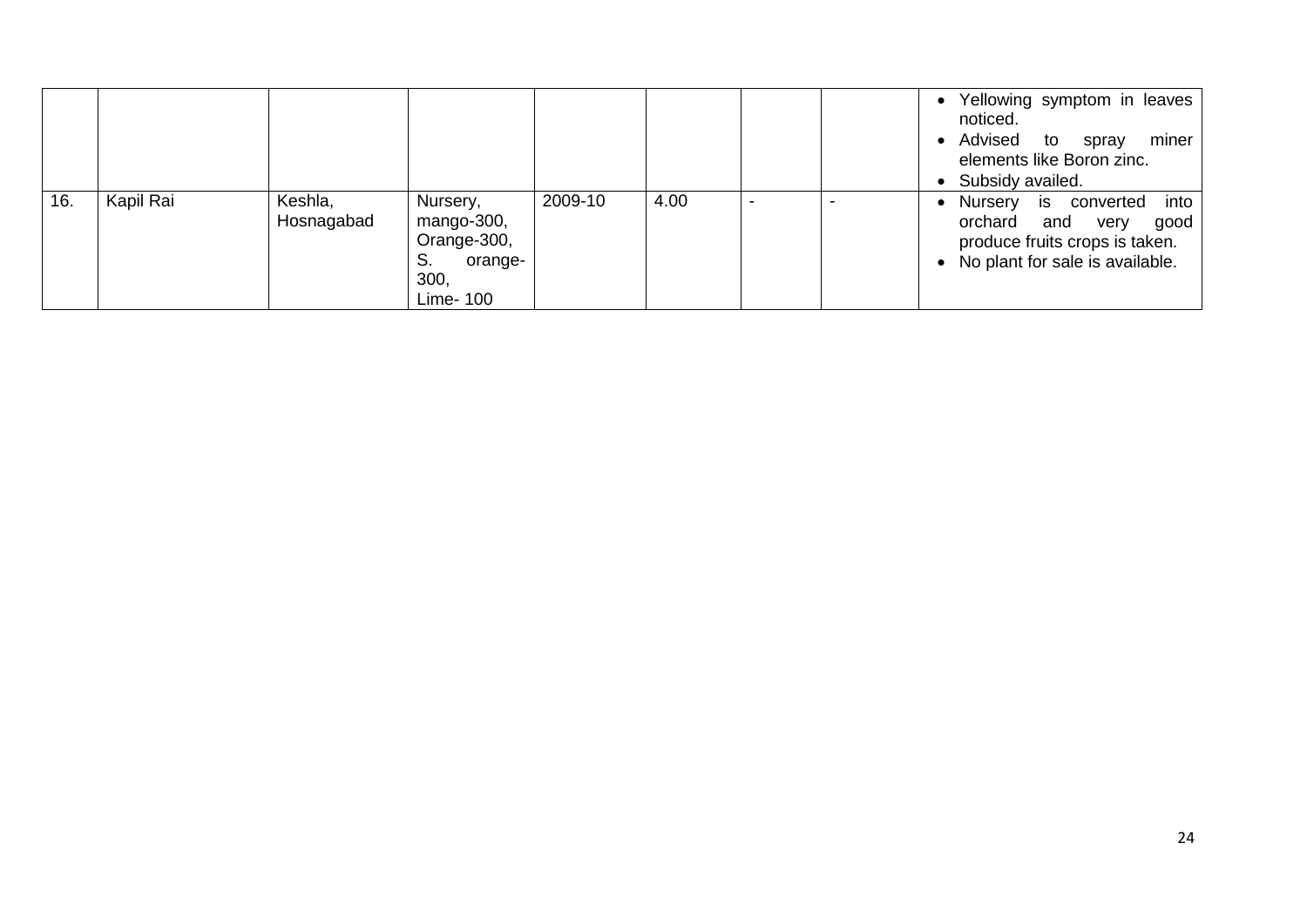## **Activities visited (Hoshangabad)**

- 1. Area Expansion programme of mango, guava, orange, banana, Flowers (Gladiolus, Rose, Mary gold, in open)
- 2. Poly house for vegetables / flower
- 3. Mechanization
- 4. Pack house
- 5. Nurseries (Private/ Govt.)
- 6. Drip

### **Observations:**

- 1. There is good scope to develop protected cultivation for vegetables.
- 2. Most of places, MIDH logo with board was found missing at sites.
- 3. Under protected cultivation of cucumber/ Tomato, heavy incidence of leaf minor, mites and viral problem observed, needs constant control measure to harvest bumper crop.
- 4. Canopy management and staking in newly planted orchards was found missing.
- 5. Gummosis / phytophthora noticed and plants are dying in Jamani, Keshla block.
- 6. SHM should focus more in tribal area for production of planting material. Good potential exists in Mehra Ghat nursery, which is underutilized at prevent. Natural resources like water etc. needs to be fully utilized for production.
- 7. Gummosis, stem cracking and termites in mango noticed in severe form. Citrus yellowing was also very common problem in Keshla block.
- 8. Private Model Nursery sanctioned during 2009-10 for production of planting material but due to some administrative reasons, this nursery is converted into orchard in Keshla.
- 9. Proper design for construction of pack house is needed to the local farmers.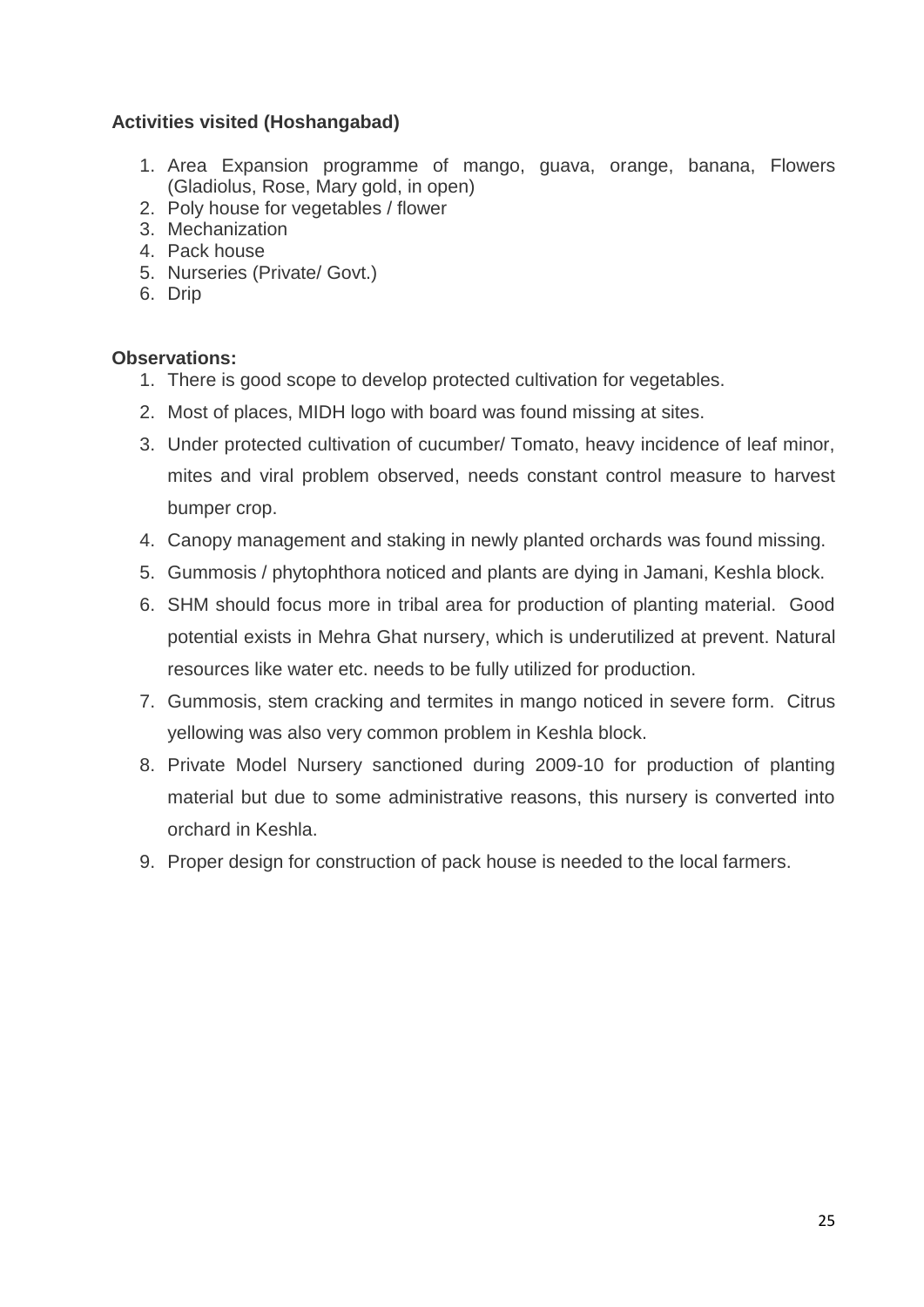#### **BETUL DISTRICT**

#### **GENERAL**

Betul is one of the marginally located southern districts of Madhya Pradesh, lying almost wholly on the Satpura plateau. It occupies nearly the whole width of the satpura range between the valley of the Narmada on the north and the bearer plains on the south. It forms the southernmost part of the Bhopal Division. The District extends between 21-22 and 22-24 degrees North Latitude and between 77-10 and 78-33 degrees East Longitude and forms a compact shape, almost a square with slight projection on the East and the West. Two small enclaves of the district, viz., Batla blocks of the Govt. forests lie to the West between the districts of Nimar (East) and Amaraoti. These enclaves lie on the Northern bank of the Tapti. They extent from West to East between the Meridians 77-59 and 77-02.

#### **ORIGIN**

The district derives its name from the small town of Betul Bazar about 5 km south of Badnur, the Headquarters of the district. During the Maratha regime also, in the beginning of the British rule, Betul or Betul Bazar was the district Headquarters. In 1822 the District Headquarters was shifted to the present place, then only the village came to be known as Badnur Dhana, meaning Badnur village in the local dialect. Now, even after such a long time, not only the district retains the old name, but the name of the new Headquarters town, Badnur, as also been superimposed by "BETUL".

#### **District Profile**

|    | 1. Geographical area              |               |              | 6706 sq. km.          |       |
|----|-----------------------------------|---------------|--------------|-----------------------|-------|
| 2. | <b>Population Density</b>         |               |              | 185 sq. km.           |       |
| 3. | Rural                             | Male          |              | Female                | Total |
|    |                                   | 4.45          |              | 4.06                  | 8.51  |
|    | Urban                             | 2.03          |              | 1.86                  | 3.89  |
|    |                                   |               |              |                       |       |
|    | 4. Literacy percentage            | 57.8          |              | 42.1                  | 65.3  |
|    |                                   |               |              |                       |       |
|    | 5. Total population in percentage |               |              | Schedule cast         | 16.5  |
|    |                                   |               |              | <b>Schedule Tribe</b> | 15.8  |
|    | 6. Forest cover                   |               | 2.83 lakh ha |                       |       |
|    | 7. Current barren land            | 0.719 lakh ha |              |                       |       |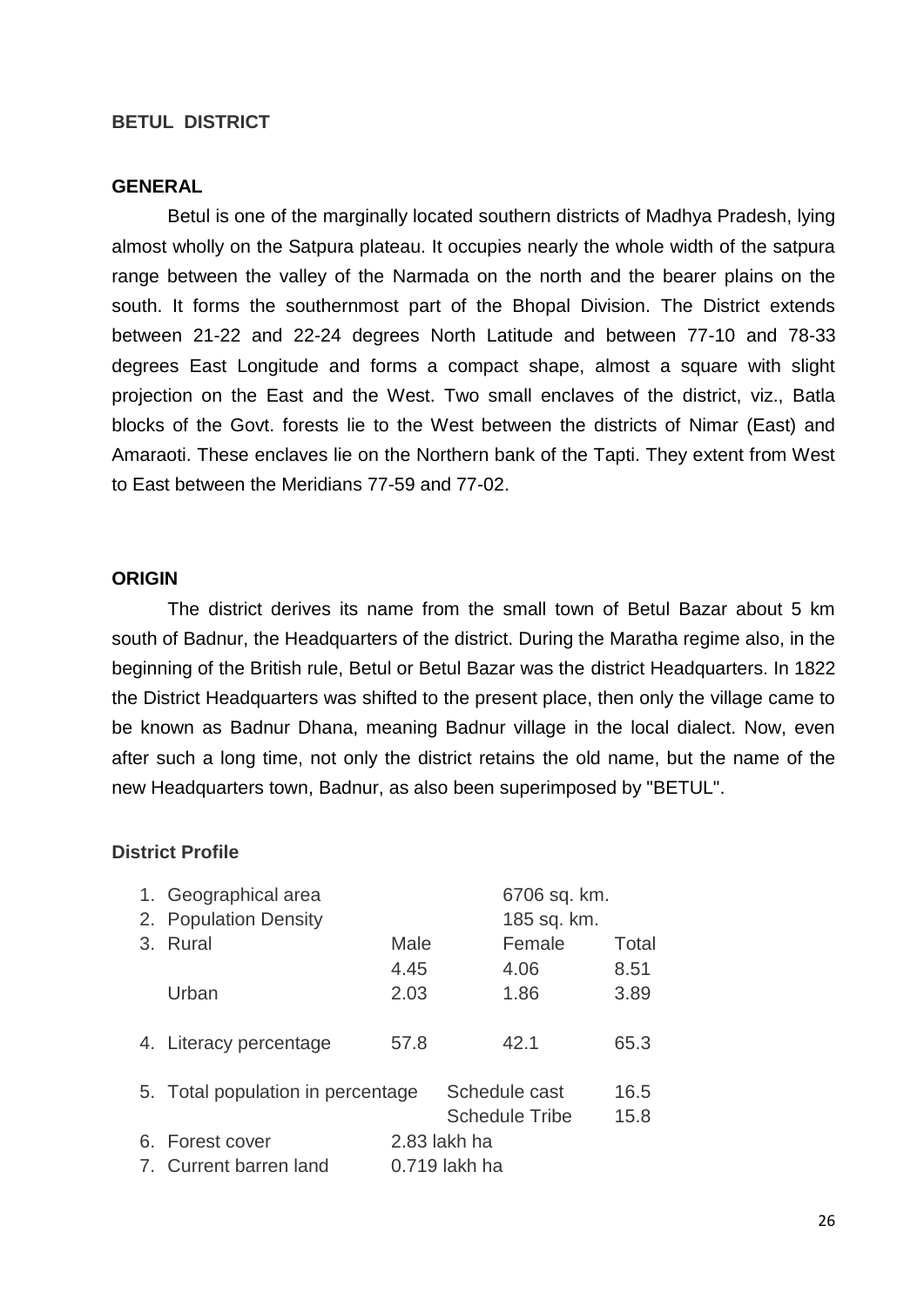| 8. Old Barron land                       | 0.531 lakh ha   |          |
|------------------------------------------|-----------------|----------|
| 9. Kharif area                           | 3.831 lakh ha   |          |
| 10. Rabi area                            | 1.20 lakh ha    |          |
| 11. Total crops area                     | 5.031           |          |
| 12. Two crop area                        | 194.970 lakh ha |          |
| 13. Total irrigated                      | 1.242 lakh ha   |          |
| 14. Horticultural crops (area)           | 0.247 lakh ha   |          |
| 15. Horticultural crop sown              | 18 percentage   |          |
| area percentage                          |                 |          |
| 16. Main horticultural crops in district |                 |          |
| <b>Fruits</b>                            | 8451 ha         |          |
| Vegetables                               | 14217 ha        |          |
| <b>Spices</b>                            | 1550 ha         |          |
| Flower                                   | 302.5 ha        |          |
| 17. Average Temp.                        | Min             | Max      |
|                                          | $3^0$ C         | $40^0$ C |
| 18. Average rainfall                     | 1083.9 m.m.     |          |
| 19. Tissue culture unit                  | 01              |          |
| 20. Nurseries                            | 09              |          |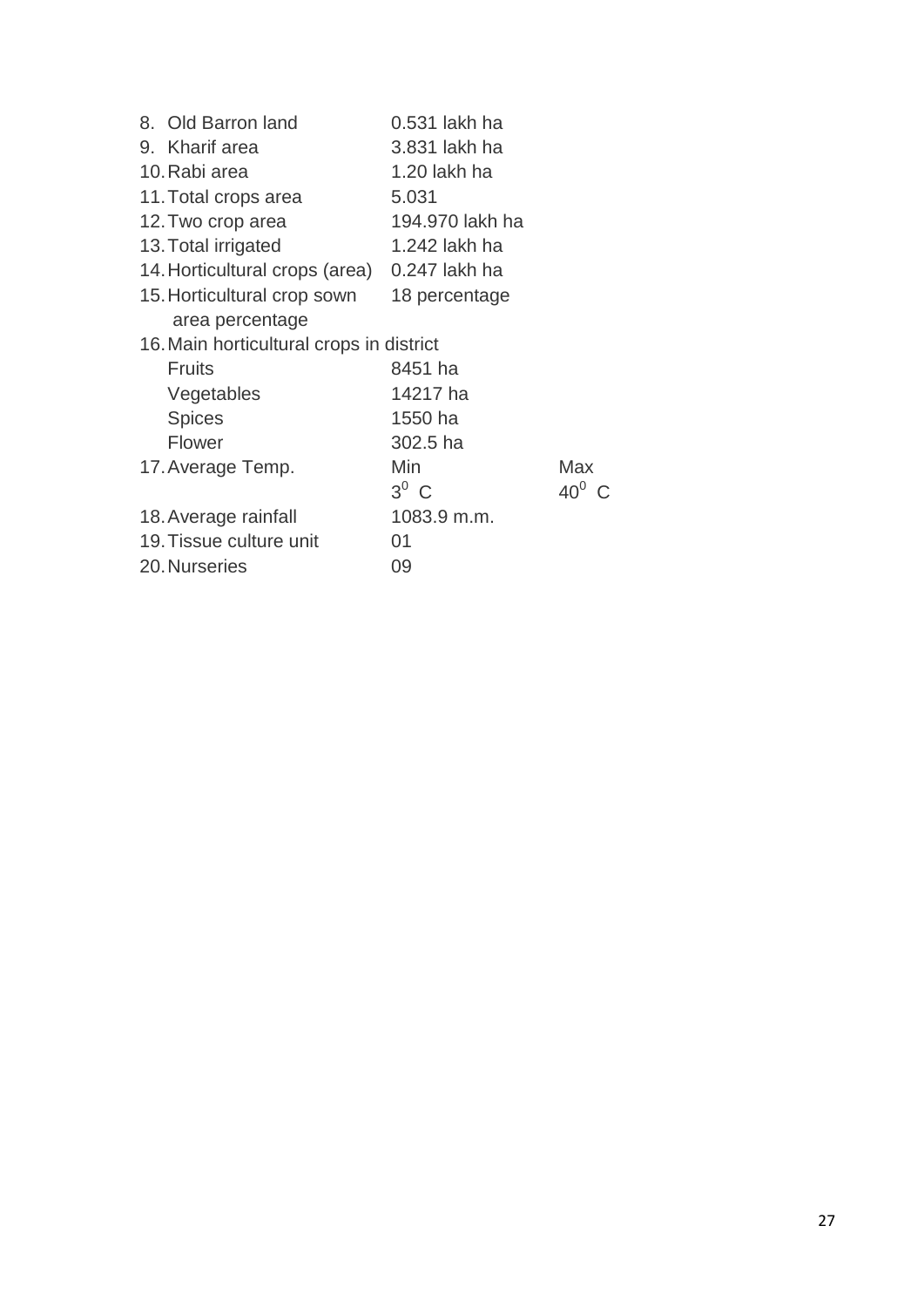## **JIT visited Betul District**

| S.  | <b>Name</b><br>of<br>the                                                 | <b>Address</b>                           | Crop                                                                                                                                              | Year<br>of                          | Area<br>in | <b>Total</b>    | <b>Survival</b>                    | <b>Remark</b>                                                                                                                                                                                                                                                              |
|-----|--------------------------------------------------------------------------|------------------------------------------|---------------------------------------------------------------------------------------------------------------------------------------------------|-------------------------------------|------------|-----------------|------------------------------------|----------------------------------------------------------------------------------------------------------------------------------------------------------------------------------------------------------------------------------------------------------------------------|
| No. | <b>Beneficiary</b>                                                       |                                          | <b>Component</b>                                                                                                                                  | <b>Plantation /</b><br><b>Start</b> | Ha./ Unit  | unit<br>planted | as<br><b>on</b><br>date<br>/status |                                                                                                                                                                                                                                                                            |
| 1.  | Nikunj,<br>Sanjay<br>Govt. Nurserky                                      | Shahpur,<br>Palaspani,<br><b>Betul</b>   | Mango-22<br>nos, Guava,<br>50 nos, Ber-<br>43 Nos, Lime<br>3, Aonla, 28,<br>Sapota, 9 Nos<br>Litchi-1<br><b>Nos</b><br>Jack fruit 2<br><b>Nos</b> | 2005-06                             | 3.4        | $\blacksquare$  |                                    | Nursery is producing about<br>$\bullet$<br>8000 plants for farmers and<br>Govt. agencies.<br>Mahuwa used as root stock<br>instead of Khirni for sapota<br>propagation.<br>The nursery is under<br>production.<br>Side grafting / soft wood<br>grafting is done for sapota. |
| 2.  | Ramesh Chandra                                                           | Shahpur, Betul                           | AEP-<br>mango<br>(Dushehri<br><u>&amp;</u><br>Mallika)<br>with<br>(High<br>drip<br>Density)                                                       | 2014-15                             | 0.5        |                 | 200                                | Good maintenance, need<br>$\bullet$<br>staking<br>Plant may be separated from<br>Inter crop.<br>One spray of copper fungicide<br>may be done.                                                                                                                              |
| 3.  | Shailendra<br>Banwari                                                    | Chinautia,<br>Jampani,<br>Shahpur, Betul | <b>AEP</b><br><b>of</b><br>mango<br>&<br>(Langra<br>50<br>Dushehri,<br>Nos), orange<br>420 nos)                                                   | 2008-09                             | 0.5<br>1.5 |                 | 50 Nos<br><b>420 Nos</b>           | Mango was good but pruning<br>is required to make the proper<br>canopy.<br>Citrus was in fruiting but<br>yellowing and decline noticed,<br>needs to spray micro nutrient<br>and avoid excess irrigation as<br>given in the intercrop viz.<br>wheat.                        |
| 4.  | Subhash<br>Mohan<br>I.T.I,<br>Pandey,<br><b>Biotech</b><br><b>Tissue</b> | Hamlapur, Betul                          | <b>TC</b><br><b>Biotech</b><br>lab                                                                                                                | 2008-09                             |            |                 |                                    | TC lab is in working condition,<br>producing banana. T.C. plants<br>about 30-35 lakh per year                                                                                                                                                                              |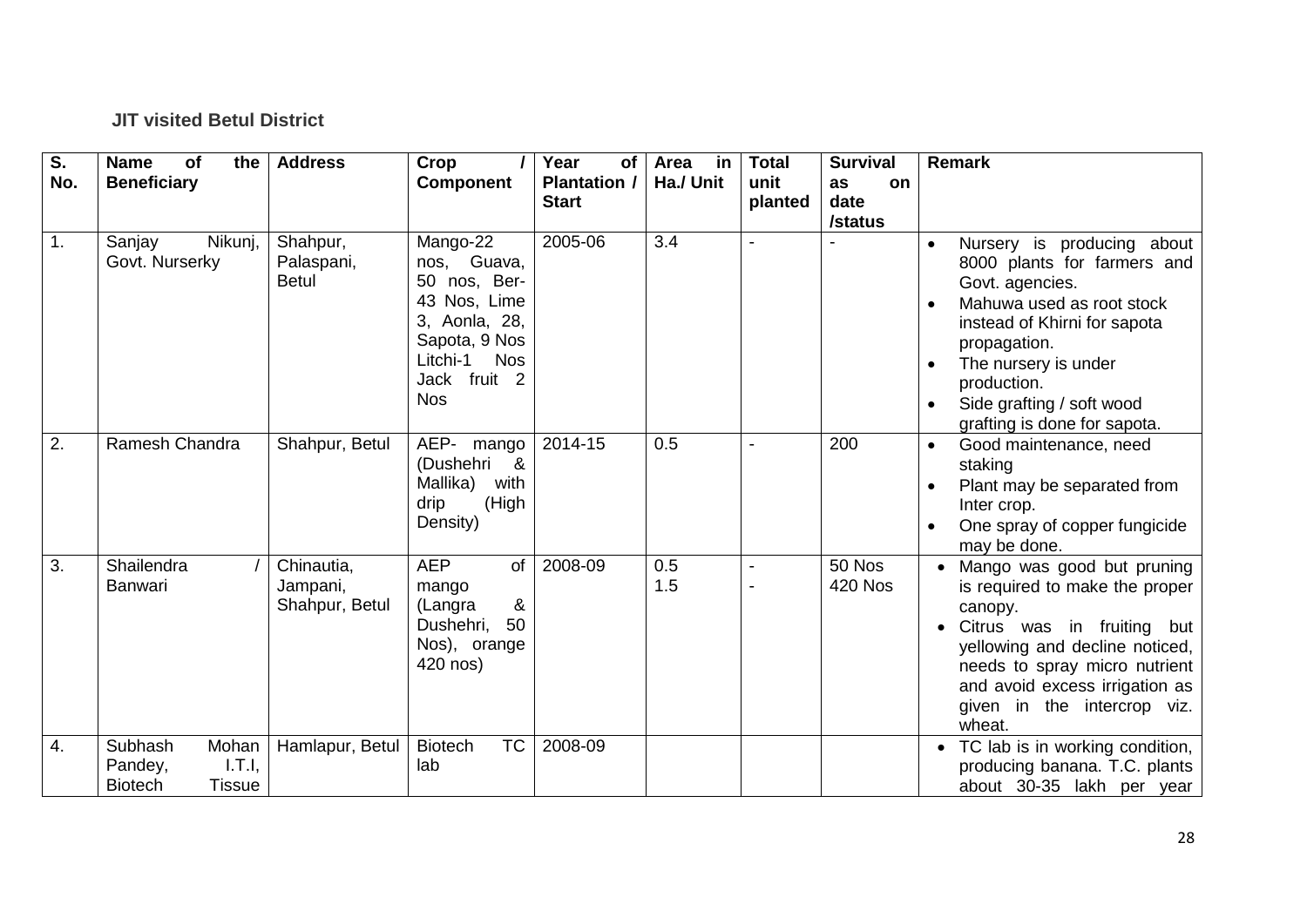|     | culture lab       |                                                            |                                                       |             |                |                |     | beside other T.C. plants of<br>sugarcane, Teak, Gerbera etc.<br>and hardened in the campus.<br>• The lab is accredited by the<br>DBT, Govt. of India and ISO.<br>9001:2008 given to lab. |
|-----|-------------------|------------------------------------------------------------|-------------------------------------------------------|-------------|----------------|----------------|-----|------------------------------------------------------------------------------------------------------------------------------------------------------------------------------------------|
| 5.  | Jai Ram Gaikwad   | Baghuli, Betul                                             | Vermi<br>compost                                      | $2014 - 15$ |                |                |     | Subsidy is yet to be availed.<br>Construction is not completed.<br>Taking vermi wash and used<br>for Gober gas plant to run<br>diesel engine for domestic<br>use.                        |
| 6.  | Dr. P.R. Lokhande | Baruhi, Betul                                              | Tractor<br>cum<br>rotabator<br>Banana<br>with<br>drip | 2014-15     |                |                |     | • Subsidy yet to be released.<br>• Subsidy in Rajyojna is Rs. 1.5<br>lakh whereas in MIDH<br>Rs. 87500. Subsidy is given.<br>Banana (T.C.) plant is growing<br>well.                     |
| 7.  | Sheokant Verma    | Prabha<br>Pattan<br><b>Betul</b><br>block,<br>Bazar, Betul | Tractor<br>(Small)                                    | 2013-14     | $\blacksquare$ | $\blacksquare$ |     | Subsidy availed.<br>$\bullet$<br>Tractor is being used in<br>garden.                                                                                                                     |
| 8.  | Sampati / Ganpani | Multai<br>Sonara,<br><b>Betul</b>                          | Tractor<br>cum<br>rotabator                           | 2011-12     |                |                |     | Subsidy 1.5 lakh availed.<br>$\bullet$<br>Growing fruits, vegetables and<br>spices.<br>Fruits, plants are well<br>maintained                                                             |
| 9.  | Shyam Rao Mulya   | Godhani, Betul                                             | <b>AEP</b><br>of<br>orange + Drip                     | 2006-07     | 1.0            | 280            | 270 | Orange is having<br>Phytophthora & Gummosis<br>problems.<br>Advised to apply fungicide to<br>control the disease and zinc<br>showing hunger sign.                                        |
| 10. | Dwarika Ram Rao   | Godhani, Betul                                             | <b>AEP</b><br>$\circ$ f<br>orange + Drip              | 2006-07     | 0.5            | 130            | 117 | • Orange is having<br>Phytophthora & Gummosis<br>problems.                                                                                                                               |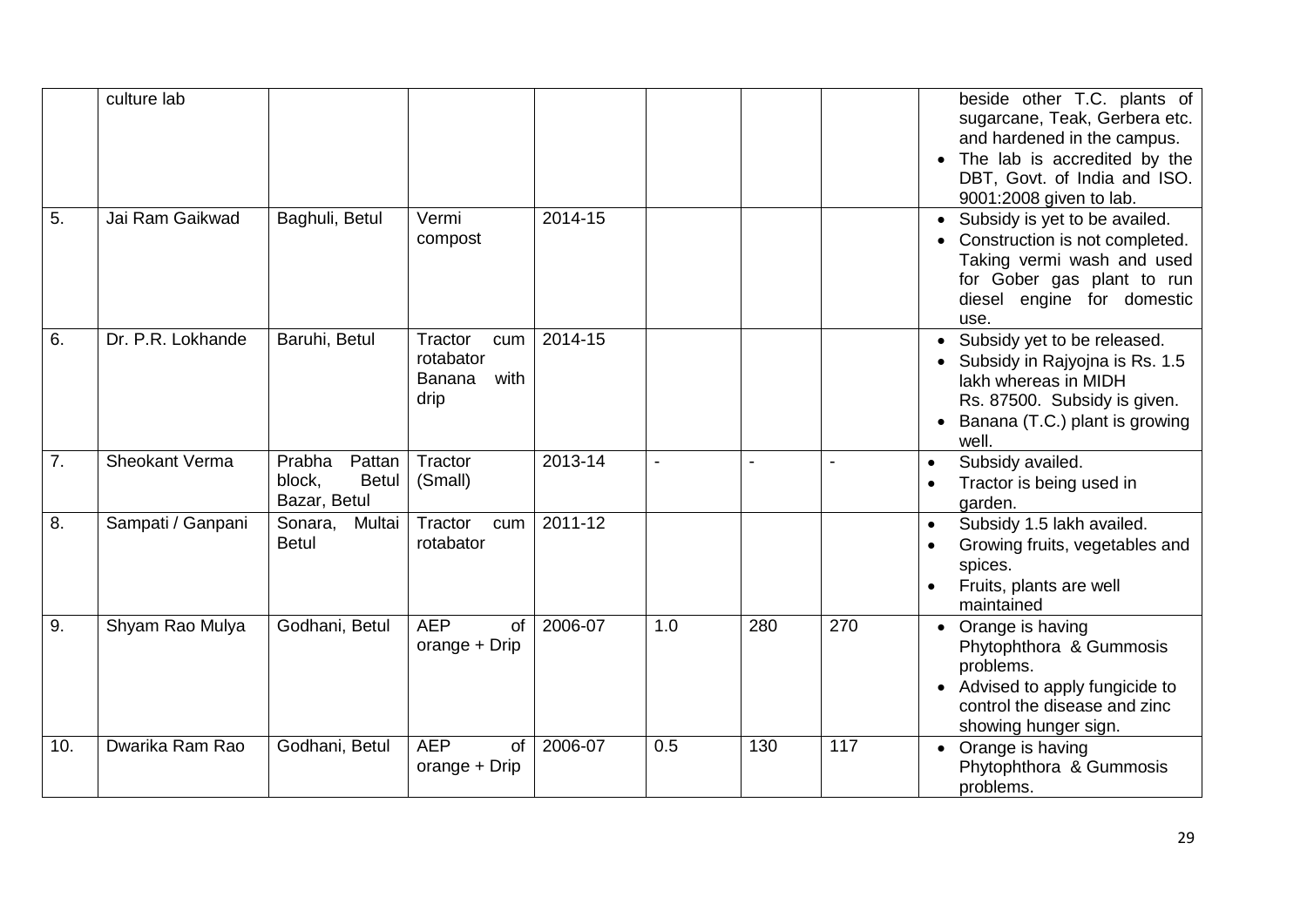|     |                 |                |                                   |         |     |     |     | Advised to apply fungicide to<br>control the disease and zinc<br>showing hunger sign.                                                             |
|-----|-----------------|----------------|-----------------------------------|---------|-----|-----|-----|---------------------------------------------------------------------------------------------------------------------------------------------------|
| 11. | Sahib Rao Sittu | Godhani, Betul | <b>AEP</b><br>0f<br>orange + Drip | 2006-07 | 1.0 | 300 | 280 | Orange is having<br>Phytophthora & Gummosis<br>problems.<br>Advised to apply fungicide to<br>control the disease and zinc<br>showing hunger sign. |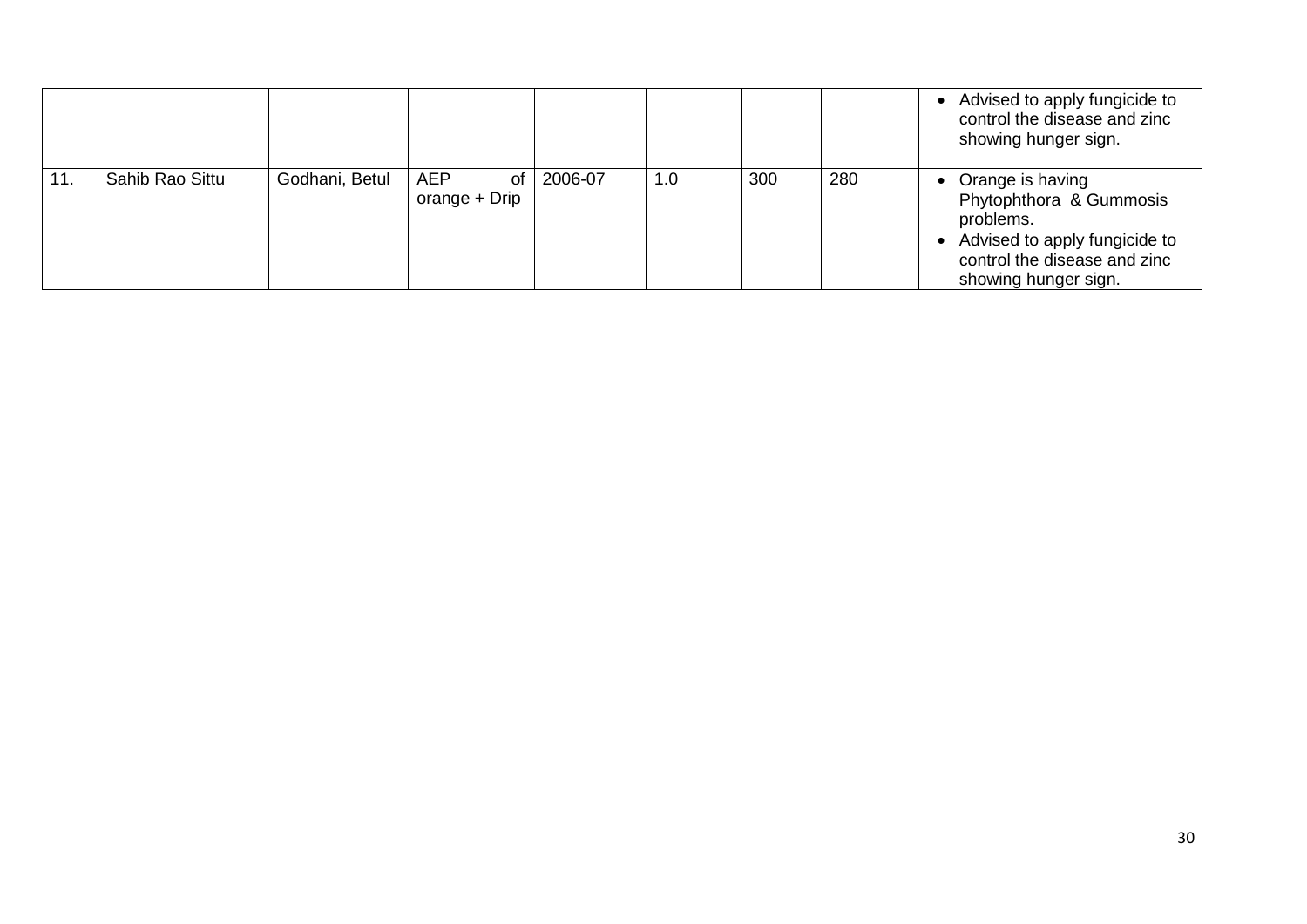## **Activities visited (Betul)**

- 1. Area Expansion programme of mango, orange, Banana
- 2. Vermi compost
- 3. Mechanization
- 4. Tissue culture lab
- 5. Nursery
- 6. Drip
- 7. High Density plantation in mango

## **Observations**

- 1. NHM boards with logo are not placed at sites.
- 2. Nurseries are under production, there is ample scope to produce more planting material to needy farmers.
- 3. Canopy management is lacking in orchards.
- 4. Citrus planted during 2008-09 in Jampani (Shahpur) were showing decline symptoms due to various reasons, advised accordingly.
- 5. TC lab located at Hamlapur, Betul is a model lab, producing T.C. banana, about 30-35 lakh plants per year. Considering the demand of farmers, more T.C. labs are required.
- 6. Phytophthora gummosis problem noticed at Godhani area to be addressed properly.
- 7. Area expansion is being taken up without cluster base approach in the district.
- 8. JIT noticed that banana plants are purchased from fruit nursery instead of accredited T.C. laboratory. TC banana plants may be purchased from DBT, accredited Tissue culture laboratory.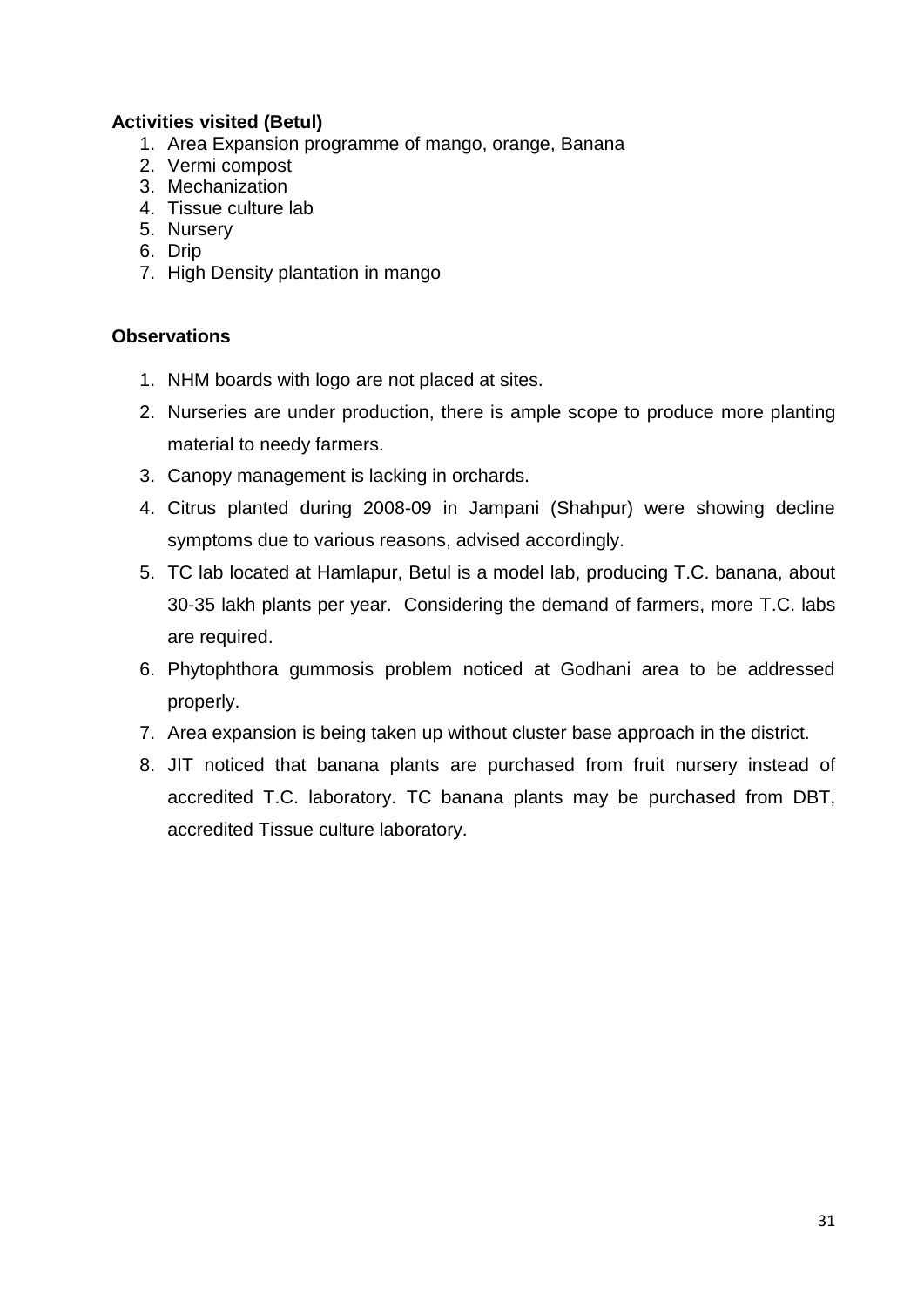#### **CHINDWARA DISTRICT**

#### **Basic Information:-**

Chhindwara District ranks 1st in area (11,815 Sq. Km.) in Madhya Pradesh State and occupies 3.85% of the area of the state. The District is divided into 12 Tahsils (Chhindwara, Tamia, Parasia, Junnardeo, Amarwara, Chourai, Sausar, Pandhurna, Bicchua, Umreth, Mohkhed and Harrai), 11 Development Blocks (Chhindwara, Parasia, Junnardeo, Tamia, Amarwara, Chourai, Bicchua, Harrai, Mohkhed, Sausar and Pandhurna). There are 5 Nagar Palikas (Chhindwara, Parasia, Junnardeo, Pandhurna and Sausar), 10 Nagar Panchayats (Amarwara, Chandameta, Newton Chikli, Harrai, Mohgaon, Chourai, Lodhikheda, Pipla Narayanwar, Badkuhi, and Damua). Apart from this there are 8 small towns (Dighawani, Jatachapar, Iklehara, Pagara, Kalichapar, Pala Chourai, Bhamori, and Ambada).

There are 1984 villages in the district, out of which 1903 villages are habitated. The district is divided into 19 Revenue Circles, 803 Patwari Halkas. There are 803 Panchayats in the district. As per Census 1991, the total population of the district is 15,68,702 out of which 76.90% belong to rural areas. The Scheduled Caste population is 1,91,419 and Scheduled Tribes population is 5,40,708. The population per square kilometer is 133. '16-Chhindwara' is the Parliamentary Constituency in the district and it covers with all the 7 Assembly Segments (122-Jamai, 123-Amarwara, 124-Chourai, 125-Sausar, 126-Chhindwara, 127-Parasia, and 128-Pandhurna) of the district only. As per Census 2001 the total population of Chhindwara town is 1,22,309 and of the district is 18,48,882. There are 953 females for every 1000 males as per Census 2001.

#### **Geographical Information :-**

From the Geographical point of view Chhindwara district can be divided into three main regions - 1) The plains near Nagpur region comprising of Tahsils Sausar and Pandhurna, 2) the central region comprising of Chhindwara, Southern part of Amarwara region and and Northern part of Sausar region. This region is also known as the Satpura mountain region and 3) The third region is mostly the Northern region comprising of hilly terrain.

There are five major rivers which flow through the district namely Kanhan, Pench, Jam, Kulbehra, Shakkar and Doodh. Kanhan river flows in the Southern direction through the western parts of Chhindwara Tahsil and mixes with the Wenganga river. Jam river flows mostly through the Sausar region and joins with the Kanhan river. Pench river flows in the border areas of Chhindwara and Seoni Districts and mixes with the Kanhan river in Nagpur District. Kulbehra river starts at Umreth and flows through Chhindwara and Mohkhed and joins with Pench river.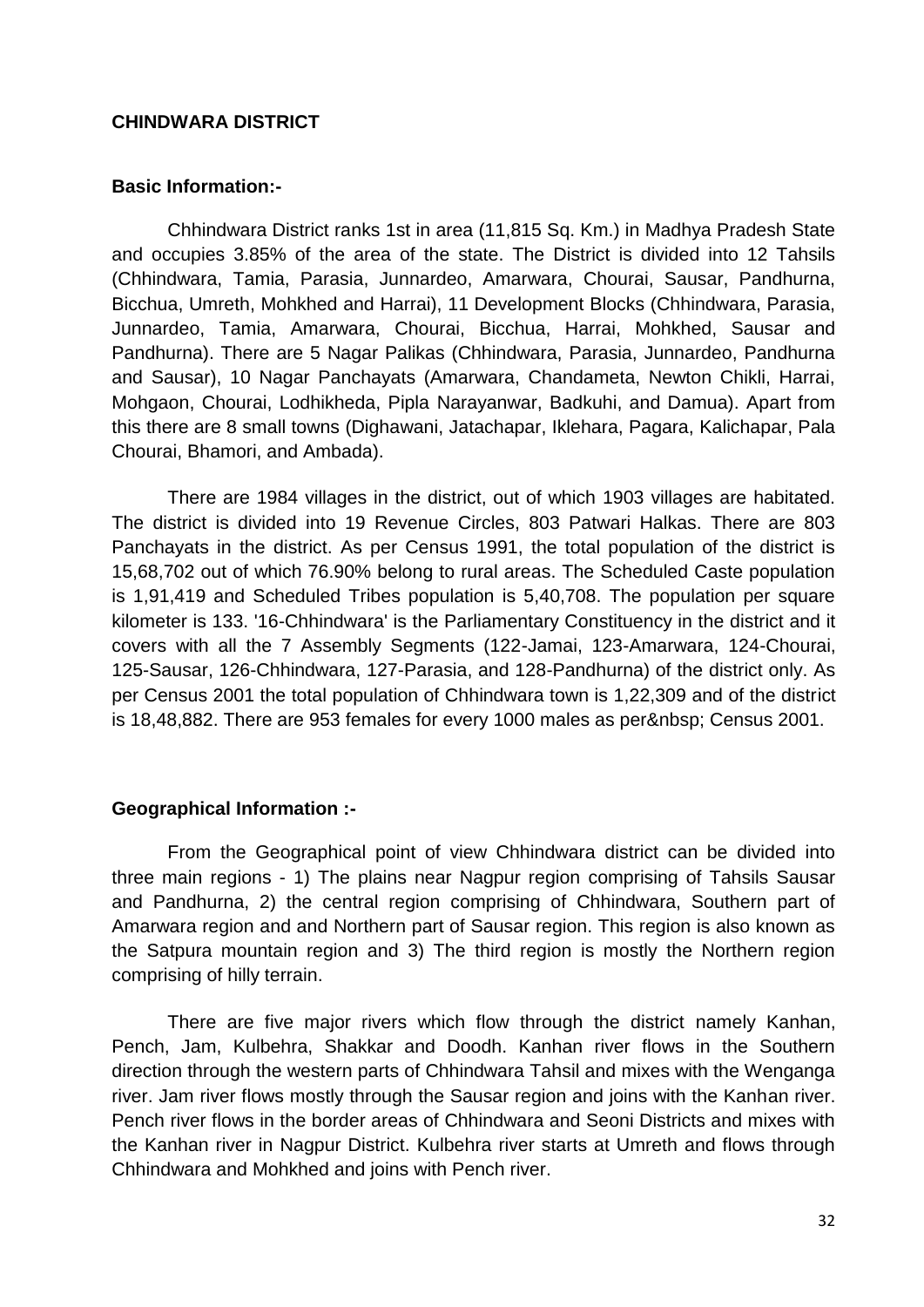## **District Profile**

| <b>Information at a Glance</b>                                                        |                                       |  |  |  |  |  |  |  |
|---------------------------------------------------------------------------------------|---------------------------------------|--|--|--|--|--|--|--|
| <b>Geographical Information</b><br>1.                                                 |                                       |  |  |  |  |  |  |  |
| Geographical Area<br>$\bullet$                                                        | 11,815 Sq. Km.                        |  |  |  |  |  |  |  |
| Height above MSL<br>1,550 to 3,820 ft.<br>$\bullet$                                   |                                       |  |  |  |  |  |  |  |
| Latitude                                                                              | 21.28 to 22.49 N                      |  |  |  |  |  |  |  |
| Longitude<br>$\bullet$                                                                | 78.40 to 79.24 E                      |  |  |  |  |  |  |  |
| Temperature (min. - max.)<br>4 to 6 Deg. Celsius - 38 to 44 Deg. Celsius<br>$\bullet$ |                                       |  |  |  |  |  |  |  |
| <b>Average Rainfall</b><br>$1,183$ mm                                                 |                                       |  |  |  |  |  |  |  |
| Date of Formation of the<br>1st Nov 1956<br><b>District</b>                           |                                       |  |  |  |  |  |  |  |
| Population (Census 2001)<br>$\bullet$                                                 | 18,48,882                             |  |  |  |  |  |  |  |
| 2.<br><b>Basic Infrastructure</b>                                                     |                                       |  |  |  |  |  |  |  |
| <b>Rail Transport</b><br>$\bullet$                                                    | Broad Guage Line - 66 Km              |  |  |  |  |  |  |  |
|                                                                                       | Narrow Guage Line - 185 Km            |  |  |  |  |  |  |  |
| Road Transport (by<br>$\bullet$                                                       | Pucca Road - 1863 Km                  |  |  |  |  |  |  |  |
| P.W.D.)                                                                               | Kuchha Road - 800 Km                  |  |  |  |  |  |  |  |
| <b>Medical Facilities</b><br>$\bullet$                                                | Main Hospital - 1                     |  |  |  |  |  |  |  |
|                                                                                       | T.B. Hospitals - 1                    |  |  |  |  |  |  |  |
|                                                                                       | Primary Health Centres - 4            |  |  |  |  |  |  |  |
|                                                                                       | <b>Community Health Centres - 13</b>  |  |  |  |  |  |  |  |
|                                                                                       | Addl. PHC, SHC, Civil Disp. - 64      |  |  |  |  |  |  |  |
|                                                                                       | Sub Health Centres - 312              |  |  |  |  |  |  |  |
|                                                                                       | Traditional Medicine - 71             |  |  |  |  |  |  |  |
| <b>Banks</b>                                                                          | <b>Commercial Bank Branches - 70</b>  |  |  |  |  |  |  |  |
|                                                                                       | Central Co. Op. Bank - 26             |  |  |  |  |  |  |  |
|                                                                                       | Bhoomi Vikas Bank - 9                 |  |  |  |  |  |  |  |
|                                                                                       | Satpuda Regional Rural Bank - 35      |  |  |  |  |  |  |  |
| <b>Educational Institutions</b>                                                       | <b>Primary Schools - 1928</b>         |  |  |  |  |  |  |  |
|                                                                                       | Middle Schools - 723                  |  |  |  |  |  |  |  |
|                                                                                       | High Schools - 104                    |  |  |  |  |  |  |  |
|                                                                                       | <b>Higher Secondary Schools - 137</b> |  |  |  |  |  |  |  |
|                                                                                       | Vocational Training Institutes - 10   |  |  |  |  |  |  |  |
| <b>Electricity</b>                                                                    | 33/11 KV Sub Stations - 92            |  |  |  |  |  |  |  |
|                                                                                       | 220 KV Sub Stations - 2               |  |  |  |  |  |  |  |
| <b>Total Villages: 1906</b>                                                           | 132 KV Sub Stations - 5               |  |  |  |  |  |  |  |
| Electrified Villages - 1898,                                                          | 33 KV Transmission Line 1,368.29 Kms  |  |  |  |  |  |  |  |
|                                                                                       | 11 KV Transmission Line 6,848.74 Kms  |  |  |  |  |  |  |  |
| L.T. Line - 16,345.23 Kms<br>Balance for electrification - 08                         |                                       |  |  |  |  |  |  |  |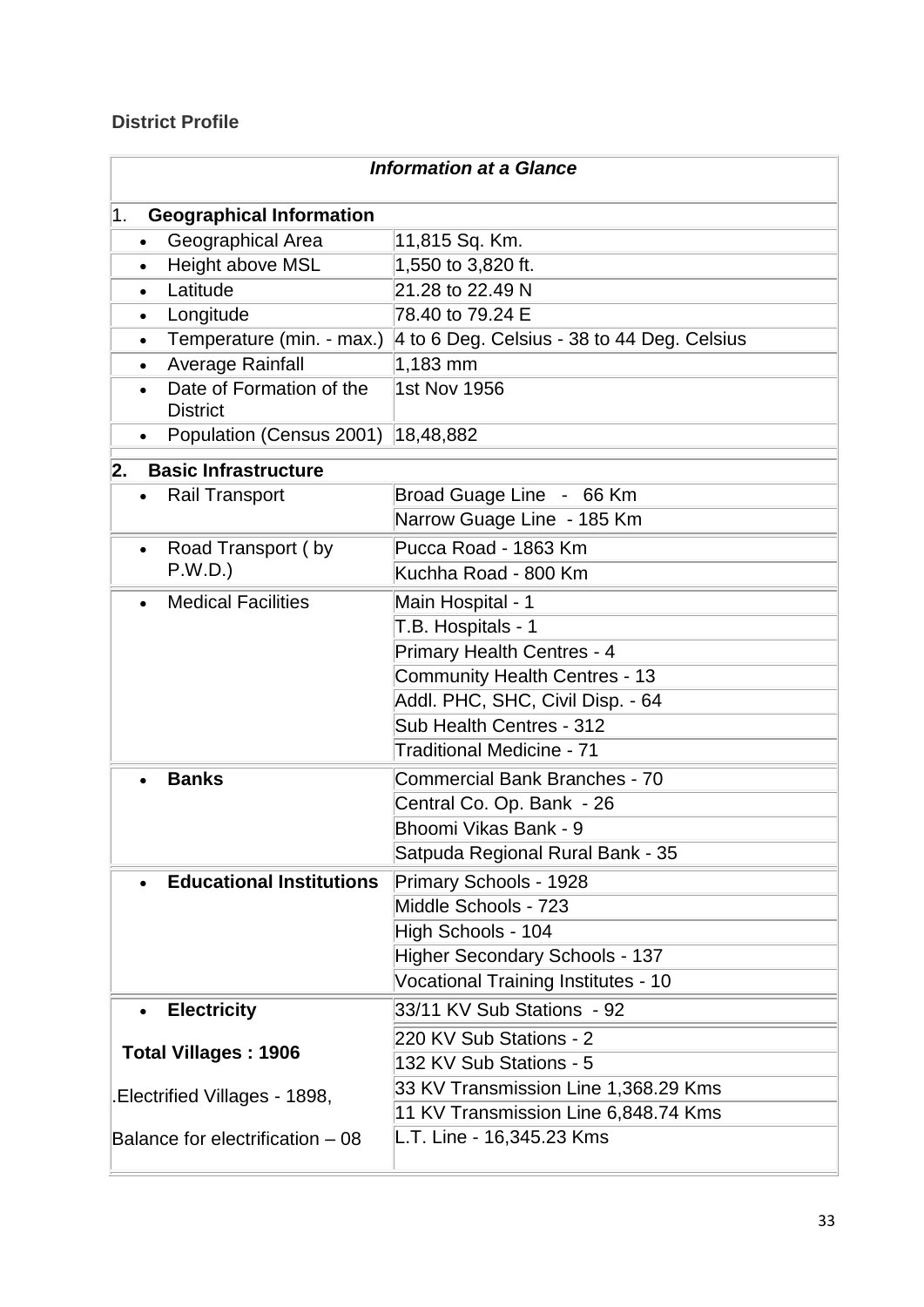|    | <b>Post Office</b>              | Main Post Office - 1                                                                                                 |         |                                                       |       |  |  |  |
|----|---------------------------------|----------------------------------------------------------------------------------------------------------------------|---------|-------------------------------------------------------|-------|--|--|--|
|    |                                 | Post Offices - 265                                                                                                   |         |                                                       |       |  |  |  |
|    |                                 | Telegraph Offices - 13                                                                                               |         |                                                       |       |  |  |  |
| 3. | <b>Major Rivers</b>             | Kanhan, Jam, Pench, Kulbehra, Sakkar and Dudh.                                                                       |         |                                                       |       |  |  |  |
| 4. | Mineral Wealth(Production) Year |                                                                                                                      |         | Coal(Ton) Manganese(Ton) Dolamite(Ton)                |       |  |  |  |
|    |                                 | 2002-03                                                                                                              | 3155700 | 1905                                                  | 6620  |  |  |  |
|    |                                 | 2003-04                                                                                                              | 3611949 | 900                                                   | 8000  |  |  |  |
|    |                                 | 2004-05                                                                                                              | 1842760 | 1524                                                  | 5191  |  |  |  |
|    |                                 | 2005-06                                                                                                              | 3842382 | 62980                                                 | 412   |  |  |  |
|    |                                 | 2006-07                                                                                                              | 3756185 | 77250                                                 | 4048  |  |  |  |
|    |                                 | 2007-08                                                                                                              | 4380734 | 149267                                                | 9638  |  |  |  |
|    |                                 | 2008-09                                                                                                              | 3662466 | 173846                                                | 10132 |  |  |  |
| 5. | <b>Forest Wealth</b>            | Forest Area - 4212.556 Sq. Km.<br>Bamboo, Teak, Harra, Saalbeej, Tendu Patta are the<br>major forest wealth.         |         |                                                       |       |  |  |  |
| 6. | <b>Agriculture Produce</b>      | Wheat, Soyabean, Sunflower, Sugar Cane, Ground<br>nut, Chana, Toor Dal, Jwar, Orange, Ginger and<br>other vegetables |         |                                                       |       |  |  |  |
| 7. | <b>Administrative Set-up</b>    | Tehsils - 12                                                                                                         |         |                                                       |       |  |  |  |
|    |                                 |                                                                                                                      |         | Development Blocks - 11 (out of this 4 Tribal Blocks) |       |  |  |  |
|    |                                 | Villages - 1984 (out of this 1903 are habitated, 1935<br>are revenue villages, 49 Forest villages)                   |         |                                                       |       |  |  |  |
|    |                                 | Towns - 22                                                                                                           |         |                                                       |       |  |  |  |
|    |                                 | Panchayats - 803                                                                                                     |         |                                                       |       |  |  |  |
|    |                                 | <b>Assembly Segments - 7</b>                                                                                         |         |                                                       |       |  |  |  |
|    |                                 | Revenue Circles - 19                                                                                                 |         |                                                       |       |  |  |  |
|    |                                 | Patwari Halkas - 803                                                                                                 |         |                                                       |       |  |  |  |
|    |                                 | Municipality - 5                                                                                                     |         |                                                       |       |  |  |  |
|    |                                 | Nagar Panchayat - 10                                                                                                 |         |                                                       |       |  |  |  |
|    |                                 | Janpad Panchayat - 11                                                                                                |         |                                                       |       |  |  |  |
|    |                                 | Police Stations - 22                                                                                                 |         |                                                       |       |  |  |  |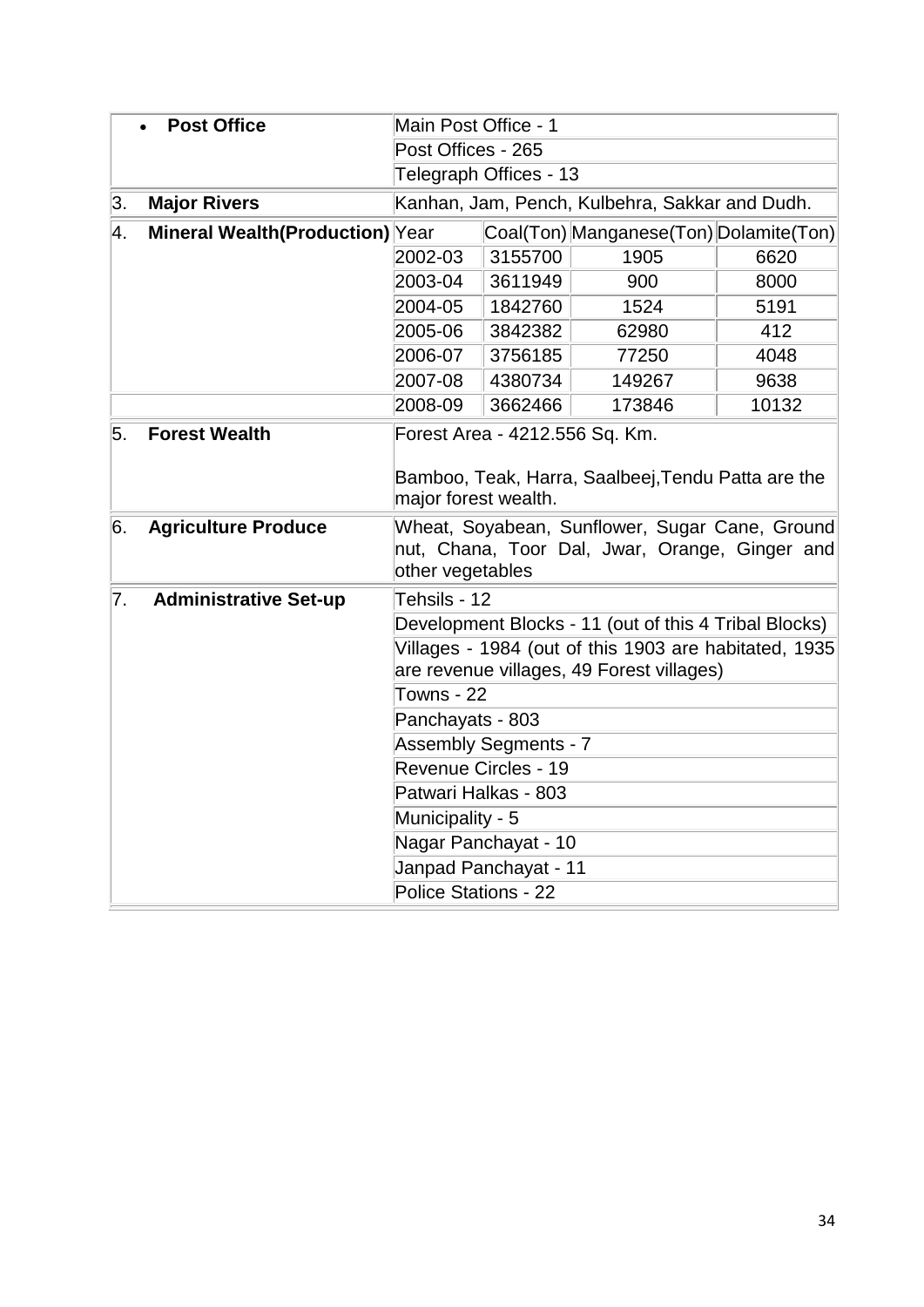## **JIT visited Chindwara**

| $\overline{\mathsf{s}}$ . | <b>Name</b><br>of<br>the | <b>Address</b>       | Crop             | Year<br>of          | Area<br>in | <b>Total</b>             | <b>Survival</b> | <b>Remark</b>                                                    |
|---------------------------|--------------------------|----------------------|------------------|---------------------|------------|--------------------------|-----------------|------------------------------------------------------------------|
| No.                       | <b>Beneficiary</b>       |                      | <b>Component</b> | <b>Plantation /</b> | Ha./ Unit  | unit                     | as<br>on        |                                                                  |
|                           |                          |                      |                  | <b>Start</b>        |            | planted                  | date            |                                                                  |
|                           |                          |                      |                  |                     |            |                          | /status         |                                                                  |
| 1.                        | <b>TMC Chindwara</b>     | Agric<br>Zonal       | <b>Citrus</b>    | 2010-11             | 25.0       |                          |                 | Alimow<br>stock<br>new<br>root<br>$\bullet$                      |
|                           |                          | Research<br>Station, |                  |                     |            |                          |                 | procured (10 Nos)                                                |
|                           |                          | Chandangaon,         |                  |                     |            |                          |                 | Mother blocks of rough lemon                                     |
|                           |                          | Chindwara            |                  |                     |            |                          |                 | and Ramgapur lime 70 each,<br>were planted in open field.        |
|                           |                          |                      |                  |                     |            |                          |                 | About 180 sign block planted                                     |
|                           |                          |                      |                  |                     |            |                          |                 | at the distance of 3x3m                                          |
|                           |                          |                      |                  |                     |            |                          |                 | 55000-60,000<br>About<br>root<br>$\bullet$                       |
|                           |                          |                      |                  |                     |            |                          |                 | stock, plants are ready for                                      |
|                           |                          |                      |                  |                     |            |                          |                 | budding.                                                         |
|                           |                          |                      |                  |                     |            |                          |                 | Citrus decline was problem                                       |
|                           |                          |                      |                  |                     |            |                          |                 | having Colletotrichum sp and                                     |
|                           |                          |                      |                  |                     |            |                          |                 | Diplodia etc. beside greening                                    |
|                           |                          |                      |                  |                     |            |                          |                 | and Tristeza.                                                    |
|                           |                          |                      |                  |                     |            |                          |                 | Coordinated project from ICAR<br>is needed in MP.                |
|                           |                          |                      |                  |                     |            |                          |                 | Galgal not to be used as roof                                    |
|                           |                          |                      |                  |                     |            |                          |                 | stock as stated by o/ of                                         |
|                           |                          |                      |                  |                     |            |                          |                 | Station.                                                         |
|                           |                          |                      |                  |                     |            |                          |                 | For promotion of root stock                                      |
|                           |                          |                      |                  |                     |            |                          |                 | Rangapur lime 5-10% to be                                        |
|                           |                          |                      |                  |                     |            |                          |                 | made mandatory to grow in                                        |
|                           |                          |                      |                  |                     |            |                          |                 | the orchard while lifting the<br>planting material from Nursery. |
| 2.                        | Govt. Nursery            | Jamunia,             |                  | 2006-07             | 10.0       | $\overline{\phantom{a}}$ |                 | About 45000<br>plants<br>are<br>$\bullet$                        |
|                           |                          | Chindwara            |                  |                     |            |                          |                 | produced giving income of 18                                     |
|                           |                          |                      |                  |                     |            |                          |                 | lakh per year.                                                   |
|                           |                          |                      |                  |                     |            |                          |                 | Torn poly<br>sheet to<br>be                                      |
|                           |                          |                      |                  |                     |            |                          |                 | replaced.                                                        |
|                           |                          |                      |                  |                     |            |                          |                 | Melon to be included in the                                      |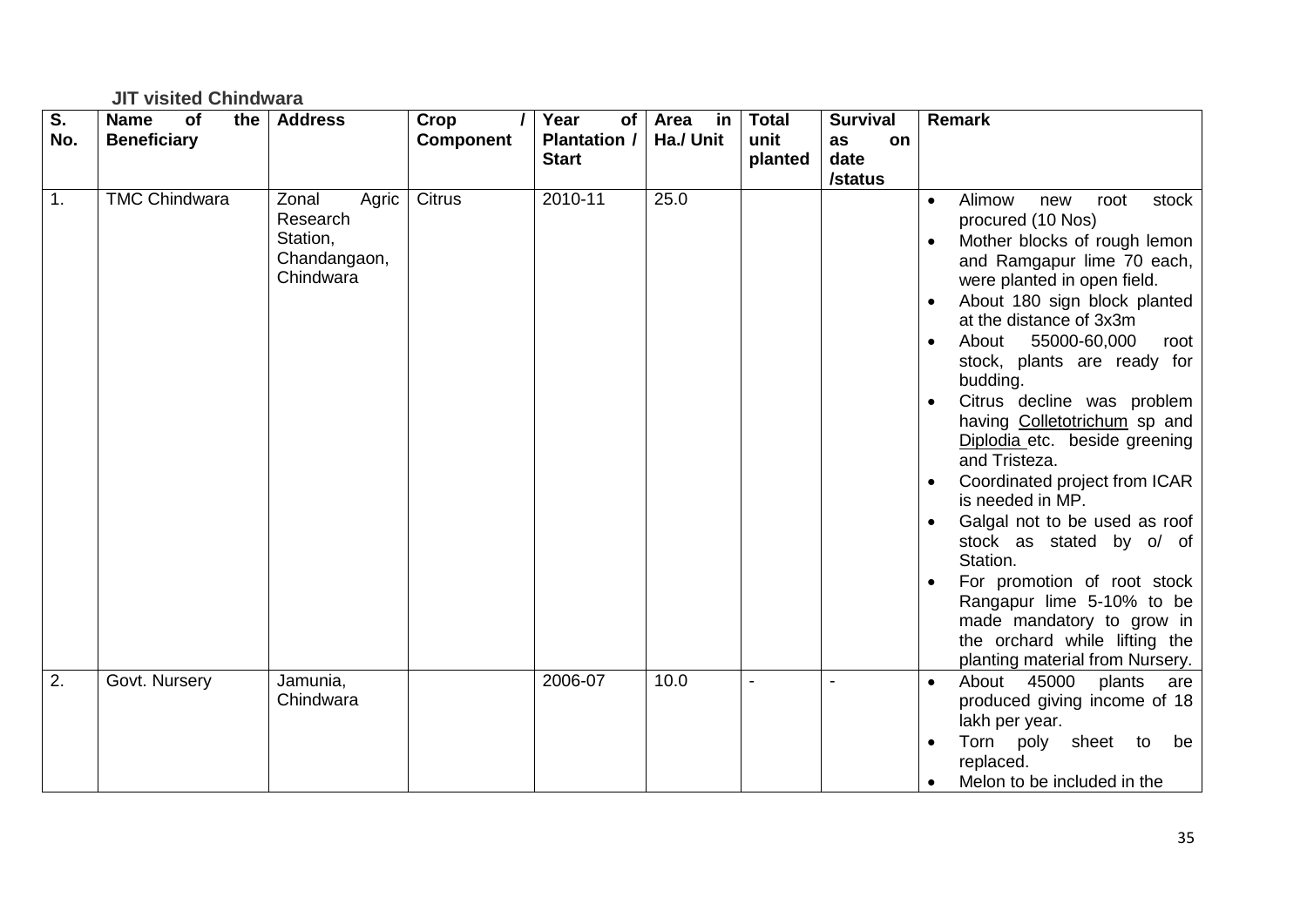|    |                                    |                                         |                                                                                              |                    |                              |                |     | vegetable seed production<br>norms.                                                                                                                                                              |
|----|------------------------------------|-----------------------------------------|----------------------------------------------------------------------------------------------|--------------------|------------------------------|----------------|-----|--------------------------------------------------------------------------------------------------------------------------------------------------------------------------------------------------|
| 3. | Dev Raj Oktey                      | Jamuni,<br>Jhiri,<br>Chindwara          | Poly<br>house<br>(2080)<br>sqm)<br>cucumber                                                  | 2013-14            | 2080 sqm                     |                |     | • Subsidy<br>Rs. 9.72400<br>lakh<br>availed.<br>Cucumber was grown in the<br>season.<br>leaf<br>miner<br>incidence<br>No<br>noticed.                                                             |
| 4. | Das<br>Dohrey<br>Ram<br>(Tribal)   | Kajri,<br>Chindwara                     | <b>AEP</b><br><b>of</b><br>HD,<br>mango<br>Langra/<br>Amrapali<br>(5x5m)                     | 2014-15            | 0.5                          | $\blacksquare$ |     | Staking needed<br>Leaf cutting insect<br>to<br>be<br>controlled timely<br>• Training<br>in<br>canopy<br>management needs<br>to be<br>given.                                                      |
| 5. | Lal Bharti<br>Shyam<br>(ST)        | Karaboh,<br>Chindwara                   | Poly<br>house<br>(54 sq.m.)                                                                  | 2013-14            | 2.0                          | $\blacksquare$ |     | Being<br>used<br>for vegetable<br>growing.<br>• Subsidy Rs. 1.5 availed.                                                                                                                         |
| 6. | Bai/<br>Komal<br>Ram<br>Nath Oktey | Partala,<br>Chindwara                   | <b>AEP</b><br>of<br>mango<br>$+$<br>Tractor<br>cum<br>rotabator                              | 2014-15<br>2013-14 | 0.5<br>50 HP                 | 200            | 200 | <b>Good Growth</b><br>Subsidy is yet to be paid.<br>New Holland tractor cum<br>rotabator given.                                                                                                  |
| 7. | Marskala<br>Rajendr<br>(ST)        | Krbal,<br>Lonia<br>Chindwara            | Poly<br>house<br>$(Capsicum) +$<br>Vermi<br>compost                                          | 2013-14<br>2013-14 | 1120<br>sqm. and<br>600meter | $\blacksquare$ |     | Subsidy amount Rs. 5,23549<br>$\bullet$<br>availed by beneficiary for poly<br>house.<br>Crop was good, getting good<br>production.<br>Subsidy Rs. 30,000 given for<br>one unit of vermi compost. |
| 8. | Ashok<br>Jain<br>Banarasi          | Gai<br>Gauhan,<br>Parasia,<br>Chindwara | Polyhouse,<br>capsicum (cv.<br>Orabally,<br>Syngenta<br>$\ddot{}$<br>Mulch laying<br>machine | 2013-14            |                              |                |     | Subsidy Rs. 972400 availed<br>Crop was infected with virus<br>disease.<br>Rs. 30,000 subsidy availed for<br>mulch laying machine.                                                                |
| 9. | Ramji<br>S/O<br>Gokha              | Ridhaura,                               | <b>Drip</b><br>and                                                                           | 2013-14            |                              |                |     | • Assistance availed.                                                                                                                                                                            |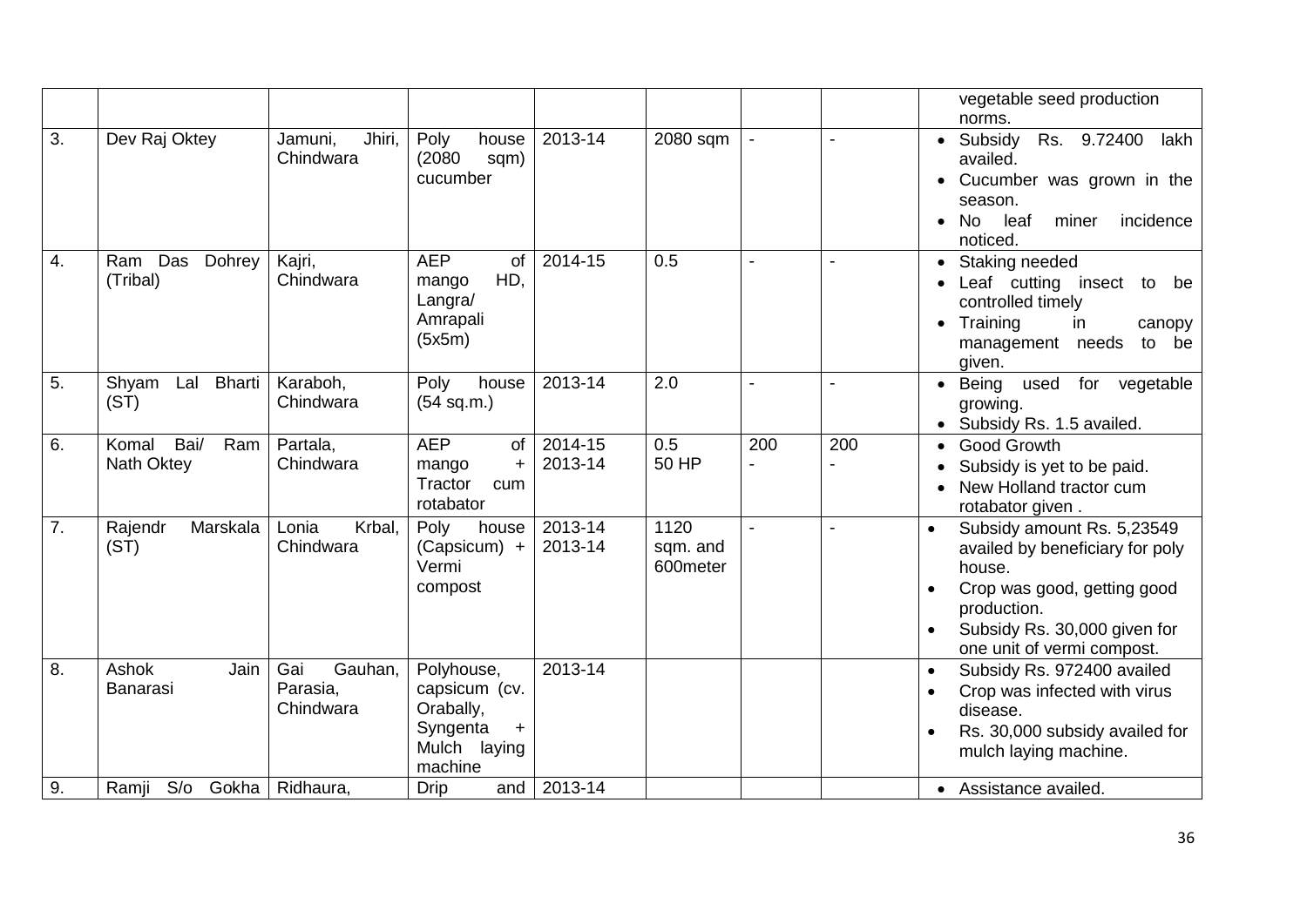|     | Pawar         | Parasia,<br>Chindwara,              | Tractor<br>cum<br>rotabator                                                                                                                |         |      |  |                                                                                                                   |
|-----|---------------|-------------------------------------|--------------------------------------------------------------------------------------------------------------------------------------------|---------|------|--|-------------------------------------------------------------------------------------------------------------------|
| 10. | Mira Bai      | Ridhaura<br>Parasia<br>Chindwara    | Potato Planter                                                                                                                             | 2013-14 |      |  | Subsidy Rs. 30,000 availed<br>$\bullet$<br>and being used.                                                        |
| 11. | Girdhari      | Ridhaura,<br>Parasia,<br>Chindwara, | Pack house                                                                                                                                 | 2013-14 | 6x9M |  | Subsidy<br>lakh<br>1.5<br>amount<br>availed.                                                                      |
| 12. | Govt. Nursery | Tamiya,<br>Chindwara                | Mango-300,<br>Aonla-7,<br>Litchi-100,<br>Guava 50<br>fruit,<br>Jack<br>and<br>sapota<br>potato<br>seed<br>production (cv<br>Kufri Lavekar) | 2005-06 | 5.0  |  | The<br>under<br>nursery<br>is.<br>$\bullet$<br>production<br>Production target could be<br>$\bullet$<br>enhanced, |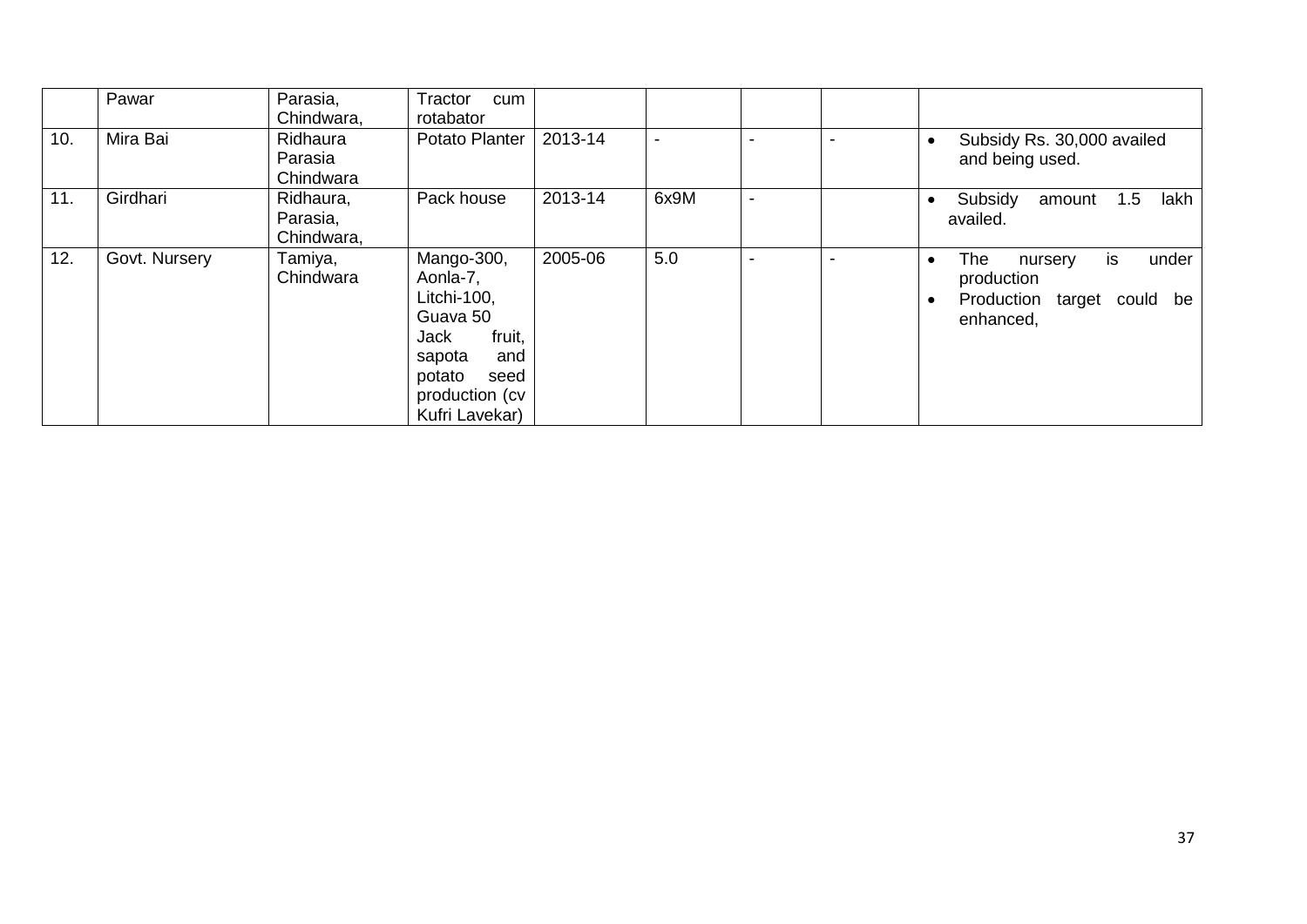## **Activities visited (Chindwara)**

- 1. Area Expansion Programme of citrus mango.
- 2. Protected cultivation
- 3. Pack house
- 4. Nursery (Govt.)
- 5. Drip
- 6. High Density plantation of mango
- 7. Vermi compost

## **Observations**

- 1. Both Govt. nurseries located at Jamunia and Tamiya maintained well but underutilized. Production can be further enhanced.
- 2. NHM display boards are found at sites.
- 3. Under TMC at Chindwara citrus decline was problem besides greening and Tristeza.
- 4. Mother plants of rough lemon and Rangpur lime was planted in the field. About 180 plants of sign block was also planted in open which is not good. It needs to be covered with permanent wire mess net to avoid vectors, responsible for many diseases.
- 5. There is shortage of Rangapur lime, needed for root stock. To cope up with this problem, officer Incharge of TMC is giving 5-10% Rangapur lime seedling for production of root stock plants.
- 6. Presently about 50,000-60,000 root stock plants are ready for budding.
- 7. There is demand of farmers that melon crop to be included under vegetable seed production.